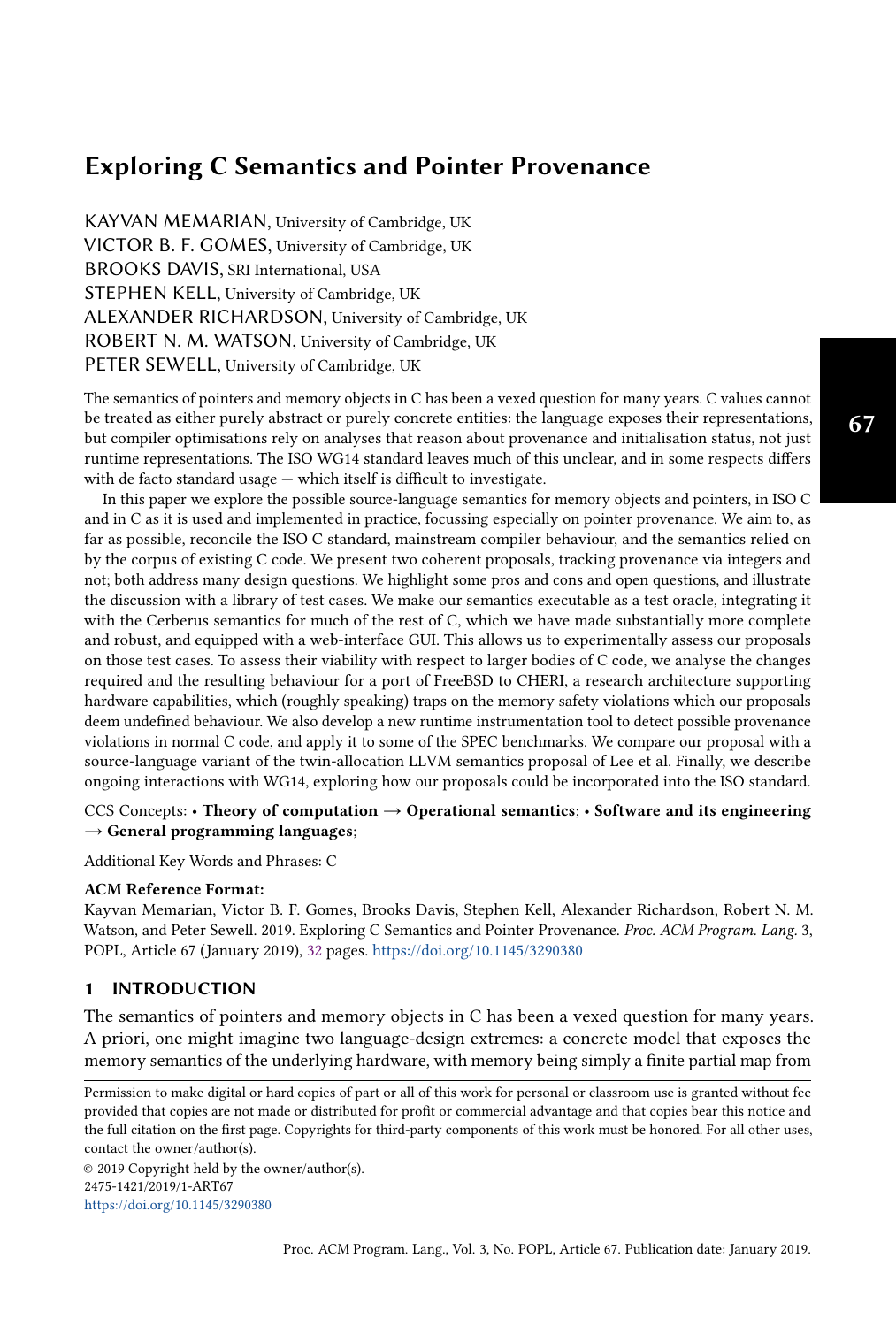machine-word addresses to bytes, and an abstract model in which the language types enforce hard distinctions, e.g. between numeric types that support arithmetic and pointer types that support dereferencing. C is neither of these. Its values are not abstract: the language intentionally permits manipulation of their underlying representations, via casts between pointer and integer types, char\* pointers to access representation bytes, and so on, to support low-level systems programming. But C values also cannot be considered to be simple concrete values: at runtime a C pointer will typically just be a machine word, but compiler analysis reasons about abstract notions of the provenance of pointers, and compiler optimisations rely on assumptions about these for soundness.

To understand exactly what is and is not allowed, as a C programmer, compiler or analysis tool writer, or semanticist, one might turn to the ISO language standard produced by [WG14](#page-31-1) [\[2011a\]](#page-31-1). However, that suffers from three problems, especially for these pointer and memory object issues. First, while in many respects the ISO standard is clear, in some it is not. Particularly relevant here, some compiler optimisations rely on alias analysis to deduce that two pointer values do not refer to the same object, which in turn relies on assumptions that the program only constructs pointer values in "reasonable" ways (with other programs regarded as having undefined behaviour, UB). The committee response to Defect Report DR260 [\[WG14](#page-31-2) [2004\]](#page-31-2) states that implementations can track the origins (or "provenance") of pointer values, but exactly what this means is left undefined, and it has never been incorporated into the standard text. Even what a memory object is is not completely clear in the standard, especially for aggregate types and within heap regions.

Second, in some respects there are significant discrepancies between the ISO standard and the de facto standards, of C as it is implemented and used in practice. Major C codebases typically rely on particular compiler flags, e.g. -fno-strict-aliasing or -fwrapv, that substantially affect the semantics but which standard does not attempt to describe, and some idioms are UB in ISO C but widely relied on in practice. There is also not a unique de facto standard: in reality, one has to consider the expectations of expert C programmers and compiler writers, the behaviours of specific compilers, and the assumptions about the language implementations that the global C codebase relies upon to work correctly (in so far as it does). Our recent surveys [\[Memarian et al.](#page-30-0) [2016;](#page-30-0) [Memarian and Sewell](#page-30-1) [2016b\]](#page-30-1) of the first revealed many discrepancies, with widely conflicting responses to specific questions.

Third, the ISO standard is a prose document, as is typical for industry standards. The lack of mathematical precision, while also typical for industry standards, has surely contributed to the accumulated confusion about C, but, perhaps more importantly, the prose standard is not executable as a test oracle. One would like, given small test programs, to be able to automatically compute the sets of their allowed behaviours (including whether they have UB). Instead, one has to do painstaking argument with respect to the text and concepts of the standard, a time-consuming and error-prone task that requires great expertise, and which will sometimes run up against the areas where the standard is unclear or differs with practice. One also cannot use conventional implementations to find the sets of all allowed behaviours, as (a) the standard is a loose specification, while particular compilations will resolve many nondeterministic choices, and (b) conventional implementations cannot detect all sources of undefined behaviour (that is the main point of UB in the standard, to let implementations assume that source programs do not exhibit UB, together with supporting implementation variation beyond the UB boundary). Sanitisers and other tools can detect some UB cases, but not all, and each tool builds in its own more-or-less ad hoc C semantics.

This is not just an academic problem: disagreements over exactly what is or should be permitted in C have caused considerable tensions, e.g. between OS kernel and compiler developers, as increasingly aggressive optimisations can break code that worked on earlier compiler implementations.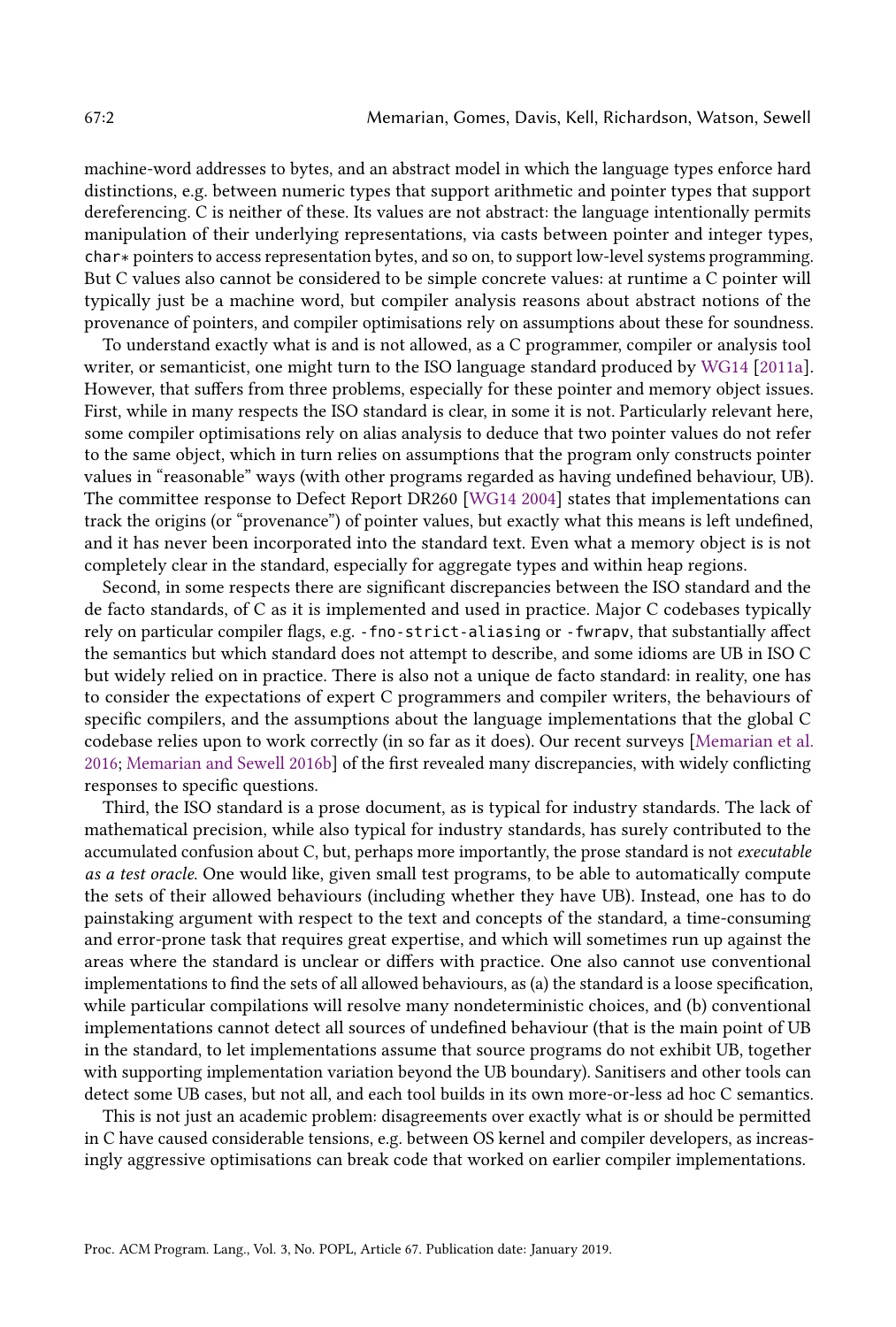<span id="page-2-0"></span>

Fig. 1. An example C program, its elaboration into Core, and the memory graph during execution

Our first main contribution  $(S2-6)$  $(S2-6)$  is an exploration of the design space and two candidate semantics for pointers and memory objects in C, taking both ISO and de facto C into account. We earlier [\[Chisnall et al.](#page-29-0) [2016;](#page-29-0) [Memarian et al.](#page-30-0) [2016\]](#page-30-0) identified many design questions. We focus here on the questions concerning pointer provenance, which we revise and extend. We develop two main coherent proposals that reconcile many design concerns; both are broadly consistent with the provenance intuitions of practitioners and ISO DR260, while still reasonably simple. We highlight their pros and cons and various outstanding open questions. These proposals cover many of the interactions between abstract and concrete views in C: casts between pointers and integers, access to the byte representations of values, etc. We compare our proposals with a source-language analogue of the LLVM twin-allocation semantics proposal of [Lee et al.](#page-30-2) [\[2018\]](#page-30-2) ([§6\)](#page-18-0).

Our second main contribution ([§7–](#page-19-0)[9\)](#page-21-0) comprises substantial improvements to our Cerberus semantics for a large fragment of C [\[Memarian et al.](#page-30-0) [2016\]](#page-30-0). Cerberus defines semantics by elaborating C source into a purpose-built Core language; Core is abstracted on a clean memory object model interface that we instantiate with our memory object models. We thus make the combined semantics executable as test oracles, and confirm that they do the right thing for our library of semantic test cases (except for tests using IO, that Cerberus does not support). We make Cerberus more robust and usable with a new parser; extensive front-end improvements; a type system for Core; concrete, symbolic and interactive execution modes; and a [web-interface GUI,](http://cerberus.cl.cam.ac.uk/) linked to for each test and shown in Fig. [1,](#page-2-0) to permit easy experimentation with small examples. Cerberus now also identifies many of the clauses of the ISO C standard text captured by its definitions of type-checking and elaboration, displaying these in the GUI. The [project page](https://www.cl.cam.ac.uk/users/pes20/cerberus) includes data for various compilers and other tools for these tests: GCC 8.1, Clang 6.0, ICC 19, UBSAN, ASAN, MSAN, CompCert [\[Leroy](#page-30-3) [2009;](#page-30-3) [Leroy et al.](#page-30-4) [2018\]](#page-30-4), RV-Match [\[Guth et al.](#page-29-1) [2016\]](#page-29-1), CH2O [\[Krebbers](#page-30-5) [2015\]](#page-30-5), and CHERI [\[Chisnall](#page-29-2) [et al.](#page-29-2) [2015;](#page-29-2) [Watson et al.](#page-31-3) [2018,](#page-31-3) [2015;](#page-31-4) [Woodruff et al.](#page-31-5) [2014\]](#page-31-5). We include extensive validation of the combination of Cerberus and our provenance semantics on various existing test suites ([§9\)](#page-21-0): the GCC torture tests [\[FSF](#page-29-3) [2018a\]](#page-29-3), the ITC Toyota benchmark [\[Shiraishi et al.](#page-31-6) [2015\]](#page-31-6), the KCC example test suite [\[Hathhorn et al.](#page-29-4) [2015;](#page-29-4) [KCC](#page-30-6) [2018\]](#page-30-6), and a family of Csmith tests [\[Regehr et al.](#page-31-7) [2012\]](#page-31-7).

Our third contribution is an empirical investigation of existing C code, examining the extent to which it is compatible with our proposed provenance semantics ([§10\)](#page-24-0). We do so in three ways. For the first two, we exploit data from the CHERI project [\[Chisnall et al.](#page-29-2) [2015;](#page-29-2) [Watson et al.](#page-31-3) [2018,](#page-31-3) [2015;](#page-31-4) [Woodruff et al.](#page-31-5) [2014\]](#page-31-5), which has designed experimental architectures with hardware support for fine-grained memory protection and secure encapsulation, using capabilities, and ported software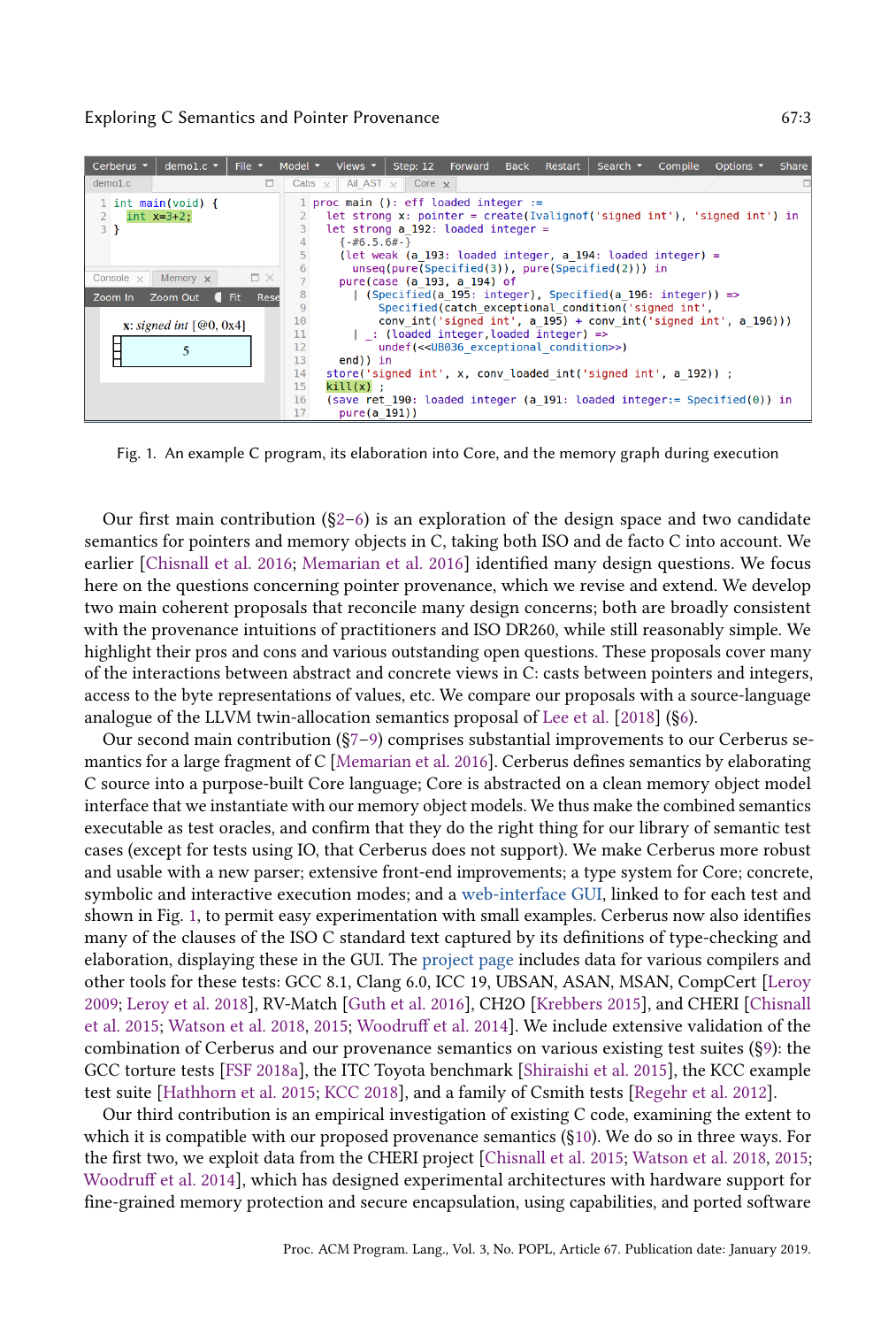including the FreeBSD kernel and userspace to this. The CHERI-adapted FreeBSD userspace includes hundreds of libraries, daemons, and command-line tools, such as zlib, OpenSSL, and OpenSSH; other ported applications include Postgres, nginx, and WebKit, representing a broad range of code functionality, style, and vintage. CHERI C (when using capabilities for all pointers) is a stricter model than our provenance semantics, so the changes required for this tell us about the semantics relied on by the original code. We analyse the changes needed, and also run the resulting code in a CHERI emulator adapted to log all capability arithmetic that involves out-of-bounds pointer constructions. Third, we develop a novel dynamic instrumentation tool that can be applied to conventional (non-CHERI) code, tracking semantic provenance information in shadow memory, and present preliminary results from this.

Last but not least, our fourth contribution is an ongoing engagement with the ISO WG14 standards committee about these issues ([§11\)](#page-26-0).

Caveats and non-goals Our combined model covers many features of C, both syntactic and semantic, but not all. This paper focusses on provenance and pointer semantics. We do not address the memory object model issues relating to subobject provenance, uninitialised reads, and padding. We focus on the C commonly used for mainstream systems programming without effective types (with -fno-strict-aliasing). Our semantics is intended as a source semantics for C. For an intermediate language, e.g. LLVM, there are related but distinct goals (see [§6\)](#page-18-0).

Cerberus does not cover preprocessor features, C11 character-set features, general use of floatingpoint and complex types (beyond simple float constants and arithmetic from the underlying OCaml implementation), user-defined variadic functions (we do cover printf), bitfields, volatile, restrict, generic selection, register, flexible array members, some exotic initialisation forms, signals, longjmp, multiple translation units, most of the standard library, or concurrency.

We make Cerberus executable as a test oracle to explore all the behaviour of small test cases. It is not intended as a bug-finding tool for production C code.

#### <span id="page-3-0"></span>2 BASIC POINTER PROVENANCE

C pointer values are typically represented at runtime as simple concrete numeric values, but mainstream compilers routinely exploit information about the provenance of pointers to reason that they cannot alias, and hence to justify optimisations. In this section we develop a provenance semantics for simple cases of the construction and use of pointers,

For example, consider the classic test on the right (note that this and many of the examples below are edgecases, exploring the boundaries of what different semantic choices allow, and sometimes what behaviour existing compilers exhibit; they are not all intended as desirable code idioms).

Depending on the implementation, <sup>x</sup> and <sup>y</sup> might in some executions happen to be allocated in adjacent memory, in which case &x+1 and &y will have bitwise-identical representation

```
// provenance_basic_global_yx.c (and an xy variant)
#include <stdio.h>
#include <string.h>
int y=2, x=1;
int main() {
  int *p = 6x + 1;int *q = \delta y;printf("Addresses: p=%p q=%p\n",(void*)p,(void*)q);
  if (memcmp(\&p, \&q, sizeof(p)) == 0) {
    *p = 11; // does this have undefined behaviour?
    printf("x=%d y=%d *p=%d *q=%d\n",x,y,*p,*q);
  }
}
```
values, the memcmp will succeed, and  $p$  (derived from a pointer to  $x$ ) will have the same representation value as a pointer to a different object, <sup>y</sup>, at the point of the update \*p=11. This can occur in practice, e.g. with GCC 8.1 -O2 on some platforms. Its output of  $x=1$   $y=2$   $\not=$   $p=11$   $\not=$   $q=2$  suggests that the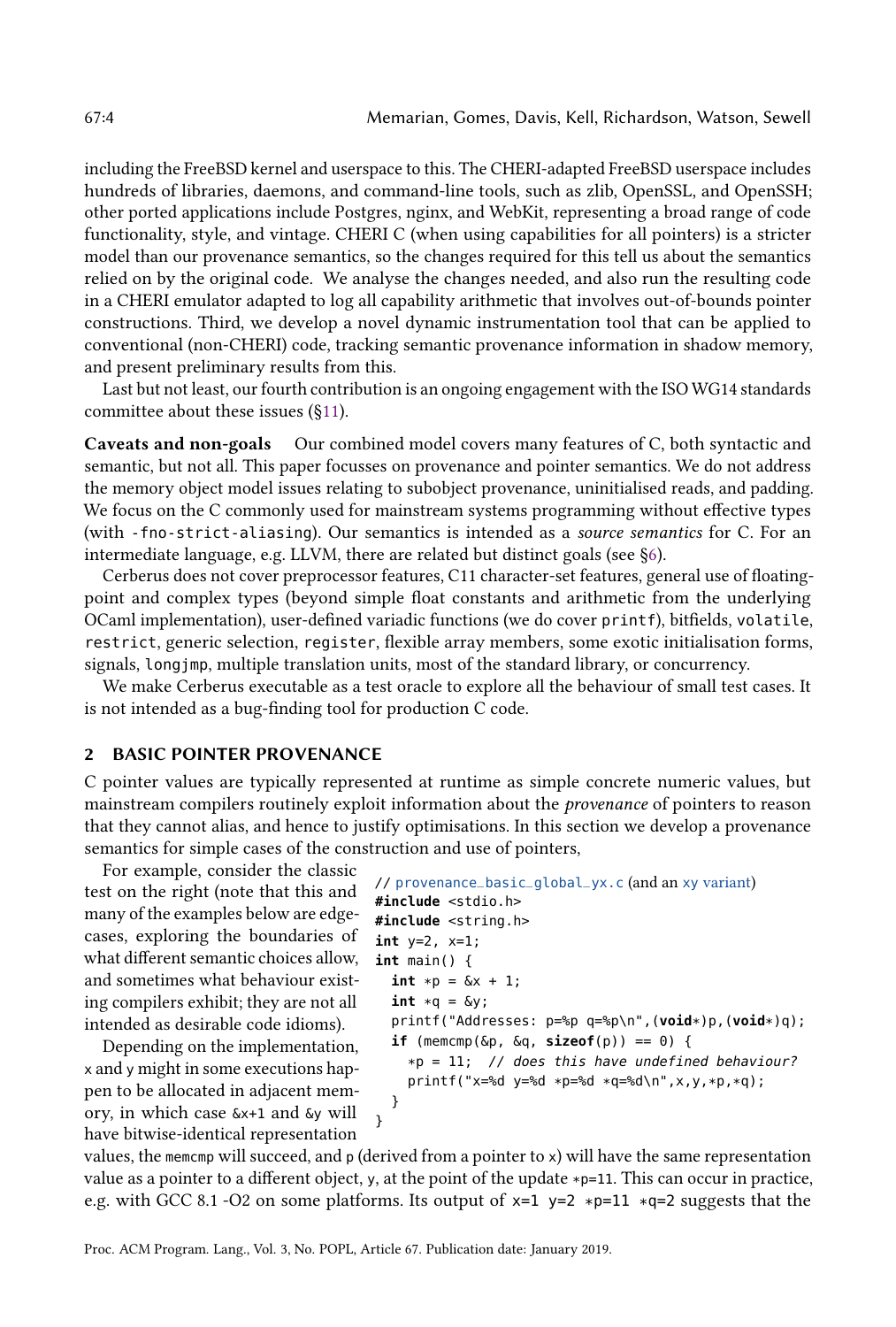compiler is reasoning that \*p does not alias with y or \*q, and hence that the initial value of y=2 can be propagated to the final printf. ICC, e.g. ICC 19 -O2, also optimises here (for a variant with x and y swapped), producing  $x=1$   $y=2$   $\ast p=11$   $\ast q=11$ . In contrast, Clang 6.0 -O2 just outputs the  $x=1$  y=11 \*p=11 \*q=11 that one might expect from a concrete semantics. Note that this example does not involve type-based alias analysis, and the outcome is not affected by GCC or ICC's -fno-strict-aliasing flag; note also that the mere formation of the &x+1 one-past pointer is explicitly permitted by the ISO standard.

These GCC and ICC outcomes would not be correct with respect to a concrete semantics, and so to make the existing compiler behaviour sound it is necessary for this program to be deemed to have undefined behaviour.

The current ISO standard text does not explicitly speak to this, but the 2004 ISO WG14 C standards committee response to Defect Report 260 (DR260 CR) [\[WG14](#page-31-2) [2004\]](#page-31-2) hints at a notion of provenance associated to values that keeps track of their "origins":

"Implementations are permitted to track the origins of a bit-pattern and [...]. They may also treat pointers based on different origins as distinct even though they are bitwise identical."

However, DR260 CR has never been incorporated in the standard text, and it gives no more detail. This leaves many specific questions unclear: it is ambiguous whether some programming idioms are allowed or not, and exactly what compiler alias analysis and optimisation are allowed to do.

Basic provenance semantics for pointer values For simple cases of the construction and use of pointers, capturing the basic intuition suggested by DR260 CR in a precise semantics is straightforward: we associate a provenance with every pointer value, identifying the original allocation the pointer is derived from. In more detail:

- We take abstract-machine pointer values to be pairs  $(\pi, a)$ , adding a *provenance*  $\pi$ , either  $\omega$ *i* where *i* is an allocation ID, or the *empty* provenance @empty, to their concrete address *a*.
- On every allocation (of objects with static, thread, automatic, and allocated storage duration), the abstract machine chooses a fresh allocation ID  $i$  (unique across the entire execution), and the resulting pointer value carries that single allocation ID as its provenance  $\omega$ *i*.
- Provenance is preserved by pointer arithmetic that adds or subtracts an integer to a pointer.
- At any access via a pointer value, its numeric address must be consistent with its provenance, with undefined behaviour otherwise. In particular:
	- access via a pointer value which has provenance a single allocation ID  $@i$  must be within the memory footprint of the corresponding original allocation, which must still be live.
	- all other accesses, including those via a pointer value with empty provenance, are undefined behaviour.

This undefined behaviour is what justifies optimisation based on provenance alias analysis.

On the right is a provenance-semantics memory-state snapshot (from the Cerberus GUI) for [provenance\\_basic\\_global\\_xy.c](https://cerberus.cl.cam.ac.uk/cerberus?defacto/provenance_basic_global_xy.c), just before the invalid access via <sup>p</sup>, showing how the provenance mismatch makes it UB.

 mentations to record or manipulate provenance All this is for the C abstract machine as defined in the standard: compilers might rely on provenance in their alias analysis and optimisation, but one would not expect normal imple-

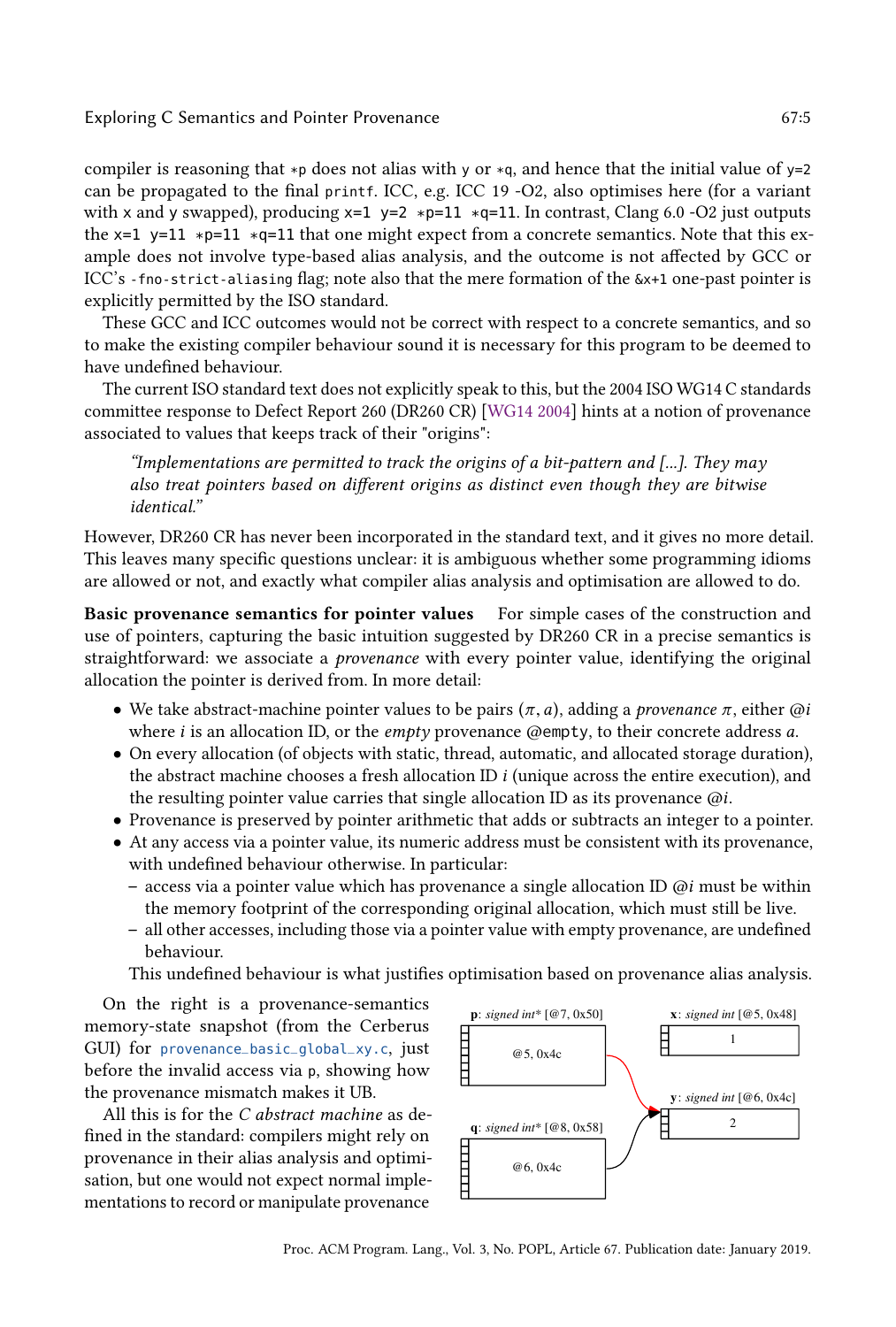at runtime (though dynamic or static analysis tools might, as might non-standard implementations such as CHERI C). Provenances therefore do not have program-accessible runtime representations in the abstract machine.

Can one construct out-of-bounds (by more than one) pointer values by pointer arithmetic? Consider the example below, where <sup>q</sup> is transiently (more than one-past) out of bounds but brought back into bounds before being used for access. In ISO C, constructing such a pointer value is clearly stated to be undefined behaviour [\[WG14](#page-31-1) [2011a,](#page-31-1) 6.5.6p8]. This can be captured using the provenance of the pointer value to determine the relevant bounds.

There are cases where such pointer arithmetic would go wrong on some platforms (some now exotic), e.g. where pointer arithmetic subtraction overflows, or if the transient value is not aligned and only aligned values are representable at the particular pointer type, or for hardware that does bounds

// [cheri\\_03\\_ii.c](https://cerberus.cl.cam.ac.uk/cerberus?defacto/cheri_03_ii.c) **int** x[2];  $int *p = \&x[0];$  $int *q = p + 11$ ; // defined behaviour?  $q = q - 10;$  $*q = 1;$ 

checking, or where pointer arithmetic might wrap at values less than the obvious word size (e.g. "near" or "huge" 8086 pointers). However, transiently out-of-bounds pointer construction seems to be common in practice, as we see in [§10,](#page-24-0) and in [Chisnall et al.](#page-29-2) [\[2015\]](#page-29-2). It may be desirable to make it implementation-defined whether such pointer construction is allowed. That would continue to permit implementations in which it would go wrong to forbid it, but give a clear way for other implementations to document that they do not exploit this UB in compiler optimisations that may be surprising to programmers. Cerberus supports both semantics, with a switch.

Inter-object pointer arithmetic The first example in this section relied on guessing (and then checking) the offset between two allocations. What if one instead calculates the offset, with pointer subtraction; should that let one move between objects, as below?

In ISO C11, the q-p is UB (as a pointer subtraction between pointers to different objects, which in some abstract-machine executions are not one-past-related). In a variant semantics that allows construction of more-than-one-past pointers, one would have to to choose whether the \*r=11 access is UB or not. The basic provenance semantics will forbid it, because <sup>r</sup> will retain the provenance of the <sup>x</sup> allocation, but its address is not in bounds for that. This is probably the most desirable semantics: we have found very few example idioms that intentionally use inter-object pointer arithmetic, and the freedom that forbid-

```
// pointer_offset_from_ptr_subtraction_global_xy.c
#include <stdio.h>
#include <string.h>
#include <stddef.h>
int x=1, y=2;
int main() {
  int *p = \&x;int *q = \&y;ptrdiff_t offset = q - p;
  int *r = p + offset;if (memcmp(\&r, \&q, sizeof(r)) == 0) {
    *r = 11; // is this free of UB?
    printf("y=%d *q=%d *r=%d\n",y,*q, *r);
  }
}
```
ding it gives to alias analysis and optimisation seems significant.

Pointer equality comparison and provenance A priori, pointer equality comparison (with == or !=) might be expected to just compare their numeric addresses, but we observe GCC 8.1 -O2 sometimes regarding two pointers with the same address but different provenance as nonequal ([provenance\\_equality\\_global\\_xy.c](https://cerberus.cl.cam.ac.uk/cerberus?defacto/provenance_equality_global_xy.c)). Unsurprisingly, this happens in some circumstances but not others, e.g. if the test is pulled into a simple separate function, but not if in a separate compilation unit. To be conservative w.r.t. current compiler behaviour, pointer equality in the semantics should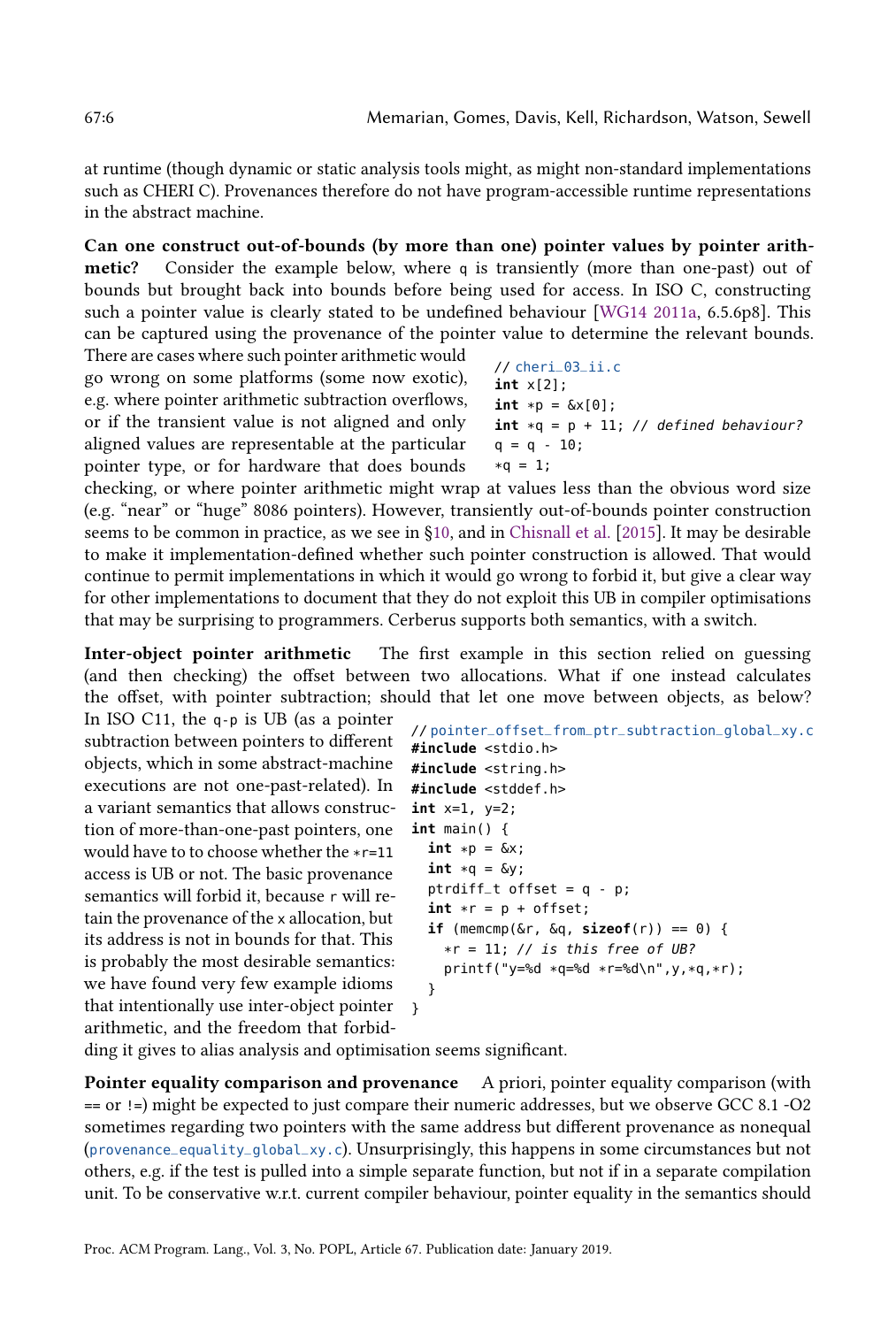give false if the addresses are not equal, but nondeterministically (at each runtime occurrence) either take provenance into account or not if the addresses are equal – this specification looseness accommodating implementation variation. Alternatively, one could require numeric comparisons, which would be a simpler semantics for programmers but force that GCC behaviour to be regarded as a bug. Cerberus supports both options. One might also imagine making it UB to compare pointers that are not strictly within their original allocation, but that would break loops that test against a one-past pointer, or requiring equality to always take provenance into account, but that would require implementations to track provenance at runtime.

The current ISO C11 standard text is too strong here unless numeric comparison is required: 6.5.9p6 says "Two pointers compare equal if and only if both are  $\left[\ldots\right]$  or one is a pointer to one past the end of one array object and the other is a pointer to the start of a different array object that happens to immediately follow the first array object in the address space", which requires such pointers to compare equal – reasonable pre-DR260CR, but debatable after it.

## 3 POINTER CONSTRUCTION VIA CASTS, REPRESENTATION ACCESSES, ETC.

To support low-level systems programming, C provides many other ways to construct and manipulate pointer values:

- casts of pointers to integer types and back, possibly with integer arithmetic, e.g. to force alignment, or to store information in unused bits of pointers;
- copying pointer values with memcpy;
- manipulation of the representation bytes of pointers, e.g. via user code that copies them via **char**\* or **unsigned char**\* accesses;
- type punning between pointer and integer values;
- I/O, using either fprintf/fscanf and the %p format, fwrite/fread on the pointer representation bytes, or pointer/integer casts and integer I/O;
- copying pointer values with realloc;
- constructing pointer values that embody knowledge established from linking, and from constants that represent the addresses of memory-mapped devices.

A satisfactory semantics has to address all these, together with the implications on optimisation. We define and explore two main alternatives:

- PVI: a semantics that tracks provenance via integer computation, associating a provenance with all integer values (not just pointer values), preserving provenance through integer/ pointer casts, and making some particular choices for the provenance results of integer and pointer <sup>+</sup>/- integer operations; or
- PNVI: a semantics that does not track provenance via integers, but instead, at integer-topointer cast points, checks whether the given address points within a live object and, if so, recreates the corresponding provenance. We explain in the next section why this is not as damaging to optimisation as it may sound.

For the latter, we also mention three variants:

- PNVI-address-taken: a variant that restricts the above to objects whose address has been taken;
- PNVI-escaped: potential variants that additionally restrict to objects whose address has been taken and (in some sense) escaped; and
- PNVI-wildcard: a variant that gives a "wildcard" provenance to the results of integer-topointer casts, delaying checks to access time.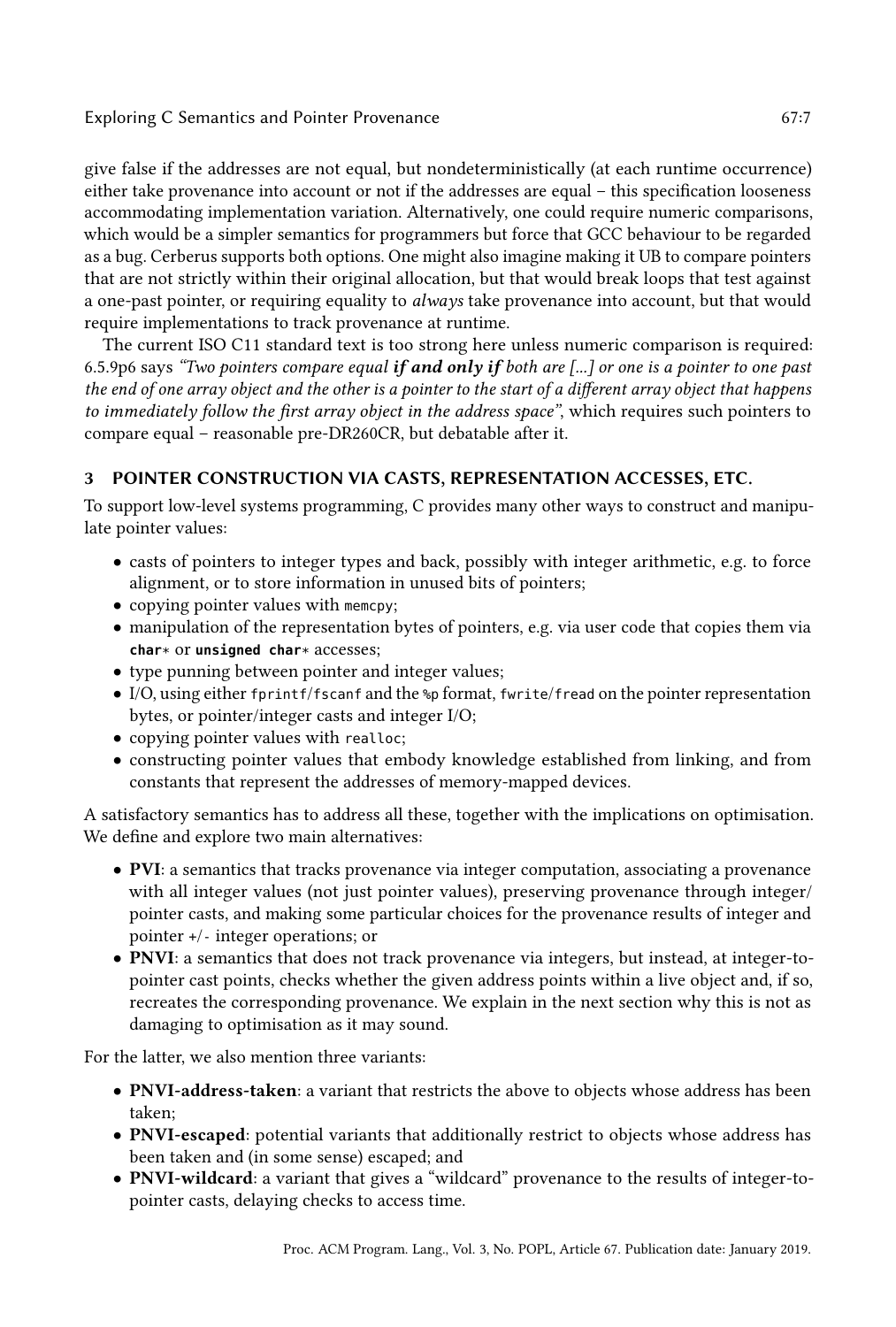The PVI semantics, which we developed informally in ISO WG14 working papers [\[Memarian et al.](#page-30-7) [2018;](#page-30-7) [Memarian and Sewell](#page-30-8) [2016a\]](#page-30-8), was motivated in part by the GCC documentation [\[FSF](#page-29-5) [2018b\]](#page-29-5):

"When casting from pointer to integer and back again, the resulting pointer must reference the same object as the original pointer, otherwise the behavior is undefined. That is, one may not use integer arithmetic to avoid the undefined behavior of pointer arithmetic as proscribed in C99 and C11 6.5.6/8."

which presumes there is an "original" pointer, and by experimental data for  $uintptr_t$  analogues of the first test of [§2,](#page-3-0) which suggested that GCC and ICC sometimes track provenance via integers (see [xy](https://cerberus.cl.cam.ac.uk/cerberus?defacto/provenance_basic_using_uintptr_t_global_xy.c) and [yx](https://cerberus.cl.cam.ac.uk/cerberus?defacto/provenance_basic_using_uintptr_t_global_yx.c) variants). However, discussions at the 2018 GNU Tools Cauldron suggest instead that at least some key developers regard the result of casts from integer types as potentially broadly aliasing, at least in their GIMPLE IR, and such test results as long-standing bugs in the RTL backend.

Shifting to a provenance semantics that does not track provenance via integers would be a substantial simplification, in the definition of the semantics, in how easy it is for people to understand, and in the consequences for existing code (which might otherwise need additional annotations for exotic idioms). That leads us to articulate and explore the various options above, to see which could be broadly acceptable.

Pointer/integer casts The ISO standard (6.3.2.3) leaves conversions between pointer and integer types almost entirely implementation-defined, except for conversion of integer constant <sup>0</sup> and null pointers, and for the optional intptr\_t and uintptr\_t types, for which it guarantees that any "valid pointer to **void**" can be converted and back, and that "the result will compare equal to the original pointer". As we have seen, in a post-DR260CR provenance-aware semantics, "compare equal" is not enough to guarantee the two are interchangeable, which was clearly the intent of that phrasing. Both PVI and PNVI support this, by preserving or reconstructing the original provenance respectively ([provenance\\_roundtrip\\_via\\_intptr\\_t.c](https://cerberus.cl.cam.ac.uk/cerberus?defacto/provenance_roundtrip_via_intptr_t.c)).

**Inter-object integer arithmetic** Below is a uintptr<sub> $t$ </sub> analogue of the last test of  $\S$ 2, attempting to move between objects with uintptr\_t arithmetic. In PVI, this remains UB. First,

the integer values of ux and uy have the provenances of the allocations of <sup>x</sup> and <sup>y</sup> respectively. Then offset is a subtraction of two integer values with non-equal single provenances; we define the result of such to have the empty provenance. Adding that empty-provenance result to ux preserves the original <sup>x</sup>-allocation provenance of the latter, as does the cast to **int**\*. Then the final  $*p=11$  access is via a pointer value whose address is not consistent with its provenance.

In PNVI, on the other hand, this has defined behaviour. The integer values are pure integers, and at the **int**\* cast the value of ux+offset matches the address of <sup>y</sup> (live and of the right type), so the resulting pointer value takes on the provenance

```
// pointer_offset_from_int_subtraction_global_xy.c
#include <stdio.h>
#include <string.h>
#include <stdint.h>
#include <inttypes.h>
int x=1, y=2;
int main() {
  uintptr_t ux = (uintptr_t)\&x;uintptr_t uy = (uintptr_t)\delta y;uintptr_t offset = uy - ux;printf("Addresses: &x=%"PRIuPTR" &y=%"PRIuPTR\
         " offset=%"PRIuPTR" \n",ux,uy,offset);
  int *p = (int *)(ux + offset);int *q = \&y;if (memcmp(\&p, \&q, sizeof(p)) == 0) {
    *p = 11; // is this free of UB?
    printf("x=%d y=%d *p=%d *q=%d\n",x,y,*p,*q);
  }
}
```
of the <sup>y</sup> allocation. Similarly, PVI forbids while PNVI allows (here contrary to current GCC/ICC O2) uintptr\_t analogues of the first test of [§2](#page-3-0) ([provenance\\_basic\\_using\\_uintptr\\_t\\_global\\_xy.c](https://cerberus.cl.cam.ac.uk/cerberus?defacto/provenance_basic_using_uintptr_t_global_xy.c)).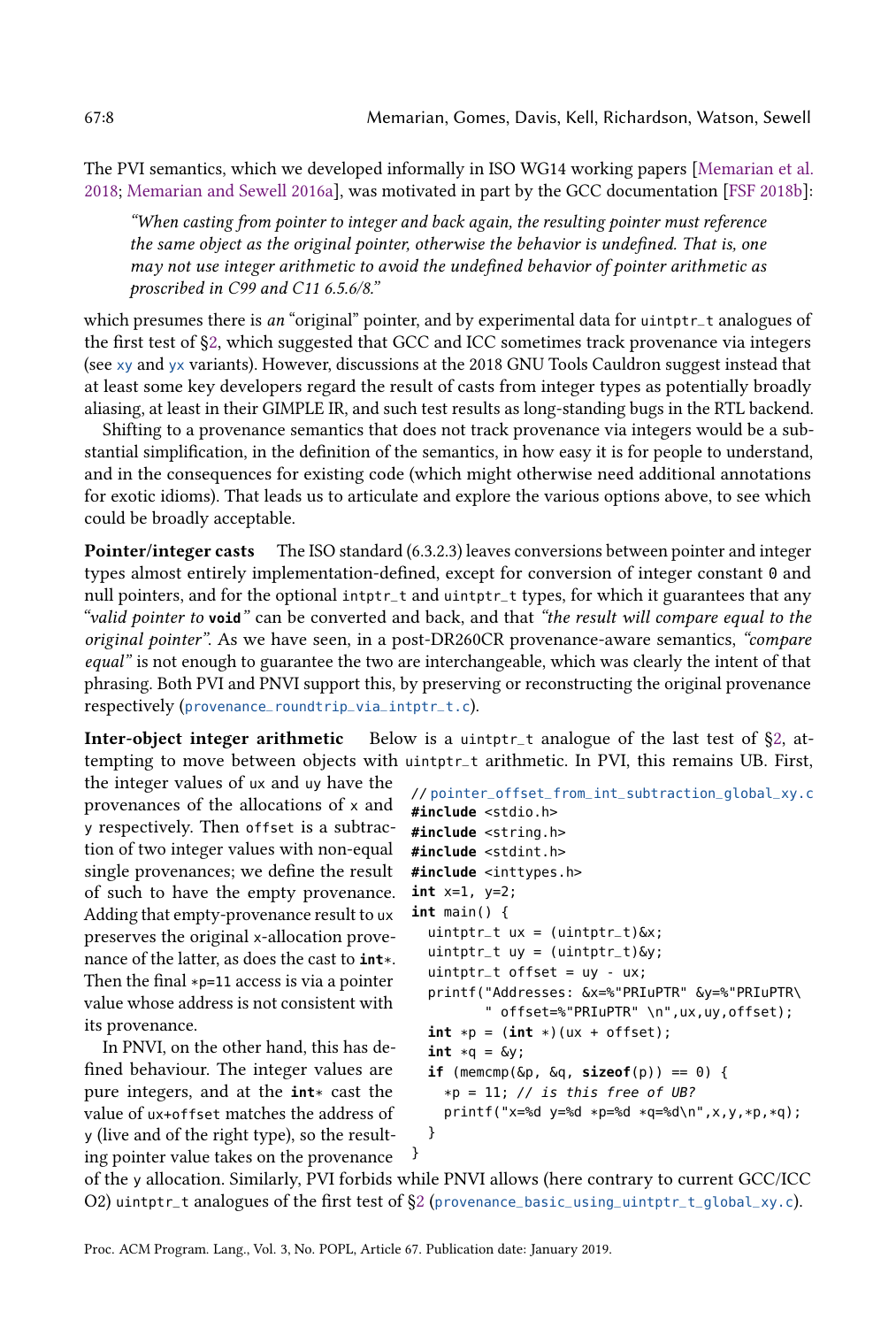Both choices are defensible here: PVI will permit more aggressive alias analysis for pointers computed via integers (though those may be relatively uncommon), while PNVI will allow not just this test, which as written is probably not idiomatic desirable C, but also the essentially identical XOR doubly linked list idiom, using only one pointer per node by storing the XOR of two ([pointer\\_offset\\_xor\\_global.c](https://cerberus.cl.cam.ac.uk/cerberus?defacto/pointer_offset_xor_global.c)). Opinions differ as to whether that idiom matters for modern code.

There are other real-world but rare cases of inter-object arithmetic, e.g. in the implementations of Linux and FreeBSD per-CPU variables, in fixing up pointers after a realloc, and in dynamic linking (though arguably some of these are not between C abstract-machine objects). These are rare enough that it seems reasonable to require additional source annotation, or some other mechanism, to prevent compilers implicitly assuming that uses of such pointers as undefined.

Pointer provenance for pointer bit manipulations It is a standard idiom in systems code to use otherwise unused bits of pointers: low-order bits for pointers known to be aligned,

and/or high-order bits beyond the addressable range. The example on the right (which assumes \_Alignof(**int**) >= 4) does this: casting a pointer to uintptr\_t and back, using bitwise logical operations on the integer value to store some tag bits.

To allow this, we suggest that the set of unused bits for pointer types of each alignment should be made implementation-defined. In PVI we make the binary operations used here, combining an integer value that has some provenance ID with a pure integer, preserve that provenance. In PNVI the intermediate value of <sup>q</sup> will have empty provenance, but the value of <sup>r</sup> used for the access will re-acquire the correct provenance at cast time.

```
// provenance_tag_bits_via_uintptr_t_1.c
#include <stdio.h>
#include <stdint.h>
int x=1;
int main() {
  int *p = \&x;// cast &x to an integer
  uintptr_t i = (uintptr_t) p;
  // set low-order bit
  i = i + 1u;// cast back to a pointer
  int *q = (int *) i; // does this have <i>UB</i>?// cast to integer and mask out low-order bits
  uintptr_t j = ((uintptr_t)q) & \sim((uintptr_t)3u);
  // cast back to a pointer
  int *r = (int *) j;
  // are r and p now equivalent?
  *r = 11; // does this have UB?
  -Bool b = (r==p); // is this true?
  printf("x=%i *r=%i (r==p)=%s\n",x,*r,b?"t":"f");
}
```
Algebraic properties of integer operations The PVI definitions of the provenance results of integer operations, chosen to make the previous two examples respectively forbidden and allowed, has an unfortunate consequence: it makes those operations no longer associative (compare [this](https://cerberus.cl.cam.ac.uk/cerberus?defacto/pointer_arith_algebraic_properties_2_global.c) and [this;](https://cerberus.cl.cam.ac.uk/cerberus?defacto/pointer_arith_algebraic_properties_3_global.c) the latter is UB in PVI). It is unclear whether this would be acceptable in practice, either for C programmers or for compiler optimisation. One could conceivably switch to a PVImultiple variant, allowing provenances to be finite sets of allocation IDs. That would allow the [pointer\\_offset\\_from\\_int\\_subtraction\\_global\\_xy.c](https://cerberus.cl.cam.ac.uk/cerberus?defacto/pointer_offset_from_int_subtraction_global_xy.c) example above, but perhaps too much else besides. PNVI does not suffer from this problem.

Copying pointer values with memcpy() This clearly has to be allowed ([pointer\\_copy\\_memcpy.c](https://cerberus.cl.cam.ac.uk/cerberus?defacto/pointer_copy_memcpy.c)), and so, to make the results usable for accessing memory without UB, memcpy() and similar functions have to preserve the original provenance. The ISO C11 text does not explicitly address this (in a pre-provenance semantics, before DR260, it did not need to). One could do so by special-casing memcpy() and similar functions to preserve provenance, but the following questions suggest less ad hoc approaches.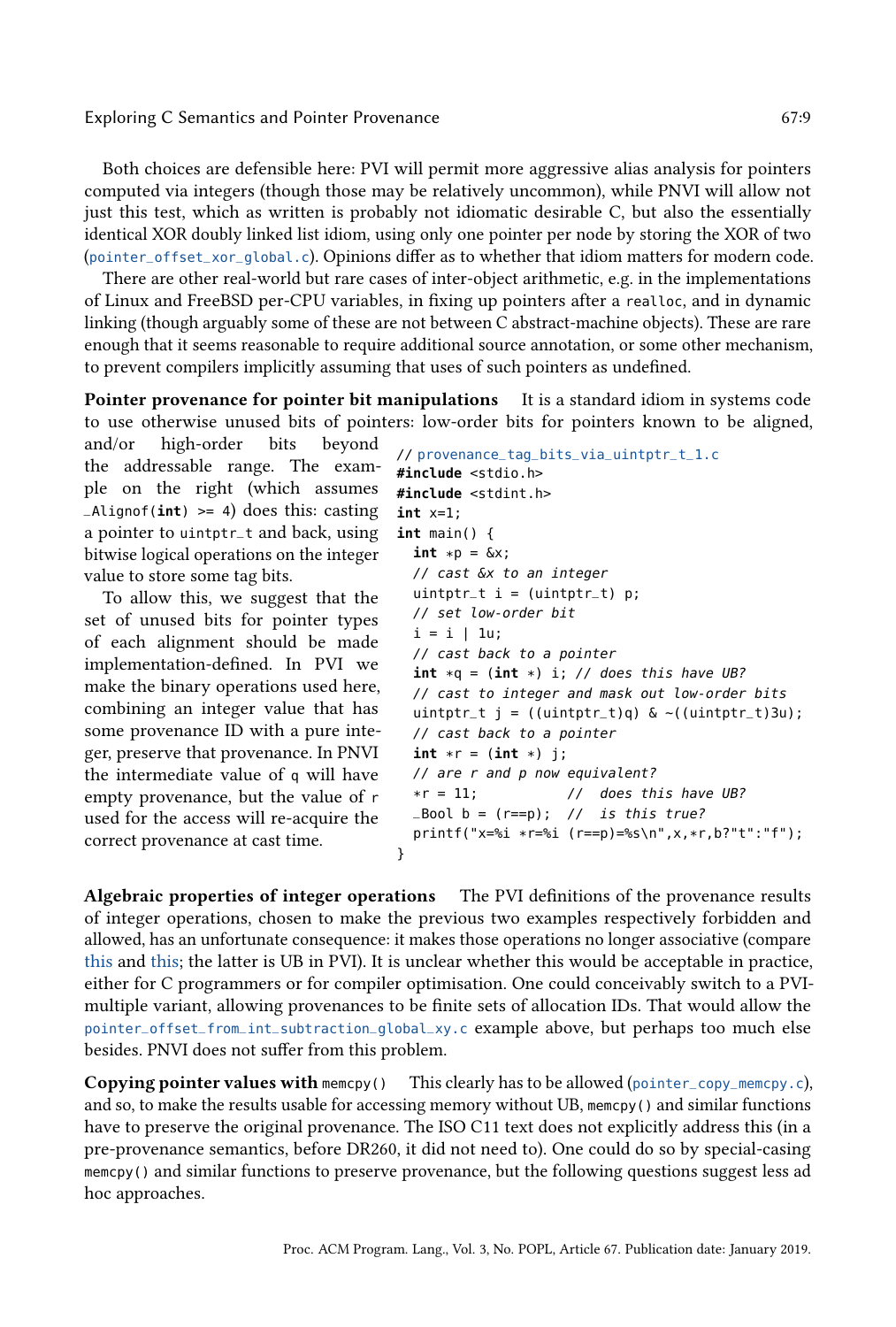Copying pointer values bytewise, with user-memcpy One of the key aspects of C is that it supports manipulation of object representations, e.g. as in the following naive user implementation of a memcpy-like function, which constructs a pointer value from copied bytes. This too should be allowed. PVI makes it legal by regarding each byte (as an integer value) as having the provenance of the original pointer, and the result pointer, being composed of representation bytes of which at least one has that provenance and none have a conflicting provenance, as having the same. PNVI makes it legal in a different way: there, the representation bytes have no

provenance, but when reading a pointer value from the copied memory, the read will be from multiple representationbyte writes. We use essentially the same semantics for such reads as for integerto-pointer casts: checking at read-time that the address is within a live object, and giving the result the corresponding provenance. One could instead require, more restrictively, that the result has all the original bytes of some legitimate pointer. There may not be much reasonable code that would be sensitive to the distinctions between these, but there is some, e.g. manipulations of pointers where one knows the high-order bytes are the same. This is important in some language runtimes, using 32- or 48-bit values for pointers in a 64-bit architecture.

```
// pointer_copy_user_dataflow_direct_bytewise.c
#include <stdio.h>
#include <string.h>
int x=1;
void user_memcpy(unsigned char* dest,
                 unsigned char *src, size_t n) {
 while (n > 0) {
    *dest = *src;src += 1; dest += 1; n -= 1;
 }
}
int main() {
 int *p = \&x;int *q;
 user_memcpy((unsigned char*)&q,
              (unsigned char*)&p, sizeof(int *));
  *q = 11; // is this free of undefined behaviour?
 printf("*p=%d *q=%d\n",*p,*q);
}
```
As Lee observes [private communication], to make it legal for compilers to replace user-memcpy by the library version, one might want the two to have exactly the same semantics.

Real memcpy() implementations are more complex. The [glibc](#page-31-8) memcpy()[glibc [2018\]](#page-31-8) involves copying byte-by-byte, as above, and also word-by-word and, using virtual memory manipulation, page-by-page. Word-by-word copying is not permitted by the ISO standard, as it violates the effective type rules, but we believe C2x should support it for suitably annotated code. Virtual memory manipulation is outside our scope at present.

Copying pointer values via encryption To more clearly delimit what idioms our proposals do and do not allow, consider copying pointers via code that encrypts or compresses a block of multiple pointers together, decrypting or uncompressing later. In PVI, this involves exactly the same combination of distinct-provenance values that (to prohibit inter-object arithmetic, and thereby enable alias analysis) we above regard as having empty-provenance results. As copying pointers in this way is a very rare idiom, we believe it reasonable to require such code to have additional annotations. In PNVI, it would just work, in the same way as user\_memcpy().

It has been argued that pointer construction via intptr\_t and back via any value-dependent identity function should be required to work. That would admit the above, but defining that notion of "value-dependent" is exactly what is hard in the concurrency thin-air problem [\[Batty et al.](#page-29-6) [2015\]](#page-29-6), and we do not believe that it is practical to make compilers respect dependencies in general.

Copying pointer values via control flow We also have to ask whether a usable pointer can be constructed via non-dataflow control-flow paths, e.g. if testing equality of an unprovenanced integer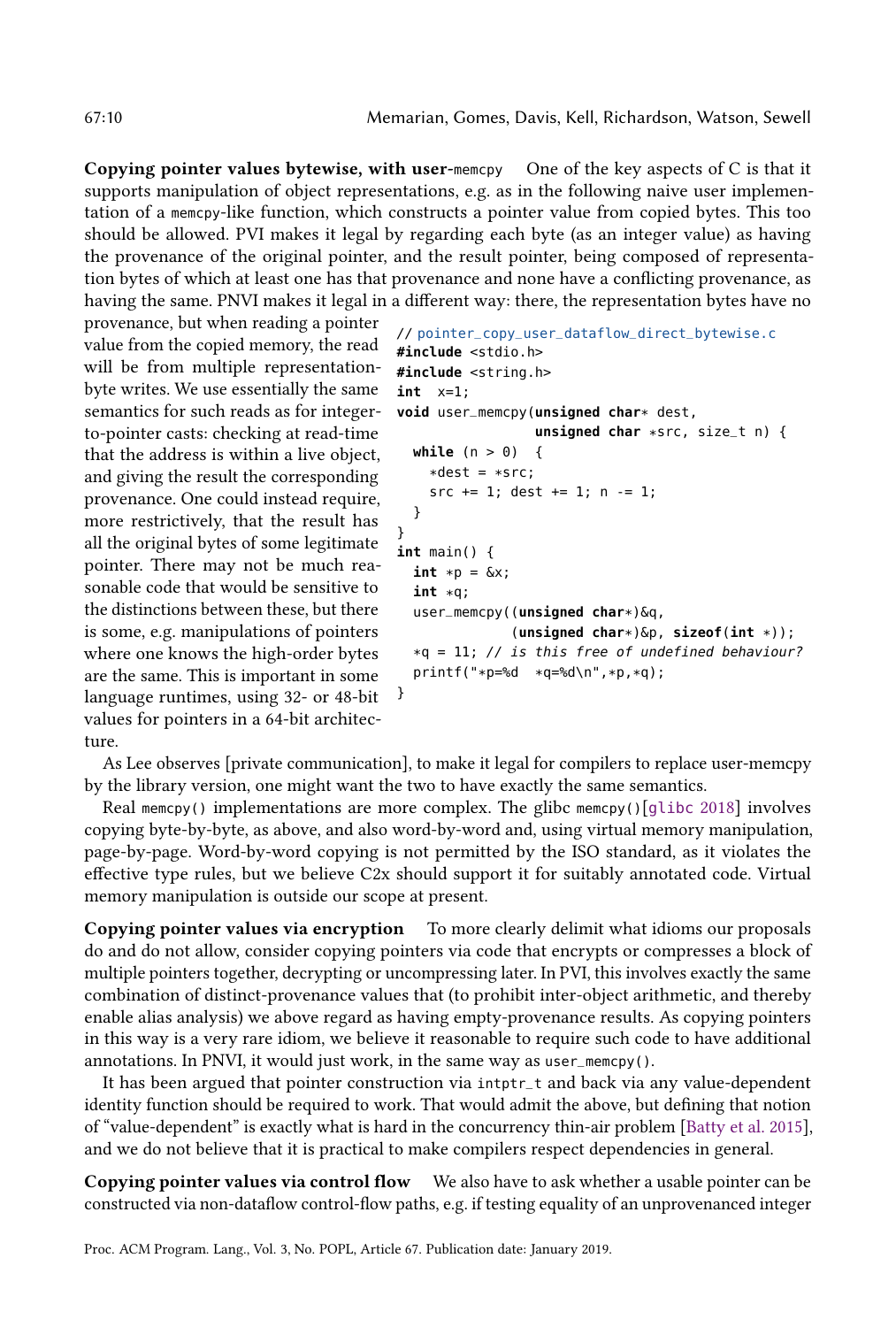value against a valid pointer permits the integer to be used as if it had the same provenance as the pointer. We do not believe that this is relied on in practice, and our proposed PVI semantics does not permit it; it tracks provenance only through dataflow. For example, consider exotic versions of memcpy that make a control-flow choice on the value of each bit or each byte, reconstructing each with constants in each control-flow branch ([pointer\\_copy\\_user\\_ctrlflow\\_bytewise.c](https://cerberus.cl.cam.ac.uk/cerberus?defacto/pointer_copy_user_ctrlflow_bytewise.c) and [pointer\\_copy\\_user\\_ctrlflow\\_bitwise.c](https://cerberus.cl.cam.ac.uk/cerberus?defacto/pointer_copy_user_ctrlflow_bitwise.c)). These are value-dependent identity functions, and in PNVI would work, while PVI they would give empty-provenance pointer values and hence UB.

Integer comparison and provenance If integer values have associated provenance, as in PVI, one has to ask whether the result of an integer comparison should also be allowed to be provenance dependent ([provenance\\_equality\\_uintptr\\_t\\_global\\_xy.c](https://cerberus.cl.cam.ac.uk/cerberus?defacto/provenance_equality_uintptr_t_global_xy.c)). GCC did do so at one point, but it was regarded as a bug and fixed (from 4.7.1 to 4.8). We propose that the numeric results of all operations on integers should be unaffected by the provenances of their arguments. .

Pointer provenance and union type punning Pointer values can also be constructed in C by type punning, e.g. writing a uintptr\_t union member and then reading it as a pointer-type member ([provenance\\_union\\_punning\\_2\\_global\\_xy.c](https://cerberus.cl.cam.ac.uk/cerberus?defacto/provenance_union_punning_2_global_xy.c)). The ISO standard says "the appropriate part of the object representation of the value is reinterpreted as an object representation in the new type", but says little about that reinterpretation. We propose that these reinterpretations be required to be implementation-defined, (in PVI) that it be implementation-defined whether the result preserves the original provenance (e.g. where they are the identity), and (in PNVI) that the same integer-to-pointer cast semantics be used at such reads (the latter does not match current ICC O2 behaviour).

Pointer provenance via IO Consider now pointer provenance flowing via IO, e.g. writing the address of an object to a pipe or file and reading it back in. We have three versions: one using fprintf/fscanf and the %p format, one using fwrite/fread on the pointer representation bytes, and one converting the pointer to and from uintptr\_t and using fprintf/fscanf on that value with the PRIuPTR/SCNuPTR formats ([provenance\\_via\\_io\\_percentp\\_global.c](https://cerberus.cl.cam.ac.uk/cerberus?defacto/provenance_via_io_percentp_global.c), [provenance\\_via\\_io\\_bytewise\\_global.c](https://cerberus.cl.cam.ac.uk/cerberus?defacto/provenance_via_io_bytewise_global.c), and [provenance\\_via\\_io\\_uintptr\\_t\\_global.c](https://cerberus.cl.cam.ac.uk/cerberus?defacto/provenance_via_io_uintptr_t_global.c)) The first gives a syntactic indication of a potentially escaping pointer value, while the others (after preprocessing) do not. Somewhat exotic though they are, these idioms are used in practice: in graphics code for serialisation/deserialisation (using %p), in xlib (using SCNuPTR), and in debuggers.

In the ISO standard, the text for fprintf and scanf for  $\epsilon_p$  says that this should work: "If the input item is a value converted earlier during the same program execution, the pointer that results shall compare equal to that value; otherwise the behavior of the %p conversion is undefined" (again construing the pre-DR260 "compare equal" as implying the result should be usable for access), and the text for uintptr\_t and the presence of SCNuPTR in inttypes.h weakly implies the same there.

But then what can compiler alias analyses assume about such a pointer read? In PNVI, this is simple: at scanf-time, for the %p version, or when a pointer is read from memory written by the other two, we can do a runtime check and potential acquisition of provenance exactly like an integer-to-pointer cast. For PVI, however, there are several options, none of which seem ideal: we could use a PNVI-like semantics, but that would be stylistically inconsistent with the rest of PVI; or (only for the first) we could restrict that to provenances that have been output via %p), or we could require new programmer annotation, at output and/or input points, to constrain alias analysis.

Pointers from device memory and linking In practice, concrete memory addresses or relationships between them sometimes are determined and relied on by programmers, in implementation-specific ways. Sometimes these are simply concrete absolute addresses which will never alias C stack, heap, or program memory, e.g. those of particular memory-mapped devices in an embedded system. Others are absolute addresses and relative layout of program code and data,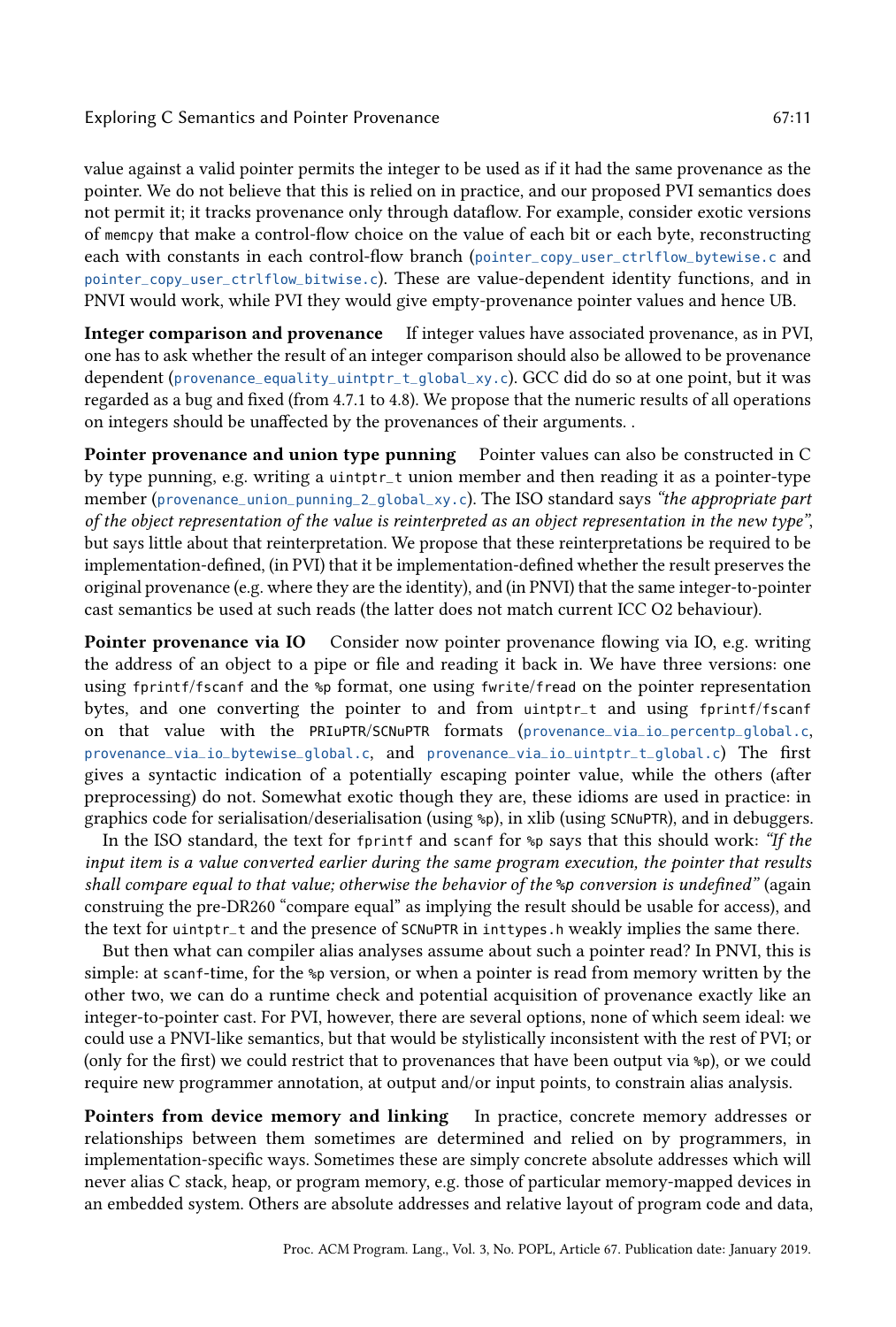usually involving one or more linking steps. For example, platforms may lay out certain regions of memory so as to obey particular relationships, e.g. in a commodity operating system where high addresses are used for kernel mappings, initial stack lives immediately below the arguments passed from the operating system, and so on. The details of linking and of platform memory maps are outside the scope of ISO C, but real C code may embody knowledge of them. Such code might be as simple as casting a platform-specified address, represented as an integer literal, to a pointer. It might be more subtle, such as assuming that one object directly follows another in memory—the programmer having established this property at link time (perhaps by a custom linker script). It is necessary to preserve the legitimacy of such C code, so that compilers may not view such memory accesses as undefined behaviour, even with increasing link-time optimisation.

We leave the design of exactly what escape-hatch mechanisms are needed here as an open problem. For memory-mapped devices, one could simply posit implementation-defined ranges of such memory which are guaranteed not to alias C objects. The more general linkage case is more interesting, but well outside current ISO C. The tracking of provenance through embedded assembly is similar.

## <span id="page-11-0"></span>4 IMPLICATIONS OF PROVENANCE SEMANTICS FOR OPTIMISATIONS

In an ideal world, a memory object semantics for C would be consistent with all existing mainstream code usage and compiler behaviour. In practice, we suspect that (absent a precise standard) these have diverged too much for that, making some compromise required. As we have already seen, the PNVI semantics would make some currently observed GCC and ICC behaviour unsound, though at least some key GCC developers already regard that behaviour as a longstanding unfixed bug, due to the lack of integer/pointer type distinctions in RTL. We now consider some other important cases, by example.

Optimisation based on equality tests Both provenance semantics let p==q hold in some cases where <sup>p</sup> and <sup>q</sup> are not interchangeable. As [Lee et al.](#page-30-2) [\[2018\]](#page-30-2) observe in the LLVM IR context, that may limit optimisations such as GVN (global value numbering) based on pointer equality tests. PVI suffers from the same problem also for integer comparisons, wherever the integers might have been cast from pointers and eventually be cast back. This may be more serious.

Can a function argument alias local variables of the function? In general one would like this to be forbidden, to let optimisation assume its absence. Consider first the example below, where

main() guesses the address of f()'s local variable, passing it in as a pointer, and f() checks it before using it for an access. Here we see, for example, GCC -O0 optimising away the **if** and the write \*p=7, even in executions where the ADDRESS\_PFI\_1PG constant is the same as the printf'd address of <sup>j</sup>. We believe that compiler behaviour should be permitted, and hence that this program should be deemed to have UB — or, in other words, that code should not normally be allowed to rely on implementation facts about the allocation addresses of C variables. The PVI semantics flags UB for the simple reason that <sup>j</sup> is created with the empty provenance, and hence  $p$  inherits that. The PNVI semantics also deems this to be UB, because at the point of the (**int**\*)i cast the <sup>j</sup> allocation does not yet exist, so the cast gives a pointer with empty provenance; any execution that goes into the **if** would thus flag UB.

```
// pointer_from_integer_1pg.c
#include <stdio.h>
#include <stdint.h>
#include "charon_address_guesses.h"
void f(int *p) {
  int j=5;
  if (p==&j)
     *p=7;printf("j=%d &j=%p\n",j,(void*)&j);
}
int main() {
  uintptr_t i = ADDRESS_PFI_1PG;int *p = (int*)i;f(p);
}
```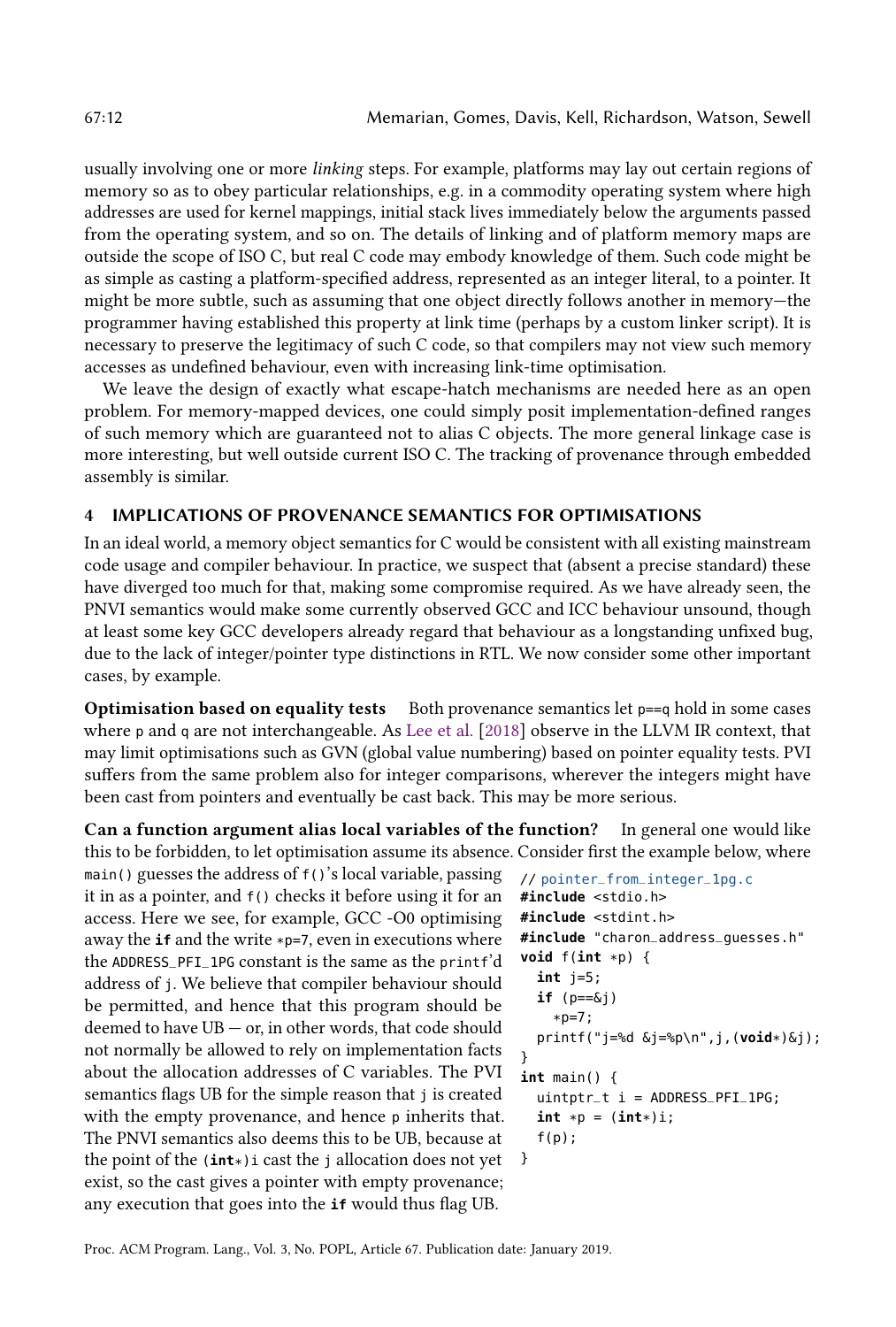Varying to do the cast to **int**\* in f() instead of main(), passing in an integer <sup>i</sup> instead of a pointer ([pointer\\_from\\_integer\\_1ig.c](https://cerberus.cl.cam.ac.uk/cerberus?defacto/pointer_from_integer_1ig.c)), this remains UB in PVI, but in PNVI becomes defined, as <sup>j</sup> exists at the point when the abstract machine does the (**int**\*)i cast. At present we do not see any strong reason why making this defined would not be acceptable — it amounts to requiring compilers to be conservative for the results of integer-to-pointer casts where they cannot see the source of the integer, which we imagine to be a rare case — but this does not match current O2 or O3 compilation for GCC, Clang, or ICC.

Allocation-address nondeterminism Note that both of the previous examples take the address of <sup>j</sup> to guard their \*p=7 accesses. Removing the conditional guards gives tests that one would surely like to forbid (tests [pointer\\_from\\_integer\\_1p.c](https://cerberus.cl.cam.ac.uk/cerberus?defacto/pointer_from_integer_1p.c) and [pointer\\_from\\_integer\\_1i.c](https://cerberus.cl.cam.ac.uk/cerberus?defacto/pointer_from_integer_1i.c)). Both are forbidden in PVI for the same reason as before, and the first is forbidden in PNVI again because <sup>j</sup> does not exist at the cast point.

But the second forces us to think about how much allocation-address nondeterminism should be quantified over in the basic definition of undefined behaviour. For evaluation-order and concurrency nondeterminism, one would normally say that if there exists any execution that flags UB, then the program as a whole has UB (for the moment ignoring UB that occurs only on some paths following I/O input, which is another important question that the current ISO text does not address).

This view of UB seems to be unfortunate but inescapable. If one looks just at a single execution, then (at least between input points) we cannot temporally bound the effects of an UB, because compilers can and do re-order code w.r.t. the C abstract machine's sequencing of computation. In other words, UB may be flagged at some specific point in an abstract-machine trace, but its consequences on the observed implementation behaviour might happen much earlier (in practice, perhaps not very much earlier, but we do not have any good way of bounding how much). But then if one execution might have UB, and hence exhibit (in an implementation) arbitrary observable behaviour, then anything the standard might say about any other execution is irrelevant, because it can always be masked by that arbitrary observable behaviour.

Accordingly, our semantics nondeterministically chooses an arbitrary address for each allocation, subject only to alignment and no-overlap constraints (ultimately one would also need to build in constraints from programmer linking commands). Then in PNVI, the ...\_1i.c example is UB because, even though there is one execution in which the guess is correct, there is another (in fact many others) in which it is not. In those, the cast to **int**\* gives a pointer with empty provenance, so the access flags UB — hence the whole program is UB, as desired.

Can a function access local variables of its parent? This too should be forbidden in general. The example on the right is forbidden by PVI, again for the simple reason that

<sup>p</sup> has the empty provenance, and by PNVI by allocation-address nondeterminism, as there exist abstract-machine executions in which the guessed address is wrong. One cannot guard the access within f(), as the address of <sup>j</sup> is not available there. Guarding the call to f() with  $if ((uintptr_t)\&j == \text{ADDRESS\_PFI}_2)$ ([pointer\\_from\\_integer\\_2g.c](https://cerberus.cl.cam.ac.uk/cerberus?defacto/pointer_from_integer_2g.c)) again makes the example well-defined in PNVI, as the address is correct and <sup>j</sup> exists at the **int**\* cast point, but notice again that the guard necessarily involves &j. This does not match current Clang at O2 or O3, which print j=5.

```
// pointer_from_integer_2.c
#include <stdio.h>
#include <stdint.h>
#include "charon_address_guesses.h"
void f() {
  uintptr_t i=ADDRESS_PFI_2;
  int *p = (int*)i;
  *p=7;}
int main() {
  int j=5;
  f();
  printf("j=%d\n",j);
}
```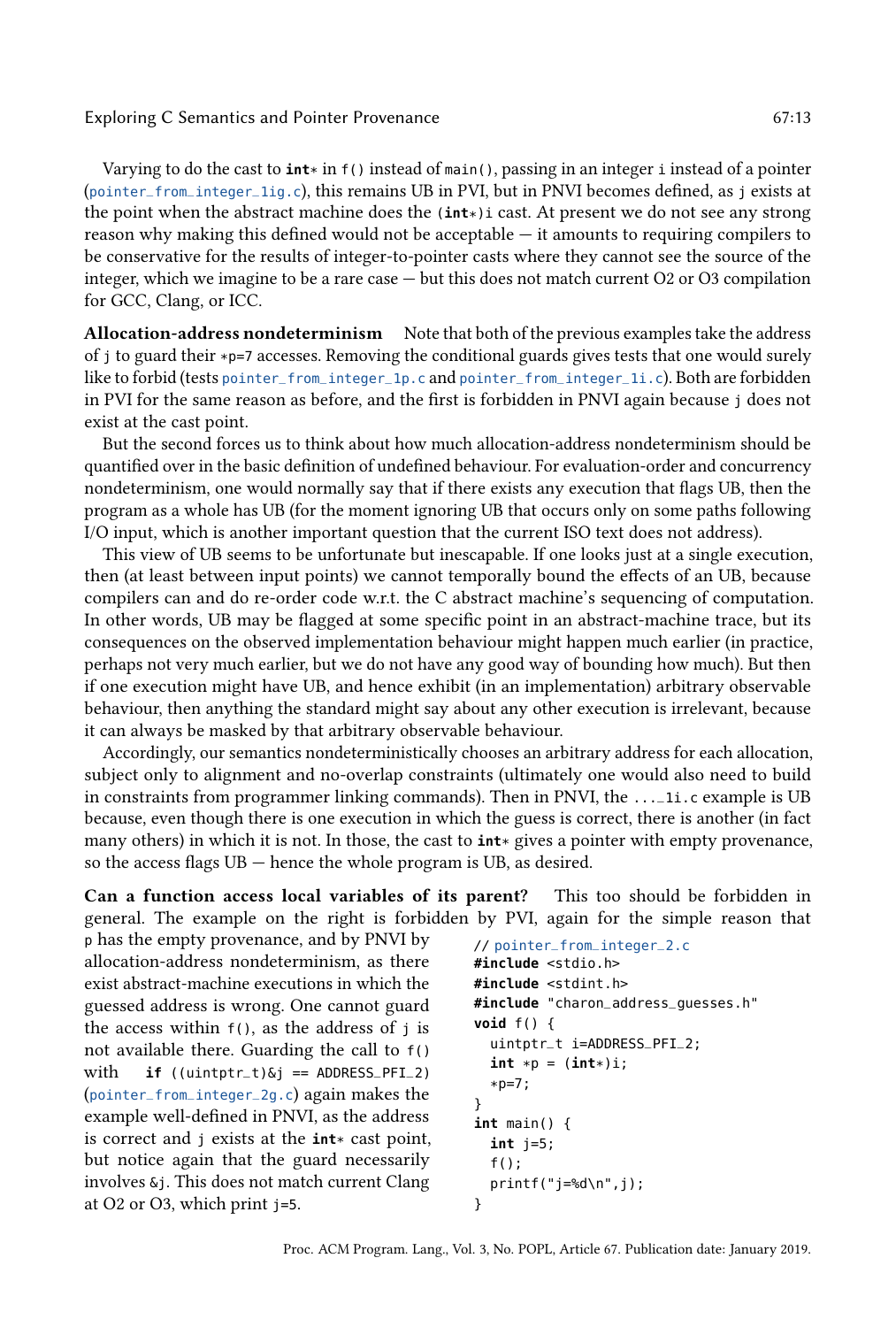The PNVI-address-taken, PNVI-escaped, and PNVI-wildcard alternatives An obvious refinement to PNVI is to restrict integer-to-pointer casts to recover the provenance only of objects that have had their address taken, recording that in the memory state. Perhaps surprisingly, that seems not to make much difference to the allowed tests, because the tests one might write tend to already be UB due to allocation-address nondeterminism, or to already take the address of an object to use it in a guard. PNVI-address-taken has the conceptual advantage of identifying these UBs without requiring examination of multiple executions, but the disadvantage that whether an address has been taken is a fragile syntactic property, e.g. not preserved by dead code elimination. One can also restrict further, to addresses that have in some sense escaped, but precisely defining a particular such sense is complex and somewhat arbitrary. A rather different model is to make the results of integer-to-pointer casts have a "wildcard" provenance, deferring the check that the address matches a live object from cast-time to access-time. This would make [pointer\\_from\\_integer\\_1pg.c](https://cerberus.cl.cam.ac.uk/cerberus?defacto/pointer_from_integer_1pg.c) defined, which is surely not desirable.

The problem with lost address-takens and escapes Our PVI proposal allows computations that erase the numeric value (and hence a concrete view of the "semantic dependencies") of a pointer, but retain provenance. This makes examples like that below [Richard Smith, personal communication], in which the code correctly guesses an allocation address (which has the empty provenance) and adds that to a zero-valued quantity (with the correct provenance), allowed in PVI. We emphasise that we do not think it especially desirable to allow such examples; this is just a consequence of choosing a straightforward provenance-via-integer semantics that allows the bytewise copying and the bitwise manipulation of pointers above. In other words, it is not clear how it could be forbidden simply in PVI.

However, in implementations some algebraic optimisations may be done before alias analysis, and those optimisations might erase the &x, replacing it and all the calculation of i3 by 0x0 (a similar example would have  $i3 = i1-i1$ ). But then alias analysis would be unable to see that \*q could access <sup>x</sup>, and so report that it could not, and hence enable subsequent optimisations that are unsound w.r.t. PVI for this case. The basic point is that whether a variable has its address taken or escaped in the source language

```
// provenance_lost_escape_1.c
#include <stdio.h>
#include <string.h>
#include <stdint.h>
#include "charon_address_guesses.h"
int x=1; // assume allocation ID @1, at ADDR_PLE_1
int main() {
  int *p = \&x;uintptr_t i1 = (intptr_t)p; // (@1,ADDR_PLE_1)uintptr_t i2 = i1 & 0x00000000FFFFFFF;///uintptr_t i3 = i2 & 0xFFFFFFFF00000000;// (01,0x0)uintptr_t i4 = i3 + ADDR_PLE_1; // (@1,ADDR_PLE_1)
  int *q = (int *)i4;
  printf("Addresses: p=%p\n",(void*)p);
  if (memcmp(\&i1, \&i4, sizeof(i1)) == 0) {
    *q = 11; // does this have defined behaviour?
    printf("x=%d *p=%d *q=%d\n", x, *p, *q);
  }
}
```
is not preserved by optimisation. A possible solution, which would need some implementation work for implementations that do track provenance through integers, but perhaps acceptably so, would be to require those initial optimisation passes to record the address-takens involved in computations they erase, so that that could be passed in explicitly to alias analysis. In contrast to the difficulties of preserving dependencies to avoid thin-air concurrency, this does not forbid optimisations that remove dependencies; it merely requires them to describe what they do.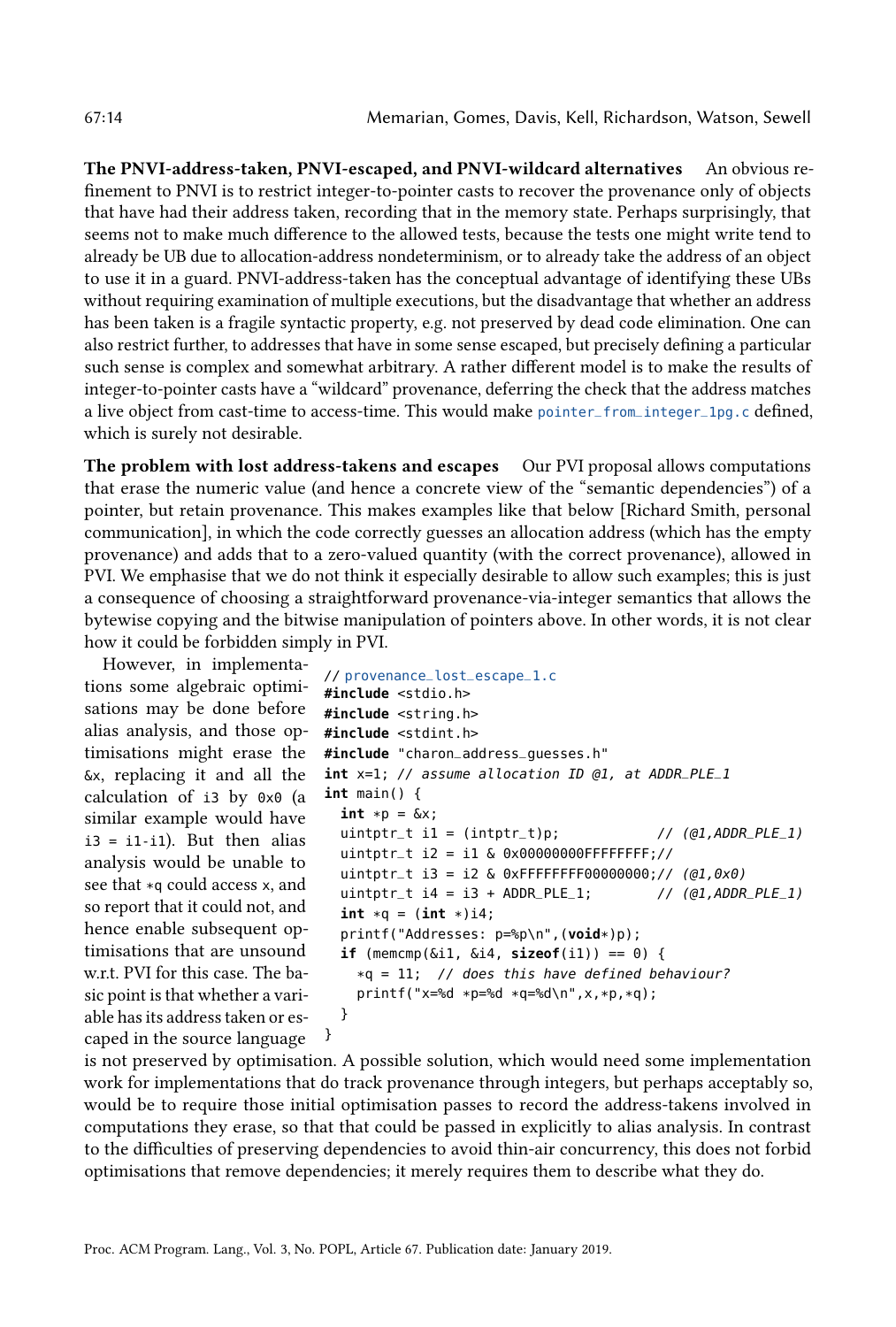In PNVI, the example is also allowed, but for a simpler reason that is not affected by such integer optimisation: the object exists at the **int**\* cast. Implementations that take a conservative view of all pointers formed from integers would automatically be sound w.r.t. this. At present ICC is not, at O2 or O3.

Should PNVI allow one-past integer-to-pointer casts? For PNVI, one has to choose whether an integer that is one-past a live object (and not strictly within another) can be cast to a pointer with valid provenance, or whether this should give an empty-provenance pointer value. Lee observes that the latter may be necessary to make some optimisation sound [personal communication], and we imagine that this is not a normal idiom in practice, so we follow the stricter semantics here.

Summary of pros and cons Both semantics handle many cases as one would desire. Both suffer from the non-interchangeability of pointers that have compared equal (with ==) and PVI also from the same problem for integers. PVI suffers from the loss of algebraic properties of integer arithmetic operations, the difficulty of accommodating pointer I/O, and the problem with lost address-takens and escapes. PNVI makes some currently observable compiler behaviours unsound, though at least for GCC some of these are viewed by some developers as buggy in any case. PNVI is considerably simpler to define and explain than PVI, and on balance we think PNVI is preferable.

## 5 PROPOSED PVI AND PNVI SEMANTICS FOR PROVENANCE, IN DETAIL

We now give our proposed PVI and PNVI memory object semantics in more detail, as manually typeset mathematics simplified from the Cerberus mechanised Lem [\[Mulligan et al.](#page-30-9) [2014\]](#page-30-9) source. We have removed most subobject details, function pointers, and some options. Neither the typeset models or the Lem source consider linking, or pointers constructed via I/O.

In Cerberus, the memory object model is factored out from Core with a clean interface, roughly as in [\[Memarian et al.](#page-30-0) [2016,](#page-30-0) Fig. 2]. This provides functions allocate\_object (for objects with automatic or static storage duration, i.e. global and local variables), allocate\_region (for the results of malloc, calloc, and realloc, i.e. heap-allocated regions), kill (for allocation lifetime end), load, and store, and the various operations on pointer and integer values, including casts, comparisons, shifting pointers by struct-member offsets, etc. The interface involves types pointer\_value  $(p)$ , integer\_value  $(x)$ , floating\_value, and mem\_value  $(v)$ , which are abstract as far as Core is concerned. Distinguishing pointer and integer values gives more precise internal types. A pointer value can either be null or a pair  $(\pi, a)$  of a provenance  $\pi$  and address a. In PNVI, an integer value is simply a mathematical integer (within the appropriate range for the relevant C type), while in PVI, an integer value is a pair  $(\pi, n)$  of a provenance  $\pi$  and a mathematical integer n. Memory values are the storable entities, either a pointer, integer, floating-point, array, struct, or union value, or unspec for unspecified values, each together with their C type.

In both PVI and PNVI, a memory state is a pair  $(A, M)$ , where A is a partial map from allocation IDs to either killed or allocation metadata (size *n*, optional C type  $\tau$  (or none for allocated regions), base address a, permission flag f ∈{readWrite, readOnly}, and kind  $k \in \{ \text{object}, \text{region} \}$ , and M is a partial map from addresses to abstract bytes, which are triples of a provenance  $\pi$ , either a byte  $b$  or unspec, and an optional integer pointer-byte index  $j$  (or none). The last is used in PNVI to distinguish between loads of pointer values that were written as whole pointer writes vs those that were written byte-wise or in some other way.

Figures [2–](#page-16-0)[5](#page-17-0) give the main memory object semantics, as labelled transition relations from a memory state to either a memory state, UB, or OOM (out of memory), with labels for each operation (and their return value) in the Cerberus memory model interface.

For simplicity, we present the model without the ISO semantics that makes all pointers to an object or region indeterminate at the end of its lifetime, assume two's complement representations,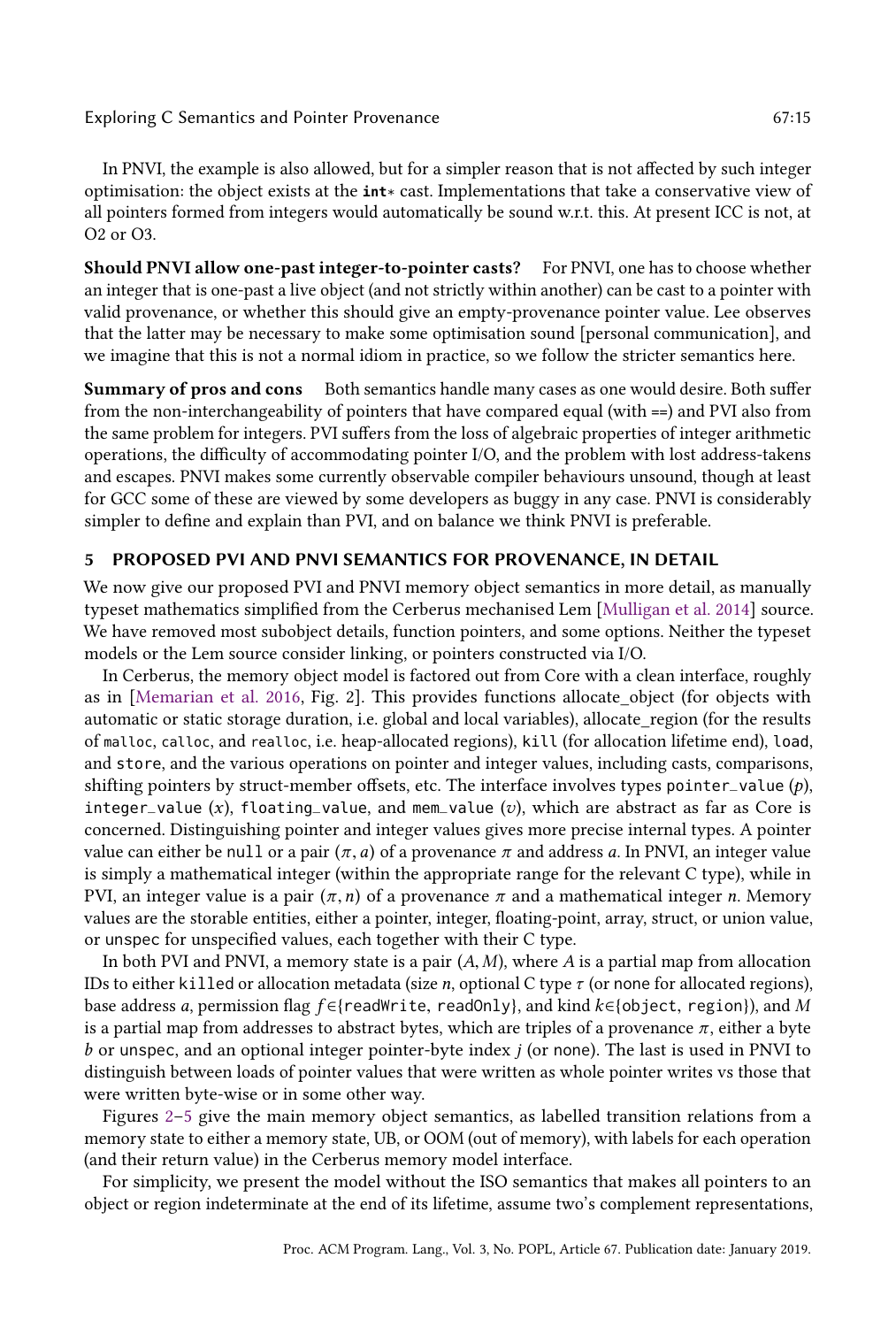assume NULL pointers have address 0, and allow NULL pointers to be constructed from any empty-provenance integer zero, not just integer constant expressions.

The M models the memory state in terms of low-level abstract bytes, but store and load take and return the higher-level memory values. We relate the two with functions  $repr(v)$ , mapping a memory value to a list of abstract bytes, and  $abst(\tau,bs)$ , mapping a list of abstract bytes to its interpretation as a memory value with C type  $\tau$ .

The repr $(v)$  function is defined by induction over the structure of its memory value parameter and returns a list of sizeof( $\tau$ ) abstract bytes, where  $\tau$  is the C type of the parameter. The base cases are values with scalar types (integer, floating and pointers) and unspecified values. For an unspecified value of type  $\tau$ , it returns a list with abstract bytes of the form (@empty, unspec, none). Non-null pointer values are represented with lists of abstract bytes that each have the provenance of the pointer value, the appropriate part of the two's complement encoding of the address, and the 0.. sizeof( $\tau$ ) – 1 index of each byte. Null pointers are represented with lists of abstract bytes of the form (@empty, <sup>0</sup>, none). In PVI, integer values are represented similarly to pointer values except that the third component of each abstract byte is none. In PNVI, integer values are represented by lists of abstract bytes whose first component is always the empty provenance and the third is again none. Floating-point values are similar, in both models, except that the provenance of the abstract bytes is always empty. For array and struct/union values the function is inductively applied to each subvalue and the resulting byte-lists concatenated. The layout of structs and unions follow an implementation-defined ABI, with padding bytes like those of unspecified values.

The abst( $\tau$ , bs) function is defined by induction over  $\tau$ . The base cases are again the scalar types. For these, sizeof( $\tau$ ) abstract bytes are consumed from bs and a scalar memory value is constructed from their second components: if any abstract byte has an unspec value, an unspecified value is constructed; otherwise, depending on  $\tau$ , a pointer, integer or floating-point value is constructed using the two's complement or floating-point encoding. For pointers with address 0, the provenance is empty. For non-0 pointer values and integer values, in PVI the provenance is constructed as follows: if at least one abstract byte has non-empty provenance and all others have either the same or empty provenance, that provenance is taken, otherwise the empty provenance is taken. In PNVI, when constructing a pointer value, if the third components of the bytes all carry the appropriate index, the provenance of the result is the provenance of the bytes (which will all have the same provenance). Otherwise, the A part of the memory state is examined to find whether a live allocation exists with a footprint containing the pointer value that is being constructed. If so, its allocation ID is used for the provenance of the pointer value, otherwise the empty provenance is used. For array/struct types,  $abst()$  recurses on the progressively shrinking list of abstract bytes.

In addition to the figures, some operations are desugared/elaborated to simpler expressions by the Cerberus pipeline ([§7\)](#page-19-0). Their PVI results have provenance as follows; their PNVI results are the same except that there integers have no provenance:

- the result of address-of  $(\delta)$  has the provenance of the object associated with the lvalue.
- prefix increment and decrement operators follow the corresponding pointer or integer arithmetic rules.
- the conditional operator has the provenance of the second or third operand; simple assignment has the provenance of the expression; compound assignment follows the pointer or integer arithmetic rules; the comma operator has the provenance of the second operand.
- integer unary +, unary -, and ~ operators preserve the original provenance; logical negation ! has a value with empty provenance.
- **sizeof** and \_Alignof operators give values with empty provenance.
- bitwise shifts has the provenance of their first operand.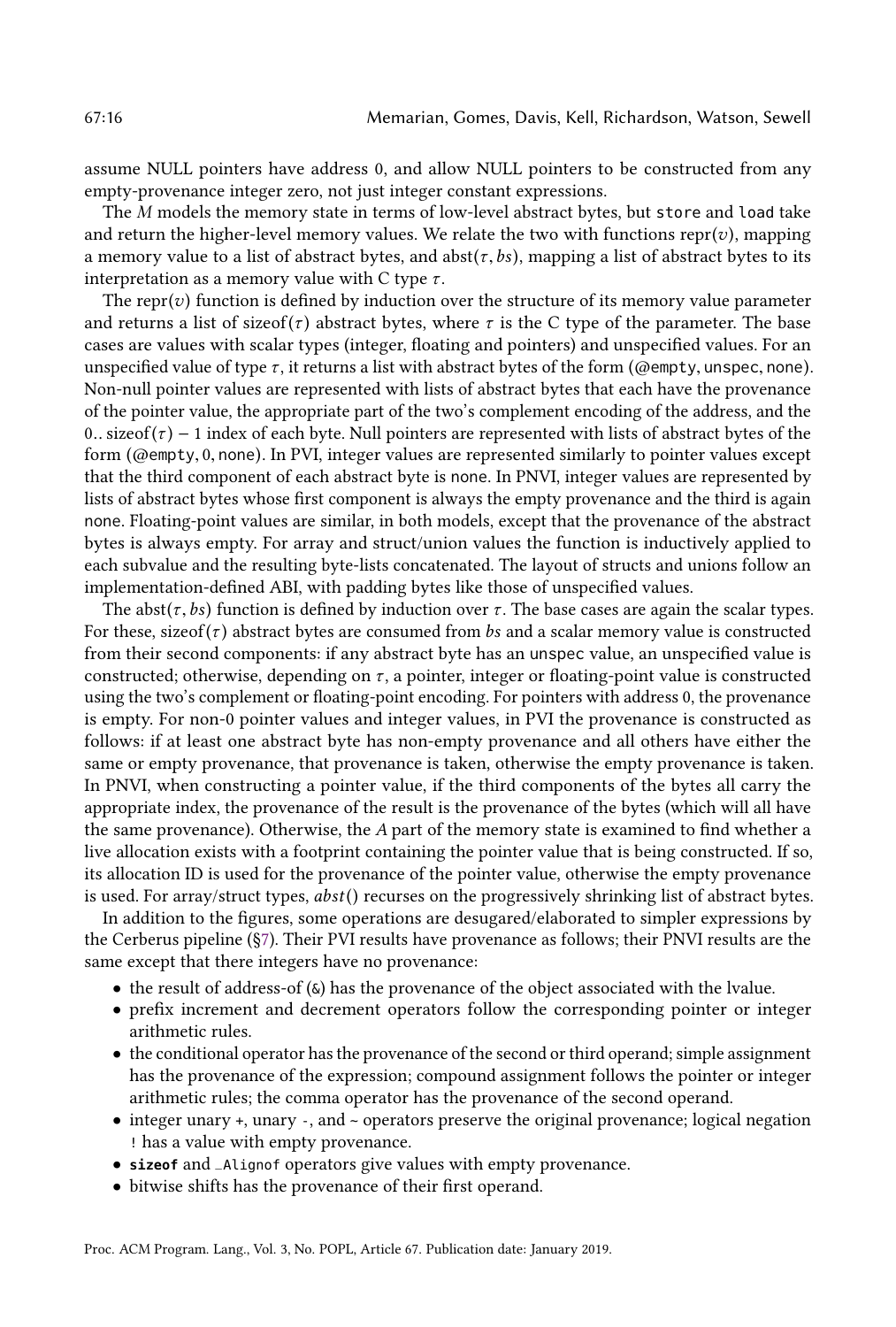<span id="page-16-0"></span>

| [LABEL: allocate_region( <i>al</i> , <i>n</i> ) = $p$ ]                                                                                                                                                                                                                                                                                                                                                                   | [LABEL: $10a\alpha(\tau,p) = v$ ]                                                                                                  |                                                                                                                                                                                                                                                                                                                                                                                    |  |  |  |  |
|---------------------------------------------------------------------------------------------------------------------------------------------------------------------------------------------------------------------------------------------------------------------------------------------------------------------------------------------------------------------------------------------------------------------------|------------------------------------------------------------------------------------------------------------------------------------|------------------------------------------------------------------------------------------------------------------------------------------------------------------------------------------------------------------------------------------------------------------------------------------------------------------------------------------------------------------------------------|--|--|--|--|
| $i \notin \text{dom}(A)$ $a \in \text{new}$ Alloc $(A, al, n)$                                                                                                                                                                                                                                                                                                                                                            | $p = (\omega i, a)$ $A(i) = (n, \_, a', f, k)$                                                                                     |                                                                                                                                                                                                                                                                                                                                                                                    |  |  |  |  |
| $p = (\omega_i, a)$                                                                                                                                                                                                                                                                                                                                                                                                       | $[aa + \text{sizeof}(\tau) - 1] \subseteq [a'a' + n - 1]$                                                                          |                                                                                                                                                                                                                                                                                                                                                                                    |  |  |  |  |
| $A, M \rightarrow A[i \mapsto (n, none, a, readWrite, region)], M$                                                                                                                                                                                                                                                                                                                                                        |                                                                                                                                    | $v = \text{abst}(\tau, M[aa + \text{sizeof}(\tau) - 1])$                                                                                                                                                                                                                                                                                                                           |  |  |  |  |
|                                                                                                                                                                                                                                                                                                                                                                                                                           | $A, M \rightarrow A, M$                                                                                                            |                                                                                                                                                                                                                                                                                                                                                                                    |  |  |  |  |
|                                                                                                                                                                                                                                                                                                                                                                                                                           |                                                                                                                                    |                                                                                                                                                                                                                                                                                                                                                                                    |  |  |  |  |
| [LABEL: allocate_object( $al$ , $\tau$ , readWrite) = $p$ ]                                                                                                                                                                                                                                                                                                                                                               |                                                                                                                                    | [LABEL: store $(\tau, p, v)$ ]                                                                                                                                                                                                                                                                                                                                                     |  |  |  |  |
| $i \notin \text{dom}(A)$ $a \in \text{new}$ Alloc $(A, al, n)$<br>$n = \text{sizeof}(\tau) \qquad p = (\text{\textcircled{a}} i,a)$                                                                                                                                                                                                                                                                                       | $p = (\textcircled{a}i, a)$ $A(i) = (n, \_, a', \text{readWrite}, k)$<br>$[aa + \text{sizeof}(\tau) - 1] \subseteq [a'a' + n - 1]$ |                                                                                                                                                                                                                                                                                                                                                                                    |  |  |  |  |
| $A, M \rightarrow A(i \mapsto (n, \tau, a, readWrite, object)), M$                                                                                                                                                                                                                                                                                                                                                        | $\overline{A, M \rightarrow A, M([aa + \text{sizeof}(\tau) - 1] \mapsto \text{repr}(v))}$                                          |                                                                                                                                                                                                                                                                                                                                                                                    |  |  |  |  |
| [LABEL: allocate_object( $al$ , $\tau$ , readOnly $(v)$ ) = $p$ ]                                                                                                                                                                                                                                                                                                                                                         |                                                                                                                                    | [LABEL: $kill(p, k)$ ]                                                                                                                                                                                                                                                                                                                                                             |  |  |  |  |
| $i \notin \text{dom}(A)$ $a \in \text{new}$ Alloc $(A, al, n)$                                                                                                                                                                                                                                                                                                                                                            |                                                                                                                                    | $p = (\omega i, a)$ $k = k'$                                                                                                                                                                                                                                                                                                                                                       |  |  |  |  |
|                                                                                                                                                                                                                                                                                                                                                                                                                           |                                                                                                                                    |                                                                                                                                                                                                                                                                                                                                                                                    |  |  |  |  |
|                                                                                                                                                                                                                                                                                                                                                                                                                           |                                                                                                                                    | $\frac{n \in \text{norm}(A)}{A, M \rightarrow A(i \mapsto (n, \tau, a, \text{readOnly}, \text{object})), M([aa + n - 1] \mapsto \text{repr}(v))}$ $\frac{p - \text{reg.}(a)}{A, M \rightarrow A(i \mapsto (n, \tau, a, \text{readOnly}, \text{object})), M([aa + n - 1] \mapsto \text{repr}(v))}$ $\frac{A(i) = (n, ., a, f, k')}{A, M \rightarrow A(i \mapsto \text{killed}), M}$ |  |  |  |  |
| [LABEL: diff_ptrval( $\tau$ , $p$ , $p'$ ) = x]                                                                                                                                                                                                                                                                                                                                                                           |                                                                                                                                    |                                                                                                                                                                                                                                                                                                                                                                                    |  |  |  |  |
|                                                                                                                                                                                                                                                                                                                                                                                                                           |                                                                                                                                    |                                                                                                                                                                                                                                                                                                                                                                                    |  |  |  |  |
| $p = (\textcircled{a}i, a)$ $p' = (\textcircled{a}i', a')$ $i = i'$ $A(i) = (n, , \hat{a}, f, k)$<br>$x = (\textcircled{a}empty, (a - a') / \text{ sizeof}(\textcircled{a}array(\tau)))$ $a \in [\hat{a}\hat{a} + n]$ $a' \in [\hat{a}\hat{a} + n]$                                                                                                                                                                       |                                                                                                                                    |                                                                                                                                                                                                                                                                                                                                                                                    |  |  |  |  |
| $A, M \rightarrow A, M$                                                                                                                                                                                                                                                                                                                                                                                                   |                                                                                                                                    |                                                                                                                                                                                                                                                                                                                                                                                    |  |  |  |  |
|                                                                                                                                                                                                                                                                                                                                                                                                                           |                                                                                                                                    |                                                                                                                                                                                                                                                                                                                                                                                    |  |  |  |  |
|                                                                                                                                                                                                                                                                                                                                                                                                                           |                                                                                                                                    | [LABEL: eq_op_ptrval $(p, p') = b$ ]                                                                                                                                                                                                                                                                                                                                               |  |  |  |  |
|                                                                                                                                                                                                                                                                                                                                                                                                                           |                                                                                                                                    |                                                                                                                                                                                                                                                                                                                                                                                    |  |  |  |  |
|                                                                                                                                                                                                                                                                                                                                                                                                                           |                                                                                                                                    |                                                                                                                                                                                                                                                                                                                                                                                    |  |  |  |  |
|                                                                                                                                                                                                                                                                                                                                                                                                                           |                                                                                                                                    | [LABEL: rel_op_ptrval(p, p', op) = b]<br>$p = (\omega i, a)$ $p' = (\omega i', a')$ $i = i'$ $\begin{cases} b = \text{true} & \text{if } p = p' \\ b \in \{(a = a'), \text{false}\} & \text{if } p = (a, a), p' = (\pi', a'), \text{ and } \pi \neq \pi' \\ b = op(a, a') & \text{if } \rho \in \{\le, <, >, \ge\} \end{cases}$                                                    |  |  |  |  |
|                                                                                                                                                                                                                                                                                                                                                                                                                           |                                                                                                                                    | $A, M \rightarrow A, M$                                                                                                                                                                                                                                                                                                                                                            |  |  |  |  |
|                                                                                                                                                                                                                                                                                                                                                                                                                           |                                                                                                                                    |                                                                                                                                                                                                                                                                                                                                                                                    |  |  |  |  |
|                                                                                                                                                                                                                                                                                                                                                                                                                           |                                                                                                                                    | if $p = (\omega i, a)$ and $x = (\pi', n)$ and                                                                                                                                                                                                                                                                                                                                     |  |  |  |  |
| $\text{isom} \text{arg}\text{shift\_ptrval}(A, p, \tau, x) = \begin{cases} \text{if } p = (\textcircled{a}, a) \text{ and } x = (\pi', n) \text{ and } \\ (\textcircled{a}, a') & \text{if } a' = a + n * \text{ sizeof}(\tau) \text{ and } \\ & A(i) = (n'', \_, a'', \_, \_) \text{ and } \\ & a' \in [a'', \_, a'' + n''] \\ \text{UB: out of bounds} & \text{if all except the last conjunct above hold} \end{cases}$ |                                                                                                                                    |                                                                                                                                                                                                                                                                                                                                                                                    |  |  |  |  |
|                                                                                                                                                                                                                                                                                                                                                                                                                           |                                                                                                                                    |                                                                                                                                                                                                                                                                                                                                                                                    |  |  |  |  |
|                                                                                                                                                                                                                                                                                                                                                                                                                           |                                                                                                                                    |                                                                                                                                                                                                                                                                                                                                                                                    |  |  |  |  |
|                                                                                                                                                                                                                                                                                                                                                                                                                           |                                                                                                                                    |                                                                                                                                                                                                                                                                                                                                                                                    |  |  |  |  |
|                                                                                                                                                                                                                                                                                                                                                                                                                           | UB: empty prov                                                                                                                     | if $p = ($ $@$ empty, $a)$                                                                                                                                                                                                                                                                                                                                                         |  |  |  |  |
|                                                                                                                                                                                                                                                                                                                                                                                                                           |                                                                                                                                    | UB: killed prov if $p = (\omega i, a)$ and $A(i) =$ killed                                                                                                                                                                                                                                                                                                                         |  |  |  |  |
|                                                                                                                                                                                                                                                                                                                                                                                                                           | UB: null pointer if $p = null$                                                                                                     |                                                                                                                                                                                                                                                                                                                                                                                    |  |  |  |  |
|                                                                                                                                                                                                                                                                                                                                                                                                                           |                                                                                                                                    |                                                                                                                                                                                                                                                                                                                                                                                    |  |  |  |  |
|                                                                                                                                                                                                                                                                                                                                                                                                                           |                                                                                                                                    |                                                                                                                                                                                                                                                                                                                                                                                    |  |  |  |  |
|                                                                                                                                                                                                                                                                                                                                                                                                                           |                                                                                                                                    | $((\pi, a + \text{offsetof } \text{ival}(\tau, m))$ , if $p = (\pi, a)$ .                                                                                                                                                                                                                                                                                                          |  |  |  |  |

member\_shift\_ptrval(p, t, m) =   
\n
$$
\begin{cases}\n(\pi, a + \text{offsetof}_i\text{val}(\tau, m)), & \text{if } p = (\pi, a); \\
\text{offsetof}_i\text{val}(\tau, m), & \text{if } p = \text{null}.\n\end{cases}
$$

Fig. 2. Provenance semantics: common rules. These rules are the same for PVI and PNVI, except that in the latter diff\_ptrval constructs a pure integer v, instead of an integer value with @empty provenance. dearray( $\tau$ ) returns  $\tau$  if it is not an array type, and otherwise returns its element type. newAlloc(A, al, n) returns the set of addresses of blocks of size n aligned by al that do not overlap with 0 or any other allocation in A.

[LABEL: load $(\tau, p) = v$ ]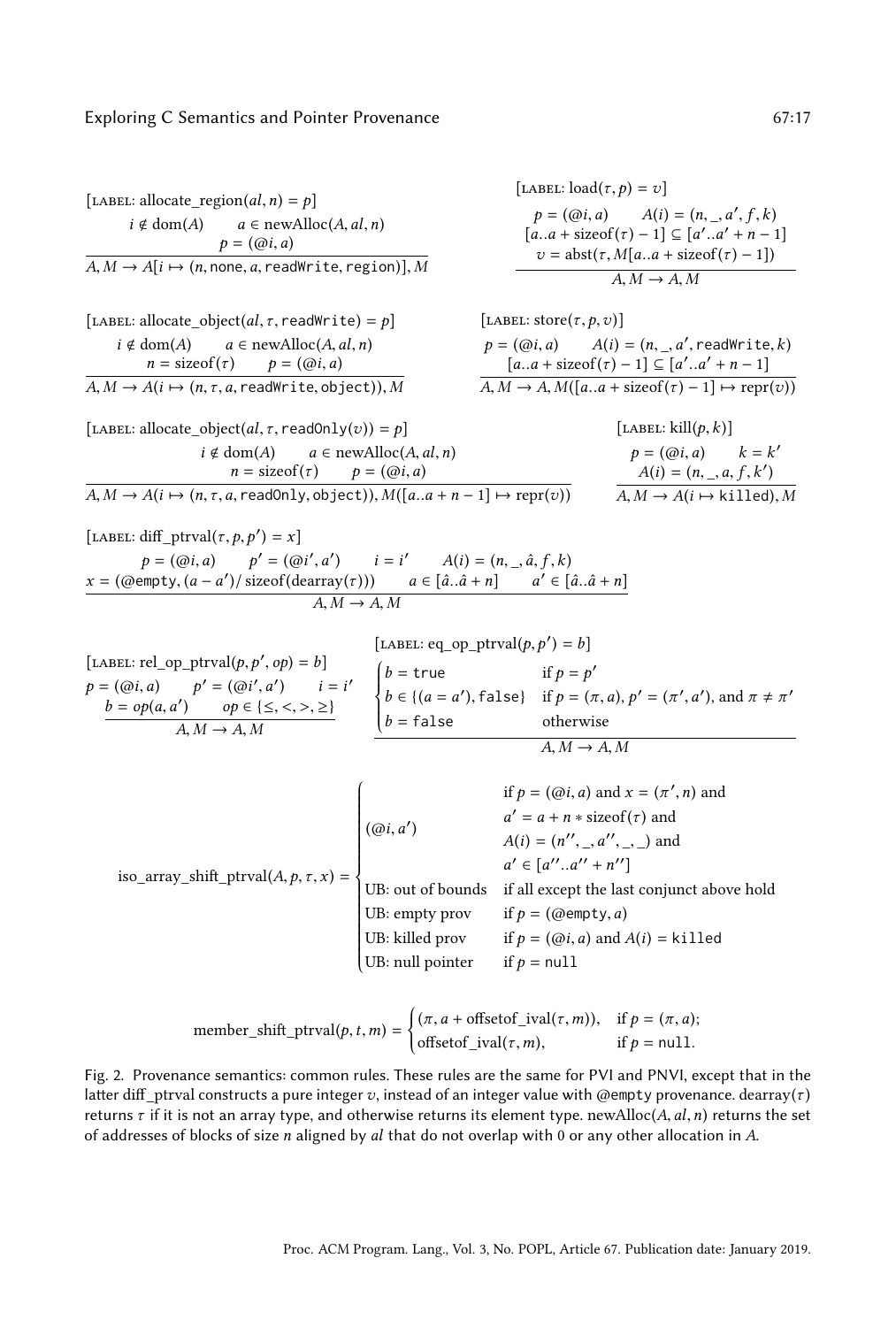|                                                       | allocate_region(al, n) / allocate_object(al, $\tau$ , readwrite) / allocate_object(al, $\tau$ , readOnly(v)): |  |  |  |  |  |
|-------------------------------------------------------|---------------------------------------------------------------------------------------------------------------|--|--|--|--|--|
| OOM out of memory                                     | if $newAlice(A, al, n) = \{\}$ or $newAlice(A, al, sizeof(\tau)) = \{\}$                                      |  |  |  |  |  |
| $load(\tau, p)$ / store $(\tau, p, v)$ / kill $(p)$ : |                                                                                                               |  |  |  |  |  |
| UB null pointer                                       | if $p = null$                                                                                                 |  |  |  |  |  |
| UB empty provenance                                   | if $p = ($ $\textcircled{a}$ empty, a)                                                                        |  |  |  |  |  |
| UB killed provenance                                  | if $p = (\omega i, a)$ and $A(i) =$ killed                                                                    |  |  |  |  |  |
| $load(\tau, p)$ / store $(\tau, p, v)$ :              |                                                                                                               |  |  |  |  |  |
| UB out of bounds                                      | if $p = (\omega i, a), A(i) = (n, a', f, k),$ and $[aa + \text{sizeof}(\tau) - 1] \nsubseteq [a'a' + n - 1]$  |  |  |  |  |  |
| store $(\tau, p, v)$ :                                |                                                                                                               |  |  |  |  |  |
| UB read-only                                          | if $p = (\omega i, a)$ and $A(i) = (n, \dots, a',$ readonly, k)                                               |  |  |  |  |  |
| kill(p):                                              |                                                                                                               |  |  |  |  |  |
| UB non-alloc-address                                  | if $p = (\omega i, a), A(i) = (n, a', f, k)$ , and $a \neq a'$                                                |  |  |  |  |  |
|                                                       | (rules for diff ptryal, rel op ptryal, and eq op ptryal omitted)                                              |  |  |  |  |  |

Fig. 3. Provenance semantics: error rules, for memory operations in state <sup>A</sup>, <sup>M</sup>, for both PVI and PNVI

cast\_ival\_to\_ptrval(
$$
\tau, x
$$
) =  $\begin{cases} \text{null}, & \text{if } x = (\text{Qempty}, 0) \\ (\pi, n), & \text{otherwise, where } x = (\pi, n) \end{cases}$   
\ncast\_ptrval\_to\_ival( $\tau, p$ ) =  $\begin{cases} (\text{Qempty}, 0), & \text{if } p = \text{null}; \\ (\pi, a), & \text{if } p = (\pi, a) \text{ and } a \in \text{value\_range}(\tau) \end{cases}$   
\n $\pi \oplus \pi' = \begin{cases} \pi, & \text{if } \pi = \pi' \text{ or } \pi' = \text{Qempty}; \\ \pi', & \text{if } \pi = \text{Qempty}; \\ \text{Qempty}, & \text{otherwise}. \end{cases}$   
\n $\text{op}_i\text{val}(op, (\pi, n), (\pi', m)) = (\pi \oplus \pi', op(n, m)), \text{ where } op \in \{+, *, /, \%, \&, |, \land\}$   
\n $\text{op}_i\text{val}(-, (\pi, n), (\pi', m)) = \begin{cases} (\text{Qempty}, n - m), & \text{if } \pi = \text{Q}i \text{ and } \pi' = \text{Q}i', \text{ whether } i = i' \text{ or not}; \\ (\text{Qempty}, n - m), & \text{if } \pi = \text{Q}i \text{ and } \pi' = \text{Qempty}; \\ (\text{Qempty}, n - m), & \text{if } \pi = \text{Qempty}. \end{cases}$   
\n $\text{eq}_i\text{val}((\pi, n), (\pi', m)) = (n = m)$   
\n $\text{lt}_i\text{val}((\pi, n), (\pi', m)) = (n < m)$   
\n $\text{le}_i\text{val}((\pi, n), (\pi', m)) = (n < m)$ 

Fig. 4. PVI semantics

<span id="page-17-0"></span>cast\_ival\_to\_ptrval(
$$
\tau, x
$$
) =   
\n
$$
\begin{cases}\n\text{null}, & \text{if } x = 0 \\
(\text{@i}, x), & \text{if } A(i) = (n, \_, a, f, k) \text{ and } [x..x + \text{sizeof}(\tau) - 1] \subseteq [a..a + n - 1] \\
(\text{@empty}, x), & \text{if there is no such } i\n\end{cases}
$$
\ncast\_ptrval\_to\_ival( $\tau, p$ ) =   
\n
$$
\begin{cases}\n0, & \text{if } p = \text{null}; \\
a, & \text{if } p = (\pi, a) \text{ and } a \in \text{value\_range}(\tau) \\
\text{UB}, & \text{otherwise}\n\end{cases}
$$

Fig. 5. PNVI semantics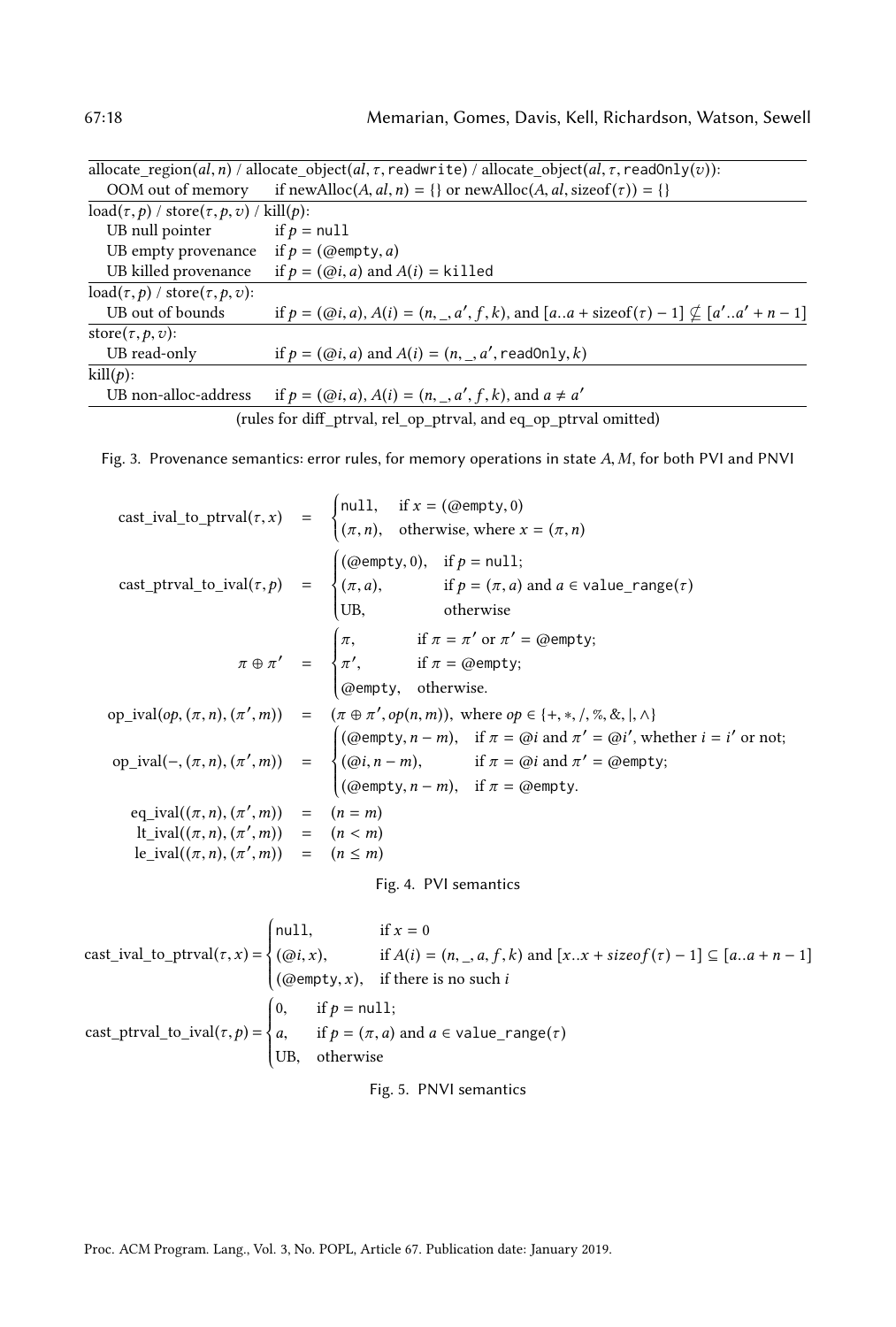## <span id="page-18-0"></span>6 COMPARISON WITH THE TWIN-ALLOCATION SEMANTICS

[Lee et al.](#page-30-2) [\[2018\]](#page-30-2) address a closely related but subtly different problem, of the memory object model design for the LLVM IR. As an intermediate language, that is subject to different constraints to the C source-language semantics that is our focus here. It has to make standard compiler optimisations sound as IR-to-IR transformations: optimisations should not add observable behaviour w.r.t. the IR semantics. In contrast, a C source-language semantics need only make the end-to-end behaviour of standard compiler implementations sound, e.g. by being refinable to such IR semantics. An intermediate semantics can also be more liberal than a C source semantics, allowing more programs to be well-defined, and an LLVM IR semantics in particular can take advantage of facts about the analyses and optimisations done by that specific compiler. Then a source-language semantics for C should involve as little change to the ISO text and concepts as possible, and should be widely accessible, consistent with the intuitions of the standards committee, compiler writers, and C programmers.

Their logical pointers, obtained from allocations (or pointer arithmetic on logical pointers), are similar to our pointers with a single  $\omega$  provenance. Their *physical pointers*, obtained from pointerto-integer casts of logical pointers, are roughly analogous to pointers with a wildcard provenance. By itself, that would be much too liberal, so they add two additional mechanisms:

- (1) to make it impossible to use such a pointer (when supplied as a function parameter) to access local variables, each physical pointer includes a timestamp, a call ID that maps (in their memory state) to the time stamp when the pointer was passed as argument to a function, or None if the pointer did not originate from an argument (or if that function has returned). This extra data lets them do an access-time check that rules out examples such as our [pointer\\_from\\_integer\\_1pg.c](https://cerberus.cl.cam.ac.uk/cerberus?defacto/pointer_from_integer_1pg.c) of [§4.](#page-11-0) In contrast, our PNVI's cast-time check can simply check whether an appropriate object exists when the integer-to-pointer cast is done.
- (2) they defer pointer-construction bounds checking to access time: each physical pointer includes an inbounds set of physical addresses, of the previous pointer values that it has been constructed from, and at access-time it is checked that all of these are in-bounds. This deferred checking makes code-motion optimisations sound as IR-to-IR transformations, but it would not be appropriate for an ISO C source-language semantics, where such construction is UB irrespective of whether the pointer value is used for access.

They also rely heavily on allocation-address nondeterminism, as PNVI does, but take it further. They observe that for programs that almost or completely exhaust the allocatable address space, it is possible for code to indirectly learn facts about allocation addresses without explicitly casting them to integers, and that this can make some desirable optimisations unsound in general. To rule out such programs, they introduce twin allocation: their semantics makes one (or more) shadow allocations for each actual allocation, making it easy to reason that, for any example that guesses a concrete address, that there is another similar execution in which the guess is wrong. We conjecture that much the same could be achieved by restricting attention to programs that never "almost" run out of address space, i.e. that, in each execution, always leave at least space (suitably aligned) for one additional copy of the largest allocation they make in that execution.

Subject to that restriction, it seems plausible that one could establish a refinement from the PNVI C source-language semantics we describe here to their LLVM IR semantics. They demonstrate that the latter can be implemented (by adapting LLVM) with reasonable performance, so this would give a coherent and implementable end-to-end story.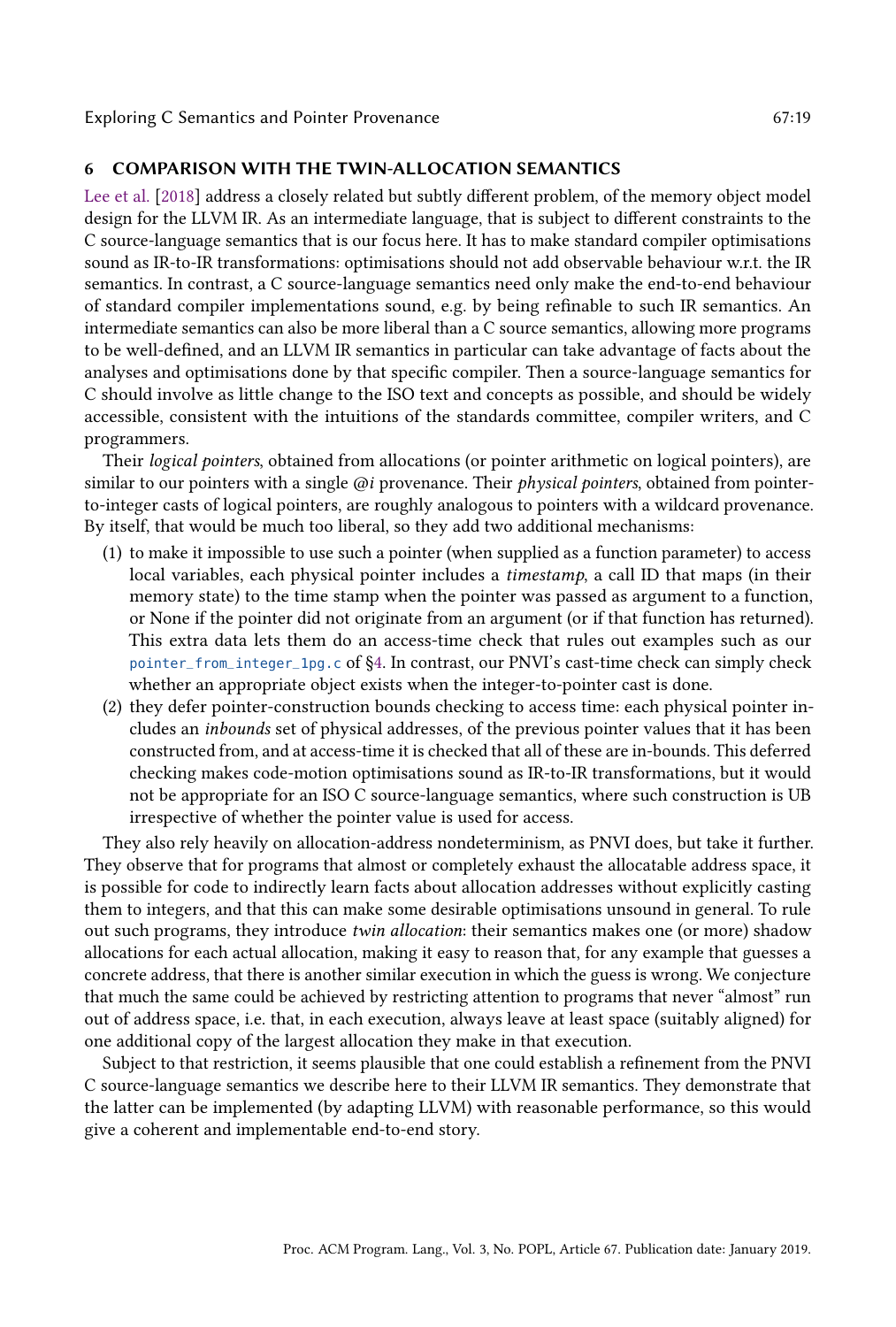## <span id="page-19-0"></span>7 RECALLING THE CERBERUS PIPELINE (BACKGROUND)

Cerberus defines a semantics by elaboration: after front-end parsing and typechecking, it applies a compositional translation from C into a Core language. This translation makes many subtle aspects of C explicit: the loose specification of evaluation order, arithmetic conversions, undefined behaviour arising from overflow, and suchlike. Core is essentially a typed first-order call-by-value lambda calculus, extended with features to model the behaviour of those things. It has an executable small-step operational semantics, invoking the memory semantics for operations on memory and pointers. Cerberus



is expressed largely as a pure functional definition in Lem [\[Mulligan et al.](#page-30-9) [2014\]](#page-30-9) (approx. 20 000 lines), together with some OCaml (11 000), and TypeScript (3 000) code. The main pipeline is above. Fig. [1](#page-2-0) shows a tiny example C program and its elaboration into Core, making explicit:

- the lifetime of <sup>x</sup>, with the Core create and kill (lines 2 and 15);
- its alignment constraint, computed from its C type with the Core Ivalignof (line 2);
- the fact that the arguments of the  $C +$  are unsequenced, with the Core unseq (line 6);
- other aspects of C's loose evaluation order with Core let strong and let weak;
- the fact that (in one variant of the semantics) a C signed <sup>+</sup> gives undefined behaviour if either argument is an unspecified value, with the Core case pattern match and undef (7–13);
- C arithmetic conversions, with the Core conv\_int and conv\_loaded\_int library functions (lines 10 and 14), which are passed Core representations of the C result types; and
- the default 0 return of main (line 16).

Core arithmetic (e.g. the  $+$  at line 10) is all simply over the mathematical integers (paired with provenances in PVI), with conversions, wrapping, overflow checks, etc. all made explicit by the elaboration. Core distinguishes between values known to be Specified and a distinguished unspecified value at each type (a loaded integer can be either), and between effectful and pure Core expressions.

The semantics of the C store to <sup>x</sup>, on the other hand, is just a primitive store (line 14) in Core, with its behaviour left to the memory object model.

## 8 RE-ENGINEERING CERBERUS

From a programming-language semantics perspective, real C is a fantastically complex language, far more so than one might imagine from working with idealised C-like languages or from occasional C programming. Many aspects of this are well-defined by ISO, with sufficiently careful and informed reading thereof, but they are subtle and intricate. The previous Cerberus [\[Memarian et al.](#page-30-0) [2016\]](#page-30-0) handled some of this in a principled way, but it was far from complete enough to handle the memory model tests we discuss here (it was validated chiefly with small Csmith-generated tests). To make it executable as a test oracle for memory-model tests, and to bring it closer to a generally usable tool, we have done substantial extension and re-engineering of the semantics. These are things that are handled by any full-fledged C front-end implementation, and by CIL [\[Necula et al.](#page-31-9) [2002\]](#page-31-9), but Cerberus aims to have a clear relationship to the standard, to capture exactly what it says (where that is well-defined), and to report all undefined behaviours, and so we do not want to rely on (say) the Clang front-end. Moreover, the front-end also involves evaluation and a specification of C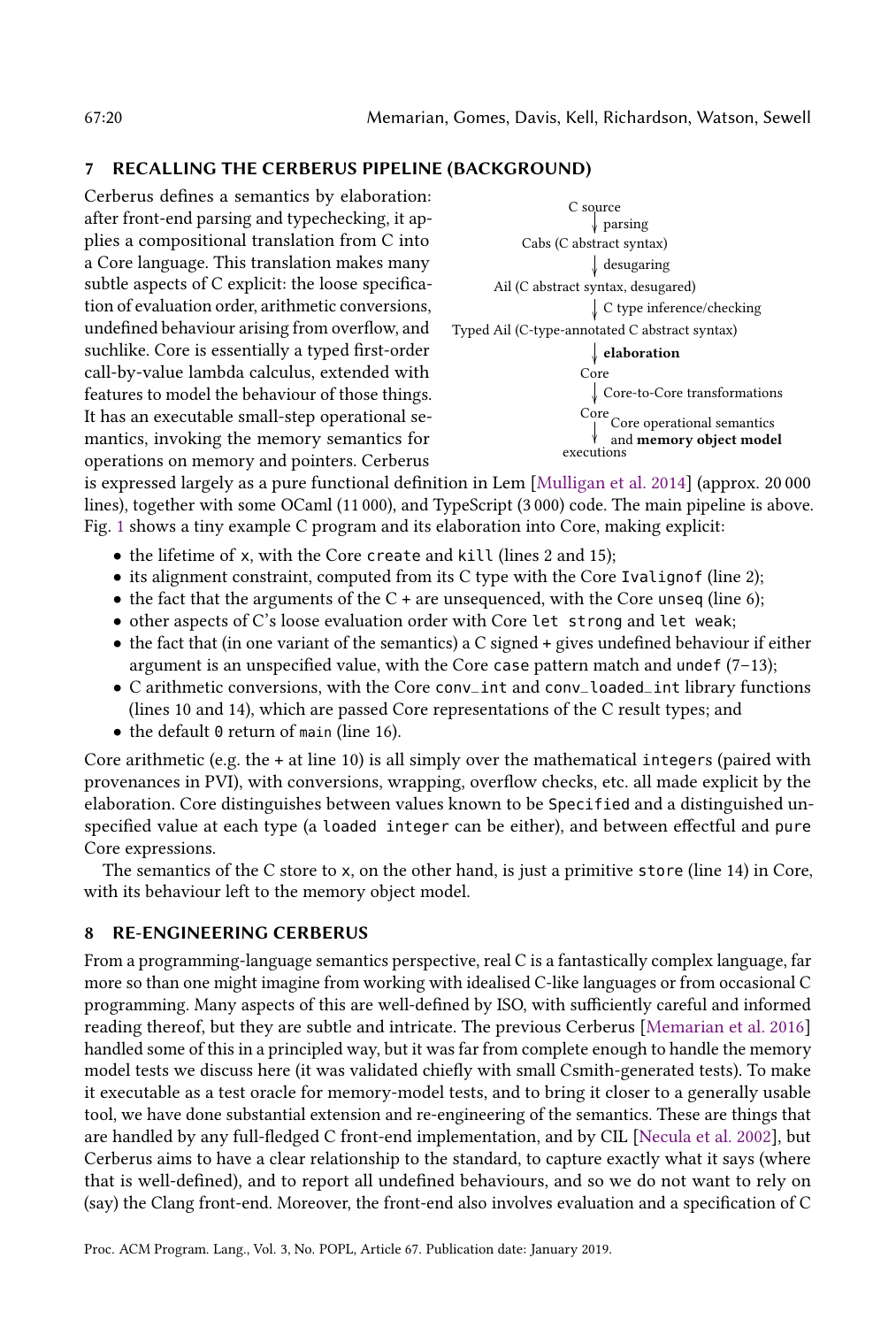implementation-defined choices, for both of which we want to use the Cerberus definitions rather than some potentially incompatible semantics from another front-end.

Parser. We have implemented a new C parser, closely following the ISO standard grammar, incorporating the elegant lexer hack of [Jourdan and Pottier](#page-29-7) [\[2017\]](#page-29-7).

Core typechecker. We have implemented a type-checker for Core, in a bidirectional style [\[Pierce](#page-31-10) [and Turner](#page-31-10) [2000\]](#page-31-10). This detected many elaboration bugs.

Desugaring of struct/union/array initialisers. ISO C defines an intricate syntax for initialisers, allowing an aggregate type to be initialised either with a flat list or with a more structured syntax, and with arbitrary switching between the two styles. There is implicit completion (with <sup>0</sup> or NULL) if insufficient values are given, and extra values are ignored. One can also use explicit designators: array indices, or struct/union member identifiers. Designators need not be contiguous or even in-order (though Cerberus currently requires the latter). Arrays of character type can be initialised with the bytes of string literals. Scalar initialisers can also have optional braces. Outer arrays can have unknown ([]) size, leaving this to be determined by the initialiser. Various violations give UB, but examples such as that on the right are well-defined.

```
struct T {
  int x;
  struct T2 {
    int y[2];
    char z;
  } st;
  char c[3];
};
struct T arr1[3] =
  { 1, {{2,3,40,50}, 6,
    "foo"}, [2].st.z= 7};
```
// [init.c](https://cerberus.cl.cam.ac.uk/cerberus?defacto/init.c)

Constant expressions. C constant expressions can involve implementation-defined choices and undefined behaviour, initialisation of pointers can include l-value expressions to statically allocated objects, and so on. This means the Cerberus desugaring phase sometimes needs to use the entire rest of the pipeline, including typechecking and evaluation (with an initially empty memory).

Qualifiers. C includes various qualifiers, **const**, **volatile**, **restrict**, and **\_Atomic**. Cerberus supports **const**; the others are covered in the front-end but not in our dynamic semantics.

Additional features. We have also defined support for single-compilation-unit aspects of linkage, e.g. to detect the UB arising if something is declared with both internal and external linkage; proper treatment of enum desugaring; decay of array-typed expressions to pointers to their first elements; decay of function-typed expressions to function pointers; l-value conversion; **switch**; limited support for floats (but using OCaml floats rather than specifying their behaviour formally); and the C library functions that have arisen in tests (a few dozen).

Handling specification looseness ISO C is intentionally a very loose specification, to admit a wide variety of implementations. Mathematically, this can be handled straightforwardly with a nondeterministic semantics, but making Cerberus executable as a test oracle, able to enumerate the sets of all allowed behaviours of small test programs, needs careful design and some compromises. In some ways we are intentionally more specific than ISO, to capture facts about the de facto standard that much modern code depends on. We assume two's complement arithmetic, that integer types contain no padding bits, and that the character set is fixed to be a minor extension of ASCII. The numeric ranges, memory sizes, and alignment restrictions of integer types are implementationdefined in C. Cerberus is abstracted on a Core module defining these for C integer and floating types. For testing we use those of LP64, as commonly used on Macs and Linux. Cerberus supports the full evaluation-order looseness of C [\[Memarian et al.](#page-30-0) [2016,](#page-30-0) §5.6], but (without additional optimisation) this quickly leads to a combinatorial explosion of possible executions and is orthogonal to pointer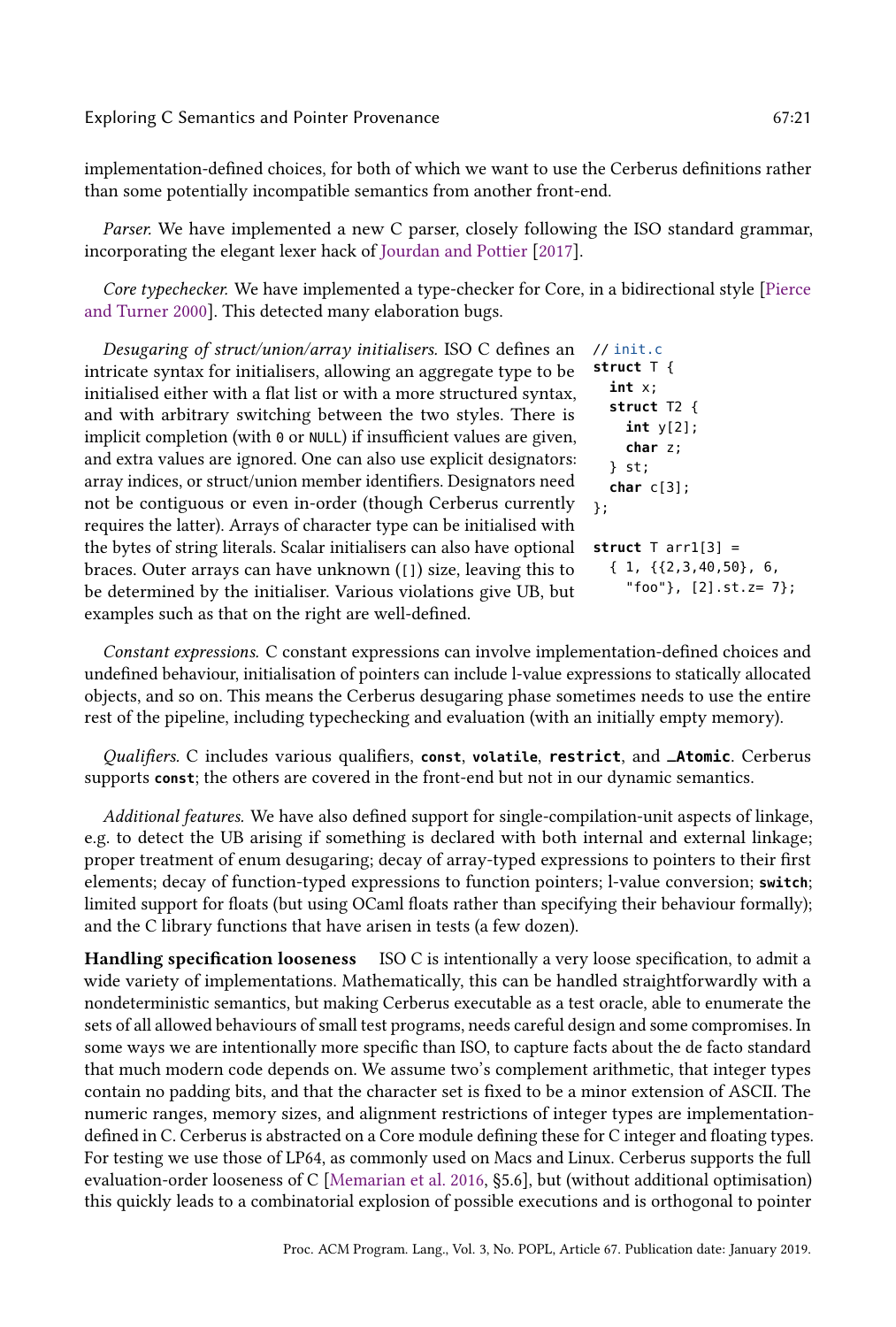provenance issues, so for the testing in this paper (for which evaluation order looseness is largely irrelevant) we use a "sequentialise" option to disable it.

Most seriously, the concrete addresses of allocations in C are visible to the program, via pointer comparisons, casts to integer types, access to representation bytes, etc. Our proposed mathematical semantics makes nondeterministic choices of allocation addresses, subject to alignment and disjointness constraints. In the tool (for both PVI and PNVI), we have two options:

A concrete-allocation-address mode, which uses a specific deterministic naive allocation strategy (resolving the newAlloc nondeterminism in the mathematical model). This performs well, and is what we use for most of the testing in this paper, but it cannot exhibit all allowed executions for code that observably depends on allocation addresses.

A symbolic-allocation-address mode, in which each allocation generates a fresh symbolic variable for its concrete address, together with constraints expressing that that is suitably aligned and disjoint. We use Z3 [\[de Moura and Bjørner](#page-29-8) [2008\]](#page-29-8) to resolve such constraints as needed. Cerberus still has to make some nondeterministic choices, e.g. for conditional tests involving pointers:

**int** x,y; **if** (&x < &y ) { **if** (&y < &x) { **return** 10; }}

where for each if Cerberus explores two branches, with a new constraint in each for the conditional expression being true or false. Here in the true/true cases Z3 will detect unsatisfiability and Cerberus will throw away those executions. There is much more going on in even a simple C program than one might expect. For example, printf("hello\n"); involves the allocation and initialisation of an object for the string constant, then allocation and initialisation of a temporary object for the argument to printf, then (as the argument of printf is a char \*) seven loads of the individual bytes. This makes it hard to use the symbolic mode for larger examples, and so here we focus largely on the concrete-allocation-address mode; the other is less well-developed at present.

Web interface: Cerberus C explorer We have equipped Cerberus with a web interface for interactive exploration of the static and dynamic semantics of C programs (at [http://cerberus.cl.](http://cerberus.cl.cam.ac.uk/cerberus) [cam.ac.uk/cerberus\)](http://cerberus.cl.cam.ac.uk/cerberus). It allows the user to navigate throughout the Cerberus pipeline shown in [§7.](#page-19-0) Figure [1](#page-2-0) is in fact a screen dump from this, with an example C program in the (editable) left-hand pane and the elaborated Core. The user can identify the elaboration of every subexpression in the code, by mousing over or selecting either the source or the Core.

Understanding what parts of the standard are relevant for particular snippets of C code is often hard, requiring great familiarity with the standard. Our semantics inserts ISO C standard annotations in the Ail and Core ASTs during type-checking and elaboration, indicating in many cases (but not all) which paragraphs of the standard are being captured by each clause. Web interface tooltips allow the user to immediately read the relevant paragraphs of N1570 [\[WG14](#page-31-11) [2011b\]](#page-31-11), a publicly available committee draft essentially identical to the C11 standard. This annotation will also enable future automated coverage checking with respect to the standard, e.g. for test suites.

The interface allows the user to either interactively or pseudorandomly explore single execution paths, or (for small tests) perform an exhaustive search for all allowed executions, in either PVI or PNVI, and in either concrete-allocation-address or symbolic-allocation-address modes. It also provides a library of interesting test cases, including those of this paper, and integrates the [Godbolt](#page-29-9) [\[2017\]](#page-29-9) Compiler Explorer API, to show the assembly output for various compilers and platforms.

## <span id="page-21-0"></span>9 EXPERIMENTAL VALIDATION

Ideally, an executable-as-test-oracle C semantics would be accurate, robust, and clear enough to provide a definitive reference, e.g. so that it reports an UB if and only if there is one in a shared consensus interpretation of ISO. To the best of our knowledge, no semantics is yet at that point, and Cerberus is certainly not bug-free, but it is already a useful tool.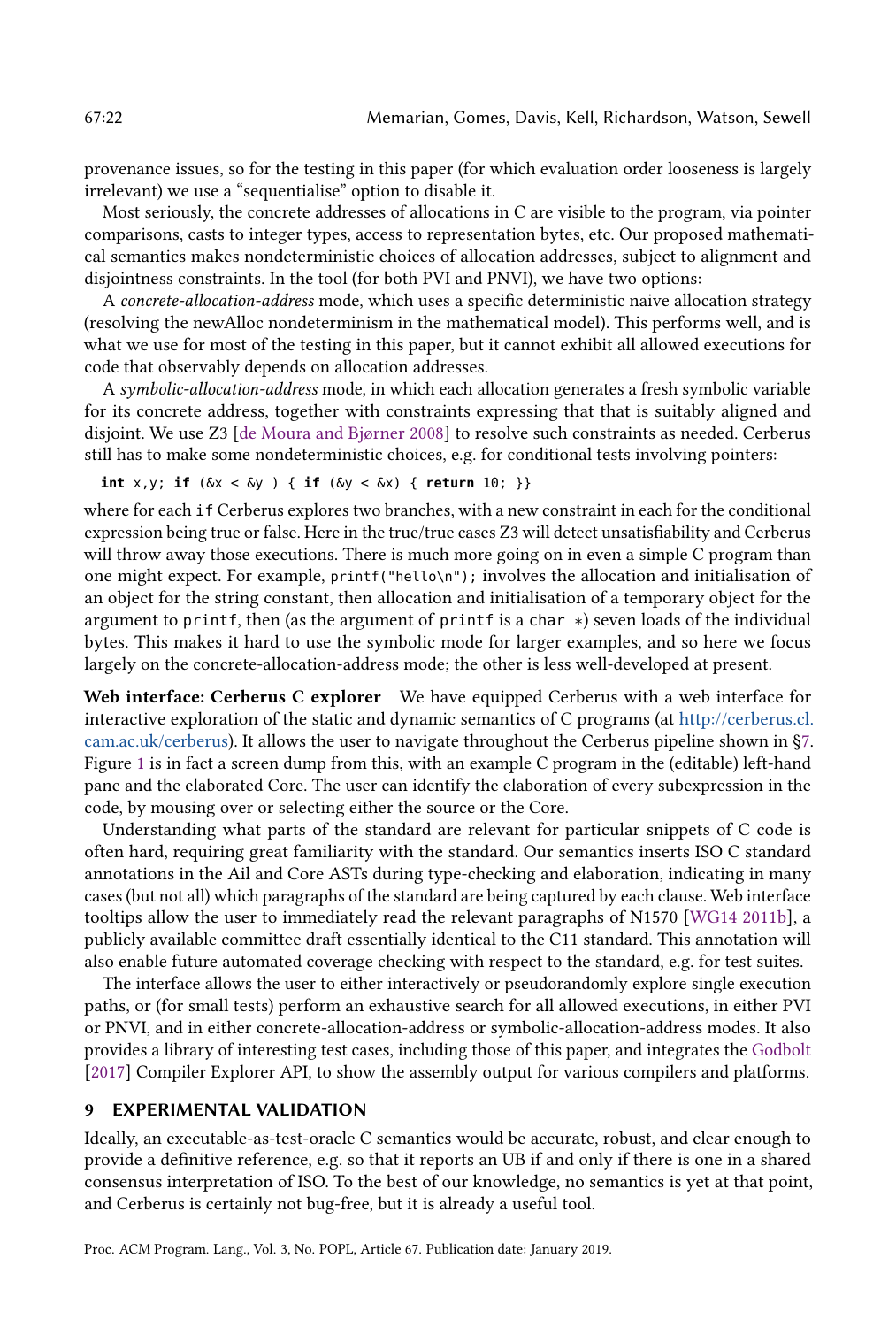We validate our combined semantics (our memory object model linked with the rest of Cerberus) for our provenance tests and various other test suites; we detail this on the [project web page](https://www.cl.cam.ac.uk/users/pes20/cerberus) and summarise here. We also report basic assessments of its performance. This testing uses Cerberus in concrete-allocation-address mode, with evaluation order sequentialisation.

Pointer Semantics First, for pointer provenance, we use our basic provenance semantics test suite, comprising the examples in the paper and variants thereof — currently 54 tests in 27 families. Cerberus produces the desired PVI and PNVI output for all except the 3 tests which involve file IO (Cerberus does not currently support a filesystem or scanf). Our testing found unintentional undefined behaviour in a few of the tests of [\[Memarian et al.](#page-30-0) [2016\]](#page-30-0), e.g. involving signed integer overflow from unspecified values; we rewrote those tests accordingly.

We have also tried various other tools on these tests, though one needs care in interpreting the results, as some tests are only meaningful in executions with an address coincidence, and none are designed to aggressively exercise compiler optimisations. We exclude three tests that rely on address coincidences with non-address-taken variables. Leaving those aside, GCC 8.1, Clang 6.0, and ICC 19 all give output compatible with both PVI and PNVI, when compiled with or without optimisations and with or without strict aliasing, except that GCC and ICC are not currently sound at O2/O3 w.r.t. PNVI for [provenance\\_basic\\_using\\_uintptr\\_t\\_global\\_yx.c](https://cerberus.cl.cam.ac.uk/cerberus?defacto/provenance_basic_using_uintptr_t_global_yx.c) and [provenance\\_union\\_punning\\_2\\_global\\_yx.c](https://cerberus.cl.cam.ac.uk/cerberus?defacto/provenance_union_punning_2_global_yx.c) (or variants thereof); none of GCC, Clang, and ICC are sound for PNVI at O2/O3 for [pointer\\_from\\_integer\\_1ig.c](https://cerberus.cl.cam.ac.uk/cerberus?defacto/pointer_from_integer_1ig.c); Clang is not sound for PNVI at O2/O3 for [pointer\\_from\\_integer\\_2g.c](https://cerberus.cl.cam.ac.uk/cerberus?defacto/pointer_from_integer_2g.c); and ICC is not sound for PNVI at O2/O3 for [provenance\\_lost\\_escape\\_1.c](https://cerberus.cl.cam.ac.uk/cerberus?defacto/provenance_lost_escape_1.c).

The CompCert 3.4 compiler gives results consistent with both PVI and PNVI for all tests, except at -O w.r.t. PNVI for [pointer\\_from\\_integer\\_1ig](https://cerberus.cl.cam.ac.uk/cerberus?defacto/pointer_from_integer_1ig) and [pointer\\_from\\_integer\\_2g](https://cerberus.cl.cam.ac.uk/cerberus?defacto/pointer_from_integer_2g). Many of our tests are outside of the scope of the CompCert interpreter and CH2O [\[Krebbers](#page-30-5) [2015\]](#page-30-5), since they use standard library functions that these do not support.

RV-Match reports similar results to Cerberus, except that for four tests that Cerberus regards as UB it warns about an implementation-defined behaviour and then segfaults (having fallen back on native execution), without reporting any UB. It also appears to regard the subtraction of two integers derived from pointers to different objects as UB.

Other Test Suites The GCC torture test suite [\[FSF](#page-29-3) [2018a\]](#page-29-3) has 1429 tests. Many of these tests were written pre-C89 in K&R style, which is not supported by Cerberus. We have converted all the files from K&R to ANSI syntax with cproto [\[Huang and Dickey](#page-29-10) [2018\]](#page-29-10), and included a header file cerberus.h, which removes GNU attributes and replaces built-in types and functions (\_\_builtin\_memset() etc.) with standard library analogues. We additionally modified 103 files to make functions void or add a return. GCC is permissive w.r.t. that, but ISO and Cerberus forbid inconsistencies. We identified 237 tests that rely on GNU extensions and compiler flags (special GCC builtins, zero-length arrays, nested functions, -fwrapv, etc.), and 210 more use ISO features not supported by Cerberus (bitfields, \_Complex, etc.). 8 tests simply call abort(), which fails the test. Of the remaining 974, Cerberus currently passes 948 (97.3%). Many of the failed tests are due to a bug in fancy struct/union initialisation (5 tests), or take too long to execute (11 tests).

The ITC Toyota benchmark [\[Shiraishi et al.](#page-31-6) [2015\]](#page-31-6) aims to support quantitative comparison of static analysis tools. It consists of 1276 tests, half with defects and the other half without any defects (meant to detect false positives), in 51 files. We exclude 13 files which use features Cerberus does not support (mainly pthreads and floats), for a total of 526 non-defect tests, of which Cerberus runs 100% of them without errors, and 526 defect tests. Of the latter, we identify 160 that actually have defined behaviour w.r.t. ISO C. These "defects" include unused variables, integer sign lost because of unsigned cast, redundant conjunctions in if and while statements, and suchlike, and so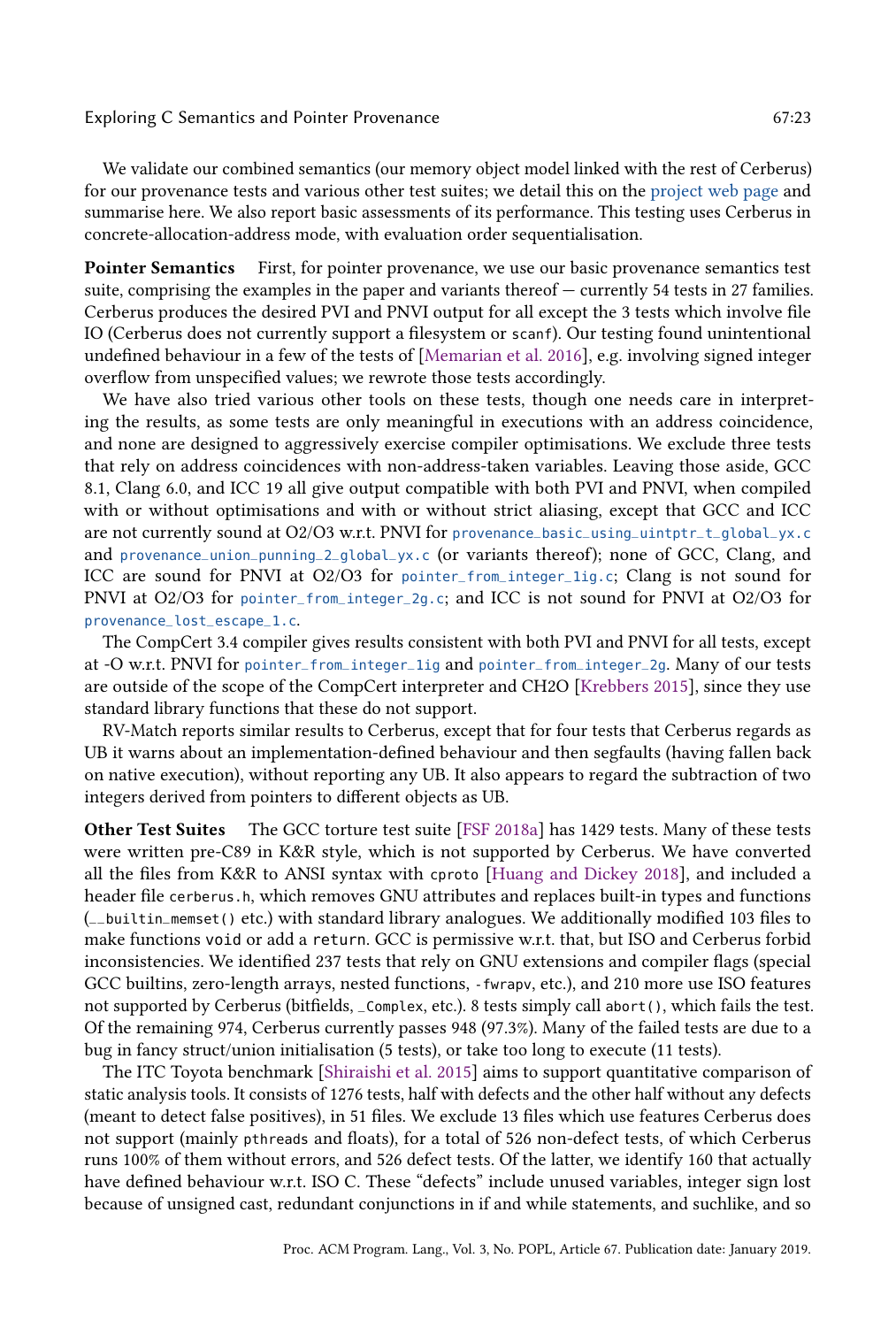<span id="page-23-0"></span>

| Defect Type         | Cerberus  |           |               |            |           |        | RV-Match   |  |
|---------------------|-----------|-----------|---------------|------------|-----------|--------|------------|--|
|                     | UB-defect |           | non-UB defect | non-defect |           | defect | non-defect |  |
| Static memory       | 66/67     | (99%)     | 0             | 67/67      | $(100\%)$ | 100%   | 100%       |  |
| Dynamic memory      | 81/82     | (99%)     | 5             | 87/87      | $(100\%)$ | 94%    | $100\%$    |  |
| Numerical           | 55/56     | (98%)     | 46            | 102/102    | $(100\%)$ | 96%    | 100%       |  |
| Resource management | 54/61     | (89%)     | 34            | 95/95      | $(100\%)$ | 93%    | 100%       |  |
| Pointer-related     | 72/72     | $(100\%)$ | 10            | 82/82      | $(100\%)$ | 98%    | 100%       |  |
| Inappropriate code  | 0/0       |           | 64            | 64/64      | $(100\%)$ | $0\%$  | 100%       |  |
| Misc                | 16/28     | (57%)     |               | 29/29      | $(100\%)$ | 63%    | 100%       |  |

Fig. 6. ITC Toyota benchmark results for Cerberus and RV-Match. For Cerberus, tests that use unsupported features were removed. The UB-defect column shows the number of "defect" tests that have UB, and the fraction that Cerberus detects. The non-UB-defect column shows the number of "defect" tests that are non-UB defects, for which Cerberus should not (and does not) report an error. The non-defect column are tests for which a tool should not report false positives. Technical difficulties prevented us running RV-Match on these tests, and so we just report the overall data from [\[Guth et al.](#page-29-1) [2016\]](#page-29-1) rather than giving a similar breakdown.

are not things that Cerberus should detect. Cerberus currently detects 344 out of the remaining 363 (95%). Fig. [6](#page-23-0) summarises these results. As measured with these tests, Cerberus and RV-Match have broadly comparable detection rates for undefined behaviour.

The KCC Example test suite [\[Hathhorn et al.](#page-29-4) [2015;](#page-29-4) [KCC](#page-30-6) [2018\]](#page-30-6) is, similarly to ITC Toyota, split between good tests and bad tests (UB, constraint violation and implementation defined), 409 in total, of which we support 293. Cerberus currently gets 94% of the latter correct. Of the 18 failures, 13 are various minor front-end bugs.

We have also tried 1191 Csmith [\[Regehr et al.](#page-31-7) [2012\]](#page-31-7) tests, including those from [Memarian et al.](#page-30-0) [\[2016\]](#page-30-0), and excluding tests that time out on Clang after 5s. They range from -max-expr-complexity 1 to 4 and are 40-800 lines long. Cerberus currently gives the same results as Clang for 1190 tests; the remaining one times out after ten minutes.

Performance To give a very crude measure of performance, for tests that do not involve the memory layout model in interesting ways, we ran a small loop with varying numbers of iterations (on an i5-4670 CPU at 3.40GHz). This takes 0.15s for 1000 iterations, 1.27s for 10 000, and 12.7s for 100 000, apparently scaling linearly. [Guth et al.](#page-29-1) [\[2016\]](#page-29-1) report a compile-and-run time of 13s (on an 2.4 GHz Intel Xeon) for 10 000 iterations.

**int** ret = 0; **for** (**int**  $i = 0$ ;  $i \leq [...]; i++)$  { ret++; }

More importantly, the time needed to run most of the above test suites is quite reasonable: 22.5s to run our pointer provenance tests and many others (189 in total); 3 minutes to run the GCC Torture tests; and 25 minutes for those Csmith tests. The Toyota tests are combined into two large files (for the defect and non-defect tests); running all the non-defect tests takes 20s.

Compilation to OCaml The Cerberus architecture, factoring its C semantics via a relatively straightforward Core language and with a clean memory object model interface, can be exploited to implement other execution or analysis engines. As an experiment, we have also implemented a transcompiler from C to OCaml. It uses the Cerberus frontend, elaboration, and type-checking of Core, and its memory model, but compiles Core to OCaml rather than executing the Cerberus Core operational semantics as an interpreter. Initial testing suggests that this approach is around two orders of magnitude faster (it takes 10s to run 1 million iterations of the above program). However,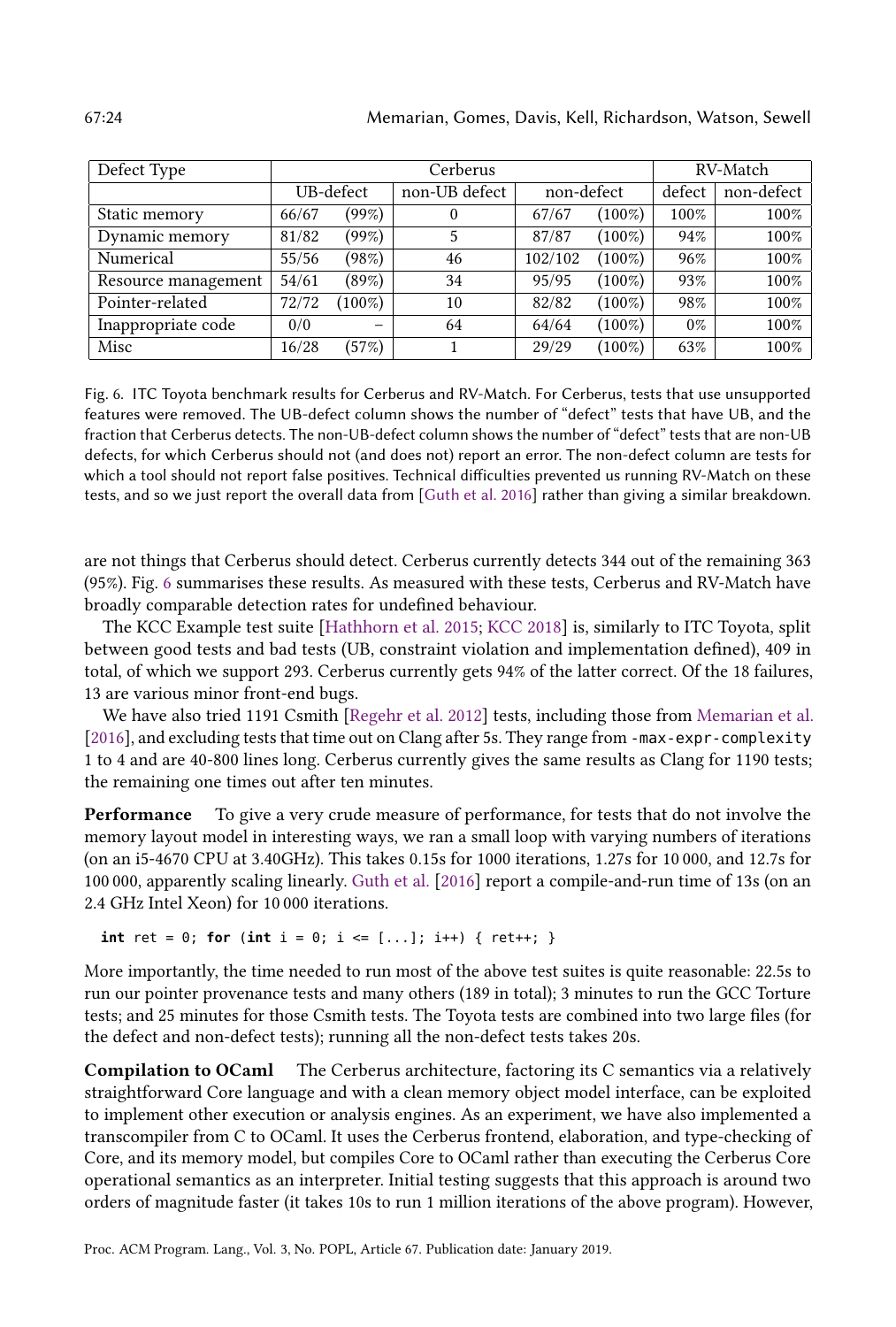this approach does not support all Cerberus's features: it cannot run in exhaustive mode and it detects fewer undefined behaviours.

#### <span id="page-24-0"></span>10 EXPLORING EXISTING C CODE

The corpus of existing C code is the most important aspect of the de facto standard, and the hardest to change. It is also the hardest to investigate. Our previous surveys [\[Memarian et al.](#page-30-0) [2016;](#page-30-0) [Memarian](#page-30-1) [and Sewell](#page-30-1) [2016b\]](#page-30-1) have explored what expert programmers believe about it, but ideally we would have solid data about the code itself, either via some static analysis (necessarily approximate) or a dynamic exploration (necessarily only covering the paths executed). Focussing on the latter, we cannot use existing mainstream C implementations, as they build in the assumption that the source does not exhibit UB. In principle we could use something like Cerberus, but, being aimed at a clear semantics rather than performance, that is not currently practical for large bodies of C; it also lacks features. Accordingly, we gather data from running C code in settings that approximate our provenance semantics, in several ways as below.

There is also useful data to be gained from the developers of bug-finding tools such as the address, memory, and undefined-behaviour sanitisers. These do not track pointer provenance or detect all UBs, but they do detect many cases that conventional implementations do not. To be usable, they have to avoid reporting what their clients would regard as false positives, irrespective of ISO. For example, they report that in real code they see many legitimate uses of pointers (for printing or comparison, not for access) after their object lifetimes, and that they believe it would not be viable to prohibit that [Kostya Serebryany, personal communication].

There is a delicate balance to be struck here: much C code contains bugs and poor practices, and a semantics and the standard should not generally be trying to legitimise those, but on the other hand there are non-ISO or ISO-unclear idioms that are used in essential and widespread ways in systems code, and these should not be regarded as unqualified undefined behaviour.

FreeBSD CHERI port annotation data CHERI [\[Chisnall et al.](#page-29-2) [2015;](#page-29-2) [Watson et al.](#page-31-3) [2018,](#page-31-3) [2015;](#page-31-4) [Woodruff et al.](#page-31-5) [2014\]](#page-31-5) is an experimental architecture providing hardware support for fine-grained pointer-based memory protection and secure encapsulation. It has been developed as an extension of 64-bit MIPS, but similar features could be added elsewhere. CHERI-MIPS provides hardware capabilities, which consist of compressed 128-bit values including a base virtual address, an offset, a bound, and permissions. Additional tag memory, cleared by any non-capability writes, records whether each such unit of memory holds a valid capability. These and other features makes capabilities unforgeable by software: each capability must be derived from one of equal or larger rights. One can use capabilities instead of integers either to implement all pointers ("pure-capability" code) or selectively ("hybrid"). Pointer provenance is an essential element of CHERI's protections: pointers must be validly derived, and cannot be (for example) injected over the network, or improperly leaked between processes. Bounds set by the memory allocator prevent an improperly manipulated pointer from being used to access the wrong object. This is a broadly similar model to ISO C extended with our provenance semantics, except that where the latter has undefined behaviour for accesses without the right (ghost-state) provenance, CHERI guarantees to trap for accesses that are not via a valid (concrete-state) capability. CHERI C is stricter than our proposals in some ways: capabilities have to be suitably aligned, and cannot be copied bytewise.

In other work, we and others have ported a large body of C code to CHERI-MIPS, including the FreeBSD kernel (hybrid) and userspace (pure-capability), annotating per-file the kinds of changes needed. This allows us to understand the potential impact of adopting a provenance model (motivated here by pointer-aliasing concerns, but enforced in CHERI for security reasons) on a large and diverse C corpus. We have analysed the original plain-C idioms identified by this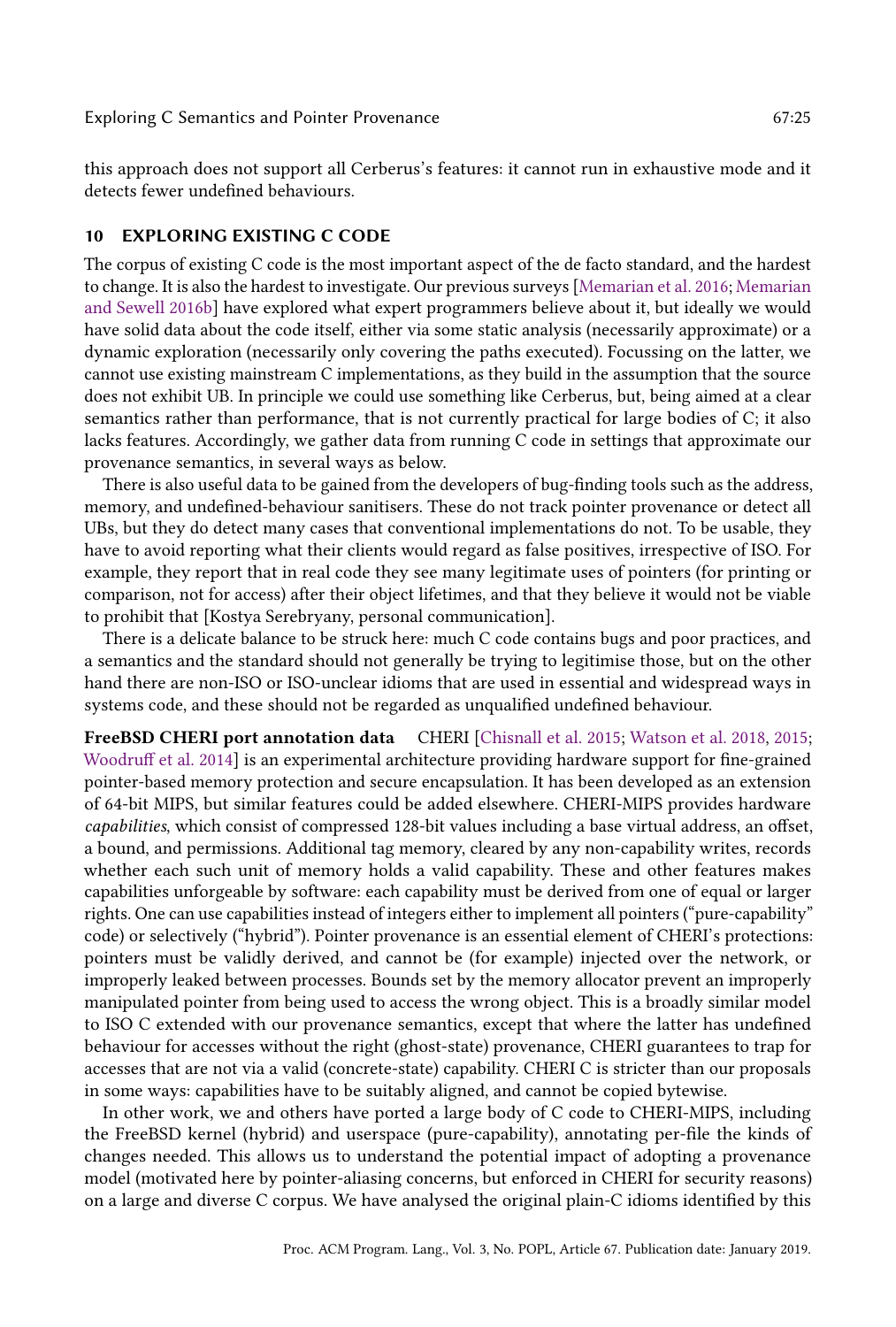with respect to our provenance semantics. The main conclusion is that the port has been possible with significant effort but modest code change, with relatively few occurrences of idioms that are challenging w.r.t. provenance. The userspace part of the FreeBSD tree includes 824 UNIX programs and 198 libraries and 23000 .c and .h files (not all of which are compiled), of which 295 have been changed and annotated. We now consider some classes of changes:

In CHERI, pointers cannot be derived from integer values. 39 source files (tagged pointer\_as\_integer) fabricated pointers from integers, but almost all are just storing distinguished values to compare against. The only cases in which the result was actually used as a pointer are mmap() calls with MAP\_FIXED for things like thread stacks.

Preserving pointers across stores and reloads from memory require use of tag-preserving types – pointers, or intptr\_t – without which pointers will become non-dereferenceable. Memory copies may arise through explicit requests by the programmer – e.g. memcpy – but may also be implied in other operations, such as qsort, which is expected to preserve the dereferenceability of pointers stored in memory whose contents are being sorted. One memcpy implementation and three sort implementations were altered. Additionally, 9 files were altered to use an alternative hash implementation in place of Berkeley DB, which does not preserve alignment.

In a CHERI-aware OS, tags may be intentionally stripped during certain memory copies – for example, in the implementation of Inter-Process Communication (IPC) and loopback network communication, or when storing pointers into memory-mapped files. There seem to be no substantive uses of %p pointer IO, but pointers are sent over a socket between a parent and its fork'd child, a case beyond the scope of ISO C. 6 files were altered to handle two cases of this.

Similarly, pointer casts through integer types – often for pointer arithmetic – will discard capability metadata if not made through pointers or intptr\_t. Using otherwise-unused bits of pointers (pointer\_bit\_flags) is indeed standard and common, with 11 occurrences. In 25 places, code uses integer arithmetic to check or adjust pointer alignment. And there is much code that expects intptr\_t arithmetic to mirror pointer arithmetic.

Another example of provenance behavior in CHERI C is in pointer equality testing, which compares not just a capability's virtual address, but also bounds, permissions, and tag bit. This is a pragmatic choice arising from the desire that realloc can return a pointer with modified bounds yet an identical virtual address, and have the caller code use the newer rather than older pointer value. Using the incorrectly derived pointer will prevent access to newly available space beyond the bounds of the original pointer, as it will lead to a trap. However, this pointer equality semantics has a practical impact on other programmer-visible aspects of pointer comparison, in which the derivation of a pointer affects that comparison: a pointer one location past the end of a memory allocation will not compare as equal to a pointer to the next memory allocation, even though their virtual addresses are equal, due to differing bounds. There are many occurrences of realloc() (2104) and reallocf() (86), but most seem to be simple extensions of strings. Only 6 required adaption for CHERI, such as not deriving updated pointers to new allocations from old ones. Intraobject pointer arithmetic w.r.t. pointers to no-longer-live objects has to be supported (contrary to ISO) to handle some idioms for updating pointers post-realloc(). Apart from this, there seems to be basically no inter-object pointer arithmetic.

FreeBSD CHERI execution data Looking specifically at the construction of transiently out-ofbounds pointers, we instrumented the CHERI QEMU emulator to log every creation and modification of such a pointer at a capability type. This is possible without false positives on CHERI since capability manipulation must be performed using special instructions instead of integer instructions. Substantially out-of-bounds pointers are a particular concern in CHERI due to the use of bounds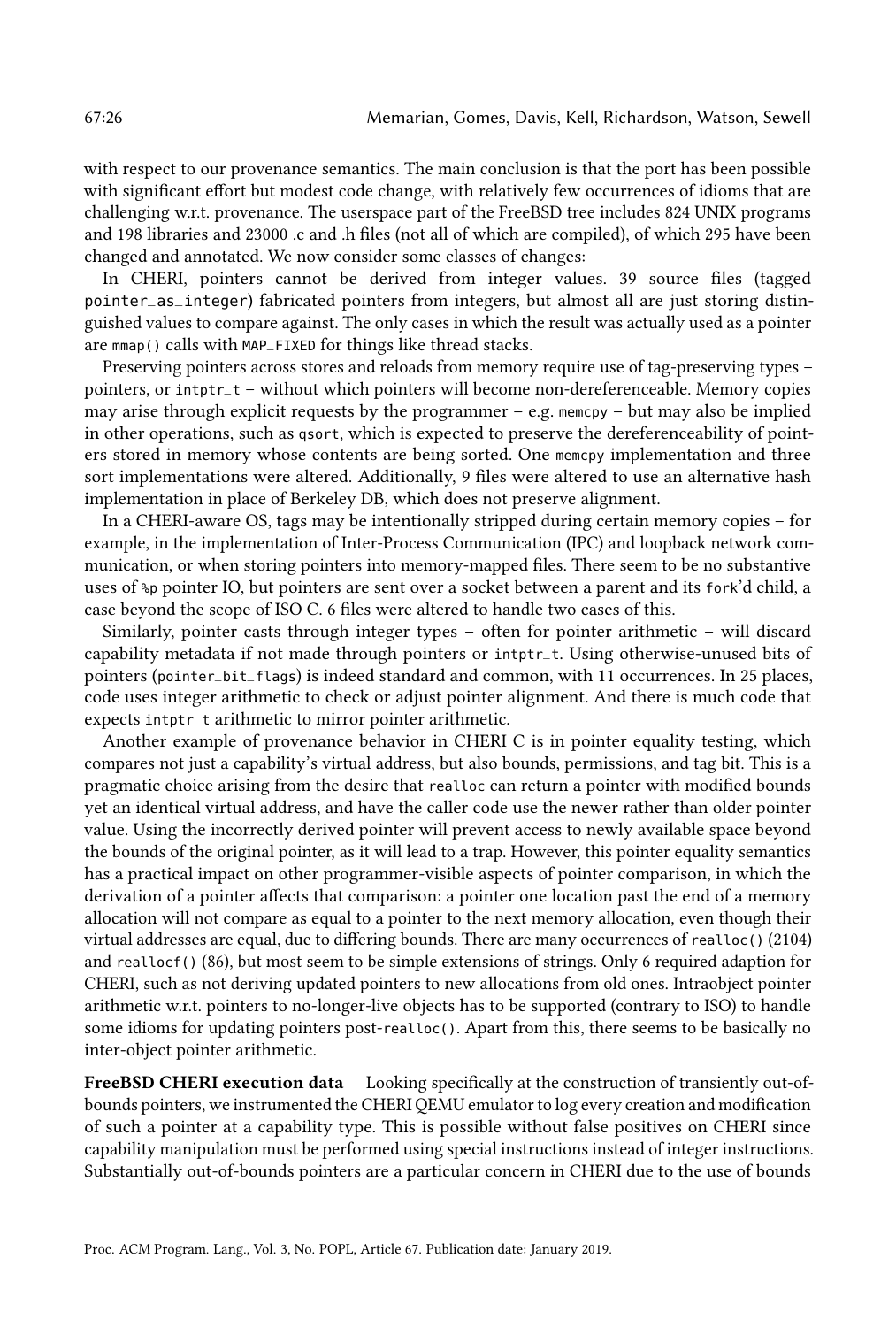compressed relative to a pointer's virtual address: a pointer that goes too far out of bounds will no longer be representable, causing the tag bit to be cleared making the pointer un-dereferenceable.

We collected statistics for out-of-bounds pointer creation during a full run of the FreeBSD testsuite. We encountered 155214 pointers that were out-of-bounds by more that one byte. Of these, only 1205 pointed past the end. This indicates that despite construction of one-past-the-end pointers being legal, having pointers to before the object is more common in real-world code. We also found that 81% of these pointers are at most **sizeof**(**void**\*) outsize of the bounds. While this is a surprising number of out-of-bounds pointers, there were at most 6 unique program counters generating these per process. One typical use of an out-of-bounds pointer is an idiom in which an array pointer is incremented prior to use within a loop, leading programmers to decrement the pointer below the lower bound prior to the loop. This idiom can be found in the zlib compression library, affecting dependent software such as gzip, OpenSSH, and libpng. The small number of locations creating out-of-bounds pointers suggests that the ISO C restrictions could probably be adhered to with only modest changes to the actual programs.

Shadow memory tool To test larger codebases against the semantics, we created a dynamic analysis tool using shadow memory to track the provenance of all pointers and integers. It is broadly similar to other dynamic analyses such as SoftBound [\[Nagarakatte et al.](#page-31-12) [2009\]](#page-31-12) or Memcheck [\[Nethercote and Seward](#page-31-13) [2007\]](#page-31-13), but it is implemented by source-to-source translation using CIL [\[Necula et al.](#page-31-9) [2002\]](#page-31-9) (giving access to C source features). Pointers and integers carry metadata, as a one-byte provenance token analogous to the model's allocation ID. This allows integer types down to **char** to carry provenance information, while keeping shadow memory 1:1 with program memory size. The runtime is an extension of liballocs [\[Kell](#page-30-10) [2015\]](#page-30-10), which supports querying for static, stack or heap objects at a given address. Provenance is propagated as in PVI, with small simplifications. The C library is not instrumented, but calls are wrapped to simulate propagation.

At every pointer dereference, the identity of the pointed-to allocation (queried from liballocs) is checked against the pointer's provenance (carried with it), which must match. False negatives, though unlikely, are possible because provenance tokens sometimes match coincidentally: because only 254 distinct tokens exist, and because each allocation's token is a deterministic function of its base address rather than being chosen at random (owing to limitations of metadata in liballocs). False positives arise from limitations dealing with C library functions (wrappers exist only for commonly used functions), and assembly code (for which the right semantics remain unclear). The tool's output has been manually validated against the relevant de-facto tests.

We tried the tool on ten C-language SPEC CPU2006 benchmarks, i.e. all those in pure C except libquantum (as CIL does not support C99 complex numbers). As expected, the majority (6) execute without provenance errors. In mcf the tool correctly aborts when offsetting is used to fix up pointers after a realloc(); these pointers retain the previous allocation's provenance. In gcc and perlbench custom allocators are used, which are not currently instrumented. In h264ref currently a callback from the C library (in qsort()) defeats current C library wrapping.

These benchmarks are a friendly case, since they are selected for portability and do little I/O. Most larger and more I/O-heavy workloads are beyond the tool's current robustness (especially its C library wrappers, and its slowdown factors). We have successfully run the Tiny C compiler tcc under the tool, and are currently improving it via testing on testing several other well-known codebases.

## <span id="page-26-0"></span>11 INTERACTING WITH ISO WG14 AND OTHER BODIES

The ISO C standard is maintained by its JTC1/SC22 WG14 committee [\[WG14](#page-31-14) [2017\]](#page-31-14), with C++ maintained by WG21. It has produced several major versions: C90 (essentially identical to ANSI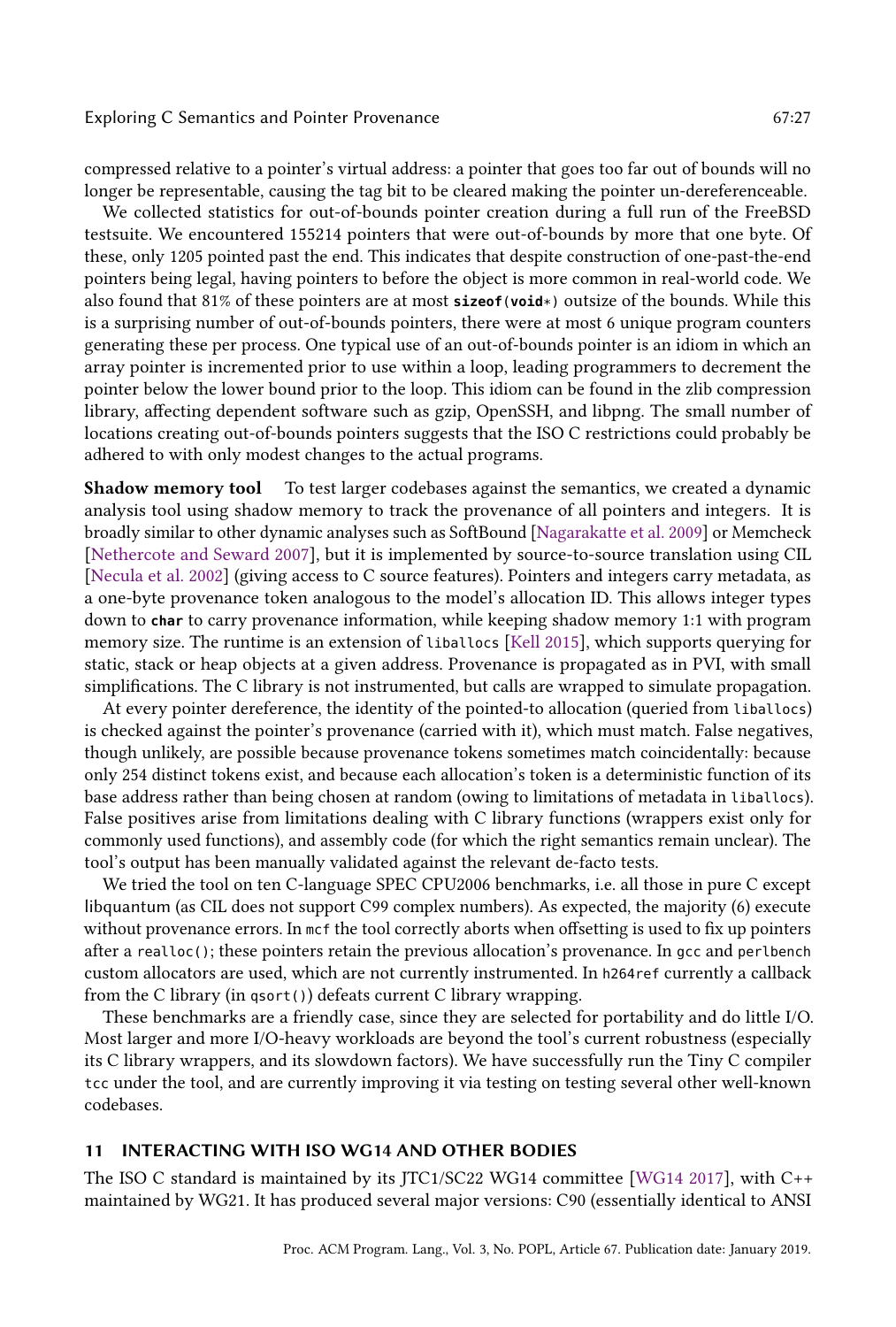C/C89), C99, C11, and C18, with various Technical Corrigenda in between. C18 is a mild revision of C11, and a future more substantial C2x revision is envisaged. WG14 meets twice per year, with attendees that typically include several members of major compiler groups, analysis tool vendors, and conformance suite vendors, around 15–25 people. C is relatively stable compared with many languages, with WG14 taking a largely conservative approach to changes. The standard is a prose document, and there seems little near-term prospect of replacing it as a whole with a normative mathematically rigorous definition: even if a complete such definition existed, it would not be accessible to many of the target readership. Even a prose rendering of such would likely be too radical a change. [\(Boehm and Adve](#page-29-11) [\[2008\]](#page-29-11), [Batty et al.](#page-29-12) [\[2011\]](#page-29-12), and the C++ concurrency subgroup did introduce what is essentially a mathematical definition for ISO C++/C11 concurrency, transcribed into prose, but that affected only a small part of the standard.) If one wants to improve the standard's memory object model, therefore, one has to convince WG14 that there is a real problem, work with them to develop a solution that will be broadly acceptable, and show that it can be expressed in the style of the current standard. Towards this end, we have attended several WG14 meetings, and intend to continue doing so. This is a lengthy ongoing process and the outcome is hard to predict, but at recent meetings it appears that many members of the committee agree that there are serious questions about the memory object model and that a provenance-based semantics of some kind could capture the right intent. WG14 has instituted a C Memory Object Model Study Group to address the question.

We have also had informal discussions with members of the LLVM and GCC communities and the ISO WG21 C++ committee. There too there seem to be grounds for cautious optimism: the provenance semantics, in one or other form, appears to be broadly consistent with people's intuition.

#### 12 RELATED WORK

There is a long history of work to formalise aspects of the ISO C standards and to build memory object models for particular C-like languages. We discuss much of this in detail in [\[Chisnall et al.](#page-29-0) [2016,](#page-29-0) §10, p66–83], and [\[Krebbers](#page-30-5) [2015,](#page-30-5) Ch.10] gives a useful survey. Work to formalise aspects of the standards includes [Batty et al.](#page-29-12) [\[2011\]](#page-29-12); [Cook and Subramanian](#page-29-13) [\[1994\]](#page-29-13); [Ellison and Roşu](#page-29-14) [\[2012\]](#page-29-14); [Gurevich and Huggins](#page-29-15) [\[1993\]](#page-29-15); [Guth et al.](#page-29-1) [\[2016\]](#page-29-1); [Hathhorn et al.](#page-29-4) [\[2015\]](#page-29-4); [Krebbers and](#page-30-11) [Wiedijk](#page-30-11) [\[2012\]](#page-30-11); [Krebbers](#page-30-12) [\[2013,](#page-30-12) [2014,](#page-30-13) [2015\]](#page-30-5); [Krebbers and Wiedijk](#page-30-14) [\[2013,](#page-30-14) [2015\]](#page-30-15); [Norrish](#page-31-15) [\[1998,](#page-31-15) [1999\]](#page-31-16); [Papaspyrou](#page-31-17) [\[1998\]](#page-31-17). Memory object models include those for CompCert by [Leroy et al.](#page-30-16) [\[2012\]](#page-30-16); [Leroy and Blazy](#page-30-17) [\[2008\]](#page-30-17) and [Besson et al.](#page-29-16) [\[2014,](#page-29-16) [2015\]](#page-29-17), for CompCertTSO by [Ševčík et al.](#page-31-18) [\[2013\]](#page-31-18), the model used for seL4 verification by [Tuch et al.](#page-31-19) [\[2007\]](#page-31-19), and the model used for VCC by [Cohen](#page-29-18) [et al.](#page-29-18) [\[2009\]](#page-29-18). Most of this work adopts either a completely concrete model (e.g. those of Tuch et al. and Ellison et al.) or a very abstract model (e.g. the initial CompCert model and the fine-grained effective types model of [Krebbers and Wiedijk](#page-30-14) [\[2013\]](#page-30-14). Later work for CompCert adds support for some low-level idioms, but not the full gamut thereof in de facto C [\[Besson et al.](#page-29-16) [2014,](#page-29-16) [2015,](#page-29-17) [2017;](#page-29-19) [Krebbers et al.](#page-30-18) [2014;](#page-30-18) [Leroy et al.](#page-30-16) [2012\]](#page-30-16). Analysis tools such as tis-interpreter [\[Cuoq et al.](#page-29-20) [2017;](#page-29-20) [TrustInSoft](#page-31-20) [2017\]](#page-31-20) and CBMC [\[Kroening and Tautschnig](#page-30-19) [2014\]](#page-30-19) also have to deal with much of the semantics of C, although with implicit rather than explicit semantic models, as did CIL [\[Necula](#page-31-9) [et al.](#page-31-9) [2002\]](#page-31-9). [Jones](#page-29-21) [\[1992,](#page-29-21) [2009\]](#page-29-22) describes a Model Implementation C Checker for static and dynamic conformance checking w.r.t. C90. This was a commercial product and exactly what it checked w.r.t. the issues described in this paper is not completely clear. It consisted of "over 100 000 lines of C", rather than a precise mathematical semantics.

The most closely related work to Cerberus as a whole is the KCC work of Ellison and Hathhorn, et al. This has been developed into a commercial product, RV-Match [\[Guth et al.](#page-29-1) [2016;](#page-29-1) [Runtime](#page-31-21) [Verification Inc.](#page-31-21) [2017\]](#page-31-21), which claims to be a "complete formal ISO C11 semantics". RV-Match aims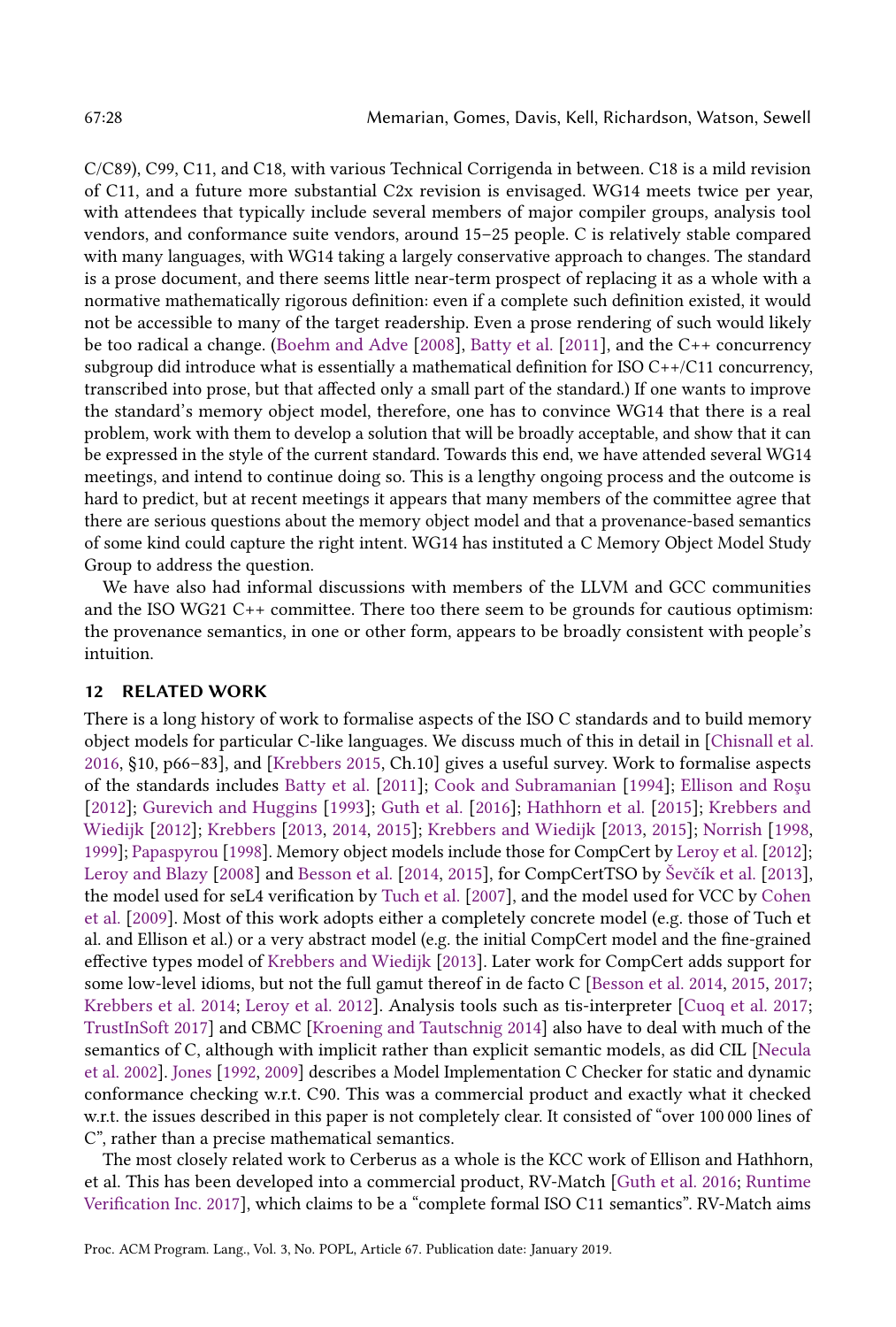to be "an automatic debugger for subtle bugs other tools can't find, with no false positives". It covers some C features that Cerberus does not, but puts less emphasis on a clear semantics that (where possible) is tightly coupled to ISO, and the choices it makes for memory object semantics are not clear to us. KCC had a very different structure to Cerberus: a rewrite system over a very large state, rather than Cerberus's compositional elaboration to Core. [§9](#page-21-0) includes more detailed comparison with RV-Match on various test suites. The CH2O work of Krebbers and Wiedijk, cited above, includes a Coq semantics for a moderately large subset of C, together with impressive development of metatheory for reasoning within the semantics. This semantics takes a stricter view of some aspects than ISO, to ease reasoning. The CH2O code extracted from Coq can run some tests, but that semantics is not feature-complete enough to run the pointer semantics tests we develop here.

The most closely related work on the memory object model side is that of [Kang et al.](#page-30-20) [\[2015\]](#page-30-20); [Lee et al.](#page-30-2) [\[2018,](#page-30-2) [2017\]](#page-30-21). These study the complementary problem of the semantics for the LLVM intermediate language, focussed on the semantics implicitly assumed by compiler optimisations. We discuss the relationship to the most recent of these in [§6.](#page-18-0) Preliminary investigation suggests that the C source semantics outlined in this paper and the intermediate-language semantics they propose could be made compatible (up to refinement), which would give a coherent top-to-bottom story for the C language and its implementation.

#### 13 CONCLUSION

We have provided an in-depth discussion of the design space and two candidate semantics for pointers and memory objects in C, taking both ISO C and de facto usage into account; re-engineered and extended the Cerberus semantics to cover many of the other aspects of C; and integrated the two to provide a semantics that is executable as a test oracle in various ways. We intend to make Cerberus available in an open-source form in due course. The conflicting requirements imposed by different implementations and usages of C may mean that there cannot be a single universally acceptable semantics, but this provides a solid basis for discussion, clarifies what C is, and has a realistic prospect of incorporation into future versions of the ISO standard. It should help clarify exactly what envelope of behaviour it is desirable to permit compilers (and alias analysis) to have.

This also creates many possibilities for future work, e.g. using Cerberus as a basis for precisely defining other dialects of C (such as CHERI C), as a test oracle for compiler alias analysis, to support test coverage measurement w.r.t. the standard, and as a basis for static and dynamic analysis tools grounded on an explicit and well-validated semantics of C.

## ACKNOWLEDGMENTS

We thank all those with which we have discussed C semantics, especially Frédéric Besson, Richard Biener, Chandler Carruth, David Chisnall, Pascal Cuoq, Hal Finkel, Jens Gustedt, Chung-Kil Hur, Ralf Jung, Robbert Krebbers, Chris Lattner, Juneyoung Lee, Xavier Leroy, Nuno Lopes, Justus Matthiesen, Paul McKenney, Santosh Nagarakatte, John Regehr, Martin Sebor, Kostya Serebryany, Richard Smith, Hubert Tong, Martin Uecker, Freek Wiedijk, Steve Zdancewic, the other members of the WG14 C standard committee, and other attendees at EuroLLVM and the GNU Tools Cauldron. Any errors remain our own, of course.

This work was partially supported by EPSRC grant EP/K008528/1 (REMS), an ARM iCASE award, and ERC Advanced Grant ELVER 789108. This work is part of the CTSRD and ECATS projects sponsored by the Defense Advanced Research Projects Agency (DARPA) and the Air Force Research Laboratory (AFRL), under contracts FA8750-10-C-0237 and HR0011-18-C-0016. The views, opinions, and/or findings contained in this paper are those of the authors and should not be interpreted as representing the official views or policies, either expressed or implied, of the Department of Defense or the U.S. Government.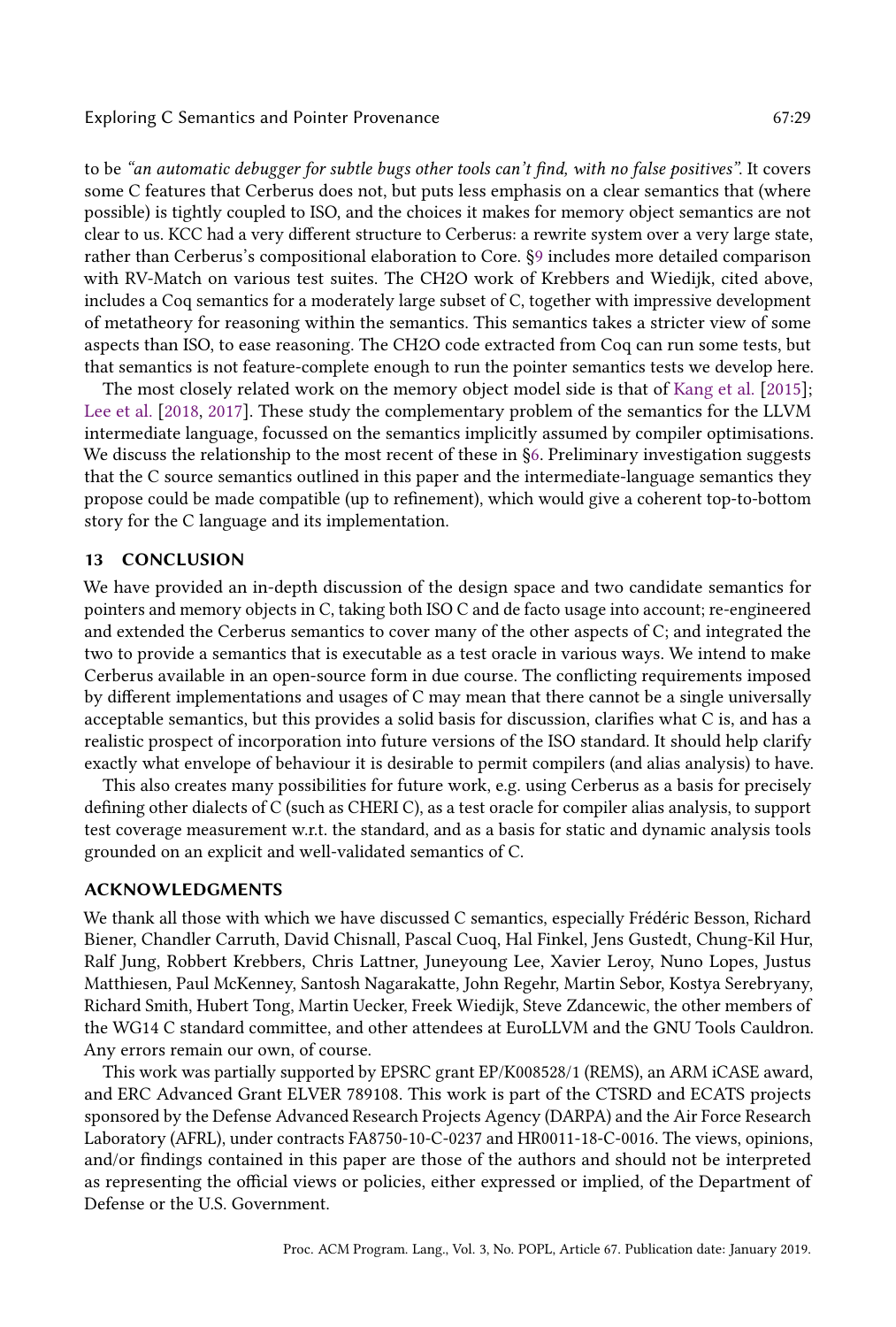#### REFERENCES

- <span id="page-29-6"></span>Mark Batty, Kayvan Memarian, Kyndylan Nienhuis, Jean Pichon-Pharabod, and Peter Sewell. 2015. The Problem of Programming Language Concurrency Semantics. In Programming Languages and Systems - 24th European Symposium on Programming, Held as Part of the European Joint Conferences on Theory and Practice of Software, ETAPS 2015, London, UK, April 11-18, 2015. 283–307. [https://doi.org/10.1007/978-3-662-46669-8\\_12](https://doi.org/10.1007/978-3-662-46669-8_12)
- <span id="page-29-12"></span>Mark Batty, Scott Owens, Susmit Sarkar, Peter Sewell, and Tjark Weber. 2011. Mathematizing C++ concurrency. In Proc. POPL.
- <span id="page-29-16"></span>Frédéric Besson, Sandrine Blazy, and Pierre Wilke. 2014. A Precise and Abstract Memory Model for C Using Symbolic Values. In Proc. Programming Languages and Systems - 12th Asian Symposium, APLAS 2014, Singapore, November 17-19, 2014, Proceedings. 449–468. [https://doi.org/10.1007/978-3-319-12736-1\\_24](https://doi.org/10.1007/978-3-319-12736-1_24)
- <span id="page-29-17"></span>Frédéric Besson, Sandrine Blazy, and Pierre Wilke. 2015. A Concrete Memory Model for CompCert. In Interactive Theorem Proving - 6th International Conference, ITP 2015, Nanjing, China, August 24-27, 2015, Proceedings. 67–83. [https://doi.org/](https://doi.org/10.1007/978-3-319-22102-1_5) [10.1007/978-3-319-22102-1\\_5](https://doi.org/10.1007/978-3-319-22102-1_5)
- <span id="page-29-19"></span>Frédéric Besson, Sandrine Blazy, and Pierre Wilke. 2017. CompCertS: A Memory-Aware Verified C Compiler Using Pointer as Integer Semantics. In Interactive Theorem Proving - 8th International Conference, ITP 2017, Brasília, Brazil, September 26-29, 2017, Proceedings. 81–97. [https://doi.org/10.1007/978-3-319-66107-0\\_6](https://doi.org/10.1007/978-3-319-66107-0_6)
- <span id="page-29-11"></span>Hans-J. Boehm and Sarita V. Adve. 2008. Foundations of the C++ concurrency memory model. In Proc. PLDI. ACM, New York, NY, USA, 68–78. <https://doi.org/10.1145/1375581.1375591>
- <span id="page-29-0"></span>David Chisnall, Justus Matthiesen, Kayvan Memarian, Kyndylan Nienhuis, Peter Sewell, and Robert N. M. Watson. 2016. C memory object and value semantics: the space of de facto and ISO standards. [http://www.cl.cam.ac.uk/~pes20/cerberus/](http://www.cl.cam.ac.uk/~pes20/cerberus/notes30.pdf) [notes30.pdf](http://www.cl.cam.ac.uk/~pes20/cerberus/notes30.pdf) (a revison of ISO SC22 WG14 N2013).
- <span id="page-29-2"></span>David Chisnall, Colin Rothwell, Robert N. M. Watson, Jonathan Woodruff, Munraj Vadera, Simon W. Moore, Michael Roe, Brooks Davis, and Peter G. Neumann. 2015. Beyond the PDP-11: Architectural Support for a Memory-Safe C Abstract Machine. In Proc. ASPLOS: the Twentieth International Conference on Architectural Support for Programming Languages and Operating Systems. ACM, New York, NY, USA, 117–130. <https://doi.org/10.1145/2694344.2694367>
- <span id="page-29-18"></span>Ernie Cohen, Michał Moskal, Stephan Tobies, and Wolfram Schulte. 2009. A Precise Yet Efficient Memory Model For C. Electron. Notes Theor. Comput. Sci. (SSV 2009) 254 (Oct. 2009), 85–103. <https://doi.org/10.1016/j.entcs.2009.09.061>
- <span id="page-29-13"></span>Jeffrey V. Cook and Sakthi Subramanian. 1994. A Formal Semantics for C in Nqthm. Technical Report 517D. Trusted Information Systems, Oct. [http://web.archive.org/web/19970801000000\\*/http://www.tis.com/docs/research/assurance/](http://web.archive.org/web/19970801000000*/http://www.tis.com/docs/research/assurance/ps/nqsem.ps) [ps/nqsem.ps.](http://web.archive.org/web/19970801000000*/http://www.tis.com/docs/research/assurance/ps/nqsem.ps)
- <span id="page-29-20"></span>Pascal Cuoq, Loïc Runarvot, and Alexander Cherepanov. 2017. Detecting Strict Aliasing Violations in the Wild. In Verification, Model Checking, and Abstract Interpretation - 18th International Conference, VMCAI 2017, Paris, France, January 15-17, 2017, Proceedings. 14–33. [https://doi.org/10.1007/978-3-319-52234-0\\_2](https://doi.org/10.1007/978-3-319-52234-0_2)
- <span id="page-29-8"></span>Leonardo Mendonça de Moura and Nikolaj Bjørner. 2008. Z3: An Efficient SMT Solver. In Tools and Algorithms for the Construction and Analysis of Systems, 14th International Conference, TACAS 2008, Held as Part of the Joint European Conferences on Theory and Practice of Software, ETAPS 2008, Budapest, Hungary, March 29-April 6, 2008. Proceedings. 337–340. [https://doi.org/10.1007/978-3-540-78800-3\\_24](https://doi.org/10.1007/978-3-540-78800-3_24)
- <span id="page-29-14"></span>Chucky Ellison and Grigore Roşu. 2012. An executable formal semantics of C with applications. In Proc. POPL.
- <span id="page-29-3"></span>FSF. 2018a. GNU Compiler Collection, Torture Test Suite. [https://github.com/gcc-mirror/gcc/tree/master/gcc/testsuite/gcc.](https://github.com/gcc-mirror/gcc/tree/master/gcc/testsuite/gcc.c-torture/execute) [c-torture/execute.](https://github.com/gcc-mirror/gcc/tree/master/gcc/testsuite/gcc.c-torture/execute)
- <span id="page-29-5"></span>FSF. 2018b. Using the GNU Compiler Collection (GCC) / 4.7 Arrays and pointers. [https://gcc.gnu.org/onlinedocs/gcc/](https://gcc.gnu.org/onlinedocs/gcc/Arrays-and-pointers-implementation.html) [Arrays-and-pointers-implementation.html.](https://gcc.gnu.org/onlinedocs/gcc/Arrays-and-pointers-implementation.html) Accessed 2018-10-22.
- <span id="page-29-9"></span>Matt Godbolt. 2017. Compiler Explorer. [https://godbolt.org/.](https://godbolt.org/)
- <span id="page-29-15"></span>Yuri Gurevich and James K. Huggins. 1993. The Semantics of the C Programming Language. In Selected Papers from the Workshop on Computer Science Logic (CSL '92). Springer-Verlag, London, UK, UK, 274–308. [http://dl.acm.org/citation.](http://dl.acm.org/citation.cfm?id=647842.736414) [cfm?id=647842.736414](http://dl.acm.org/citation.cfm?id=647842.736414)
- <span id="page-29-1"></span>Dwight Guth, Chris Hathhorn, Manasvi Saxena, and Grigore Rosu. 2016. RV-Match: Practical Semantics-Based Program Analysis. In Computer Aided Verification - 28th International Conference, CAV 2016, Toronto, ON, Canada, July 17-23, 2016, Proceedings, Part I. 447–453. [https://doi.org/10.1007/978-3-319-41528-4\\_24](https://doi.org/10.1007/978-3-319-41528-4_24)
- <span id="page-29-4"></span>Chris Hathhorn, Chucky Ellison, and Grigore Rosu. 2015. Defining the undefinedness of C. In Proceedings of the 36th ACM SIGPLAN Conference on Programming Language Design and Implementation, Portland, OR, USA, June 15-17, 2015. 336–345. <https://doi.org/10.1145/2737924.2737979>
- <span id="page-29-10"></span>Chin Huang and Thomas E. Dickey. 2018. cproto. [https://invisible-island.net/cproto/cproto.html.](https://invisible-island.net/cproto/cproto.html)
- <span id="page-29-21"></span>Derek Jones. 1992. Applications POSIX.1 conformance testing. [http://www.knosof.co.uk/poschk.html.](http://www.knosof.co.uk/poschk.html) Presented at the EurOpen & USENIX Spring 1992 Workshop/Conference.
- <span id="page-29-22"></span>Derek M. Jones. 2009. The New C Standard: An Economic and Cultural Commentary. [http://www.knosof.co.uk/cbook/.](http://www.knosof.co.uk/cbook/)
- <span id="page-29-7"></span>Jacques-Henri Jourdan and François Pottier. 2017. A Simple, Possibly Correct LR Parser for C11. ACM Trans. Program. Lang. Syst. 39, 4 (2017), 14:1–14:36. <https://doi.org/10.1145/3064848>

Proc. ACM Program. Lang., Vol. 3, No. POPL, Article 67. Publication date: January 2019.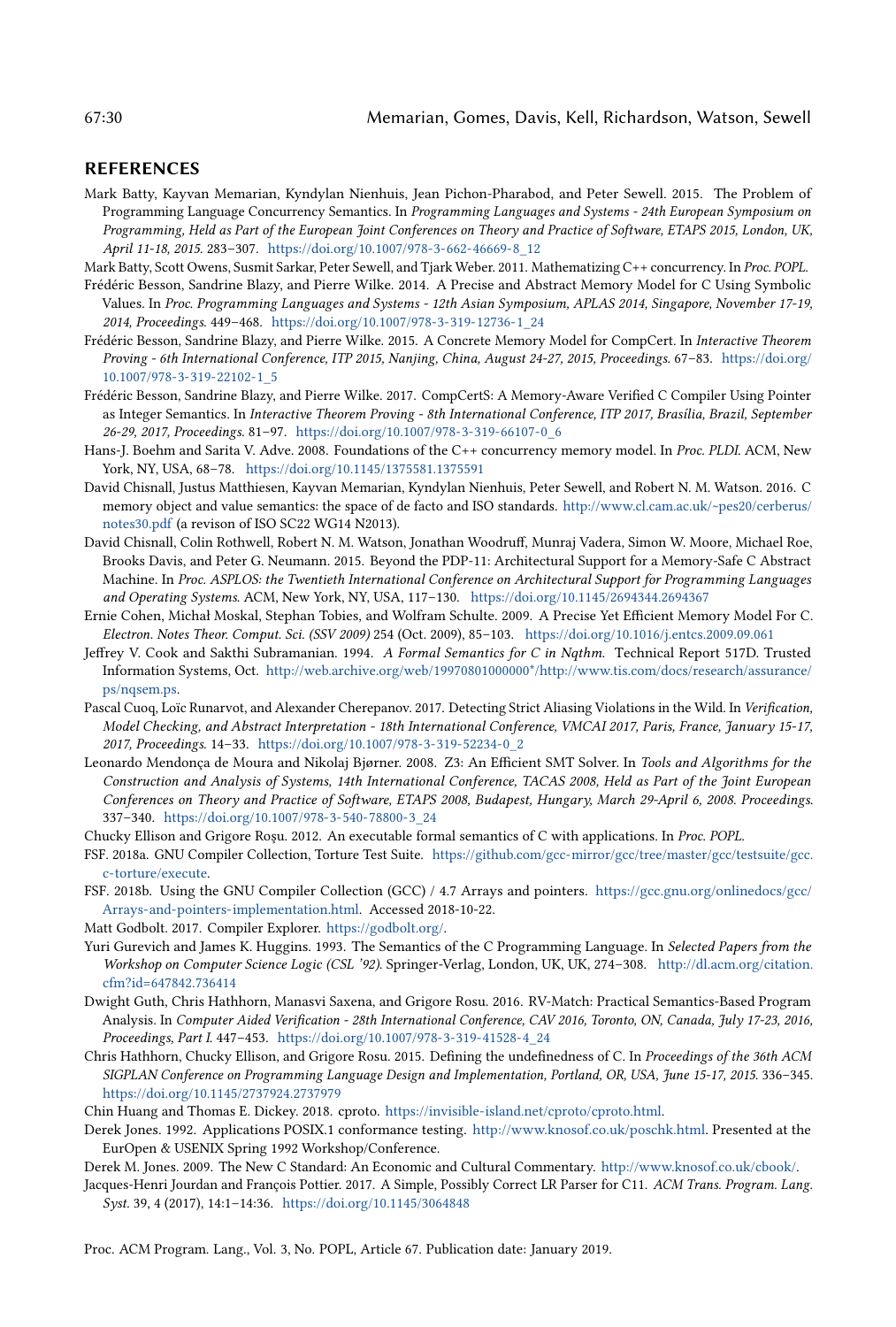- <span id="page-30-20"></span>Jeehoon Kang, Chung-Kil Hur, William Mansky, Dmitri Garbuzov, Steve Zdancewic, and Viktor Vafeiadis. 2015. A formal C memory model supporting integer-pointer casts. In Proceedings of the 36th ACM SIGPLAN Conference on Programming Language Design and Implementation, Portland, OR, USA, June 15-17, 2015. 326–335. [https://doi.org/10.1145/2737924.](https://doi.org/10.1145/2737924.2738005) [2738005](https://doi.org/10.1145/2737924.2738005)
- <span id="page-30-6"></span>KCC. 2018. Example Test Suite. [https://github.com/kframework/c-semantics/tree/master/examples/c.](https://github.com/kframework/c-semantics/tree/master/examples/c)
- <span id="page-30-10"></span>Stephen Kell. 2015. Towards a Dynamic Object Model Within Unix Processes. In 2015 ACM International Symposium on New Ideas, New Paradigms, and Reflections on Programming and Software (Onward!) (Onward! 2015). ACM, New York, NY, USA, 224–239. <https://doi.org/10.1145/2814228.2814238>
- <span id="page-30-11"></span>Krebbers and Wiedijk. 2012. N1637: Subtleties of the ANSI/ISO C standard. [http://www.open-std.org/jtc1/sc22/wg14/www/](http://www.open-std.org/jtc1/sc22/wg14/www/docs/n1637.pdf) [docs/n1637.pdf.](http://www.open-std.org/jtc1/sc22/wg14/www/docs/n1637.pdf)
- <span id="page-30-12"></span>Robbert Krebbers. 2013. Aliasing Restrictions of C11 Formalized in Coq. In Certified Programs and Proofs - Third International Conference, CPP 2013, Melbourne, VIC, Australia, December 11-13, 2013, Proceedings, LNCS 8307. 50–65. [https://doi.org/10.](https://doi.org/10.1007/978-3-319-03545-1_4) [1007/978-3-319-03545-1\\_4](https://doi.org/10.1007/978-3-319-03545-1_4)
- <span id="page-30-13"></span>Robbert Krebbers. 2014. An operational and axiomatic semantics for non-determinism and sequence points in C. In Proc. POPL.
- <span id="page-30-5"></span>Robbert Krebbers. 2015. The C standard formalized in Coq. Ph.D. Dissertation. Radboud University Nijmegen.
- <span id="page-30-18"></span>Robbert Krebbers, Xavier Leroy, and Freek Wiedijk. 2014. Formal C Semantics: CompCert and the C Standard. In Interactive Theorem Proving - 5th International Conference, ITP 2014, Held as Part of the Vienna Summer of Logic, VSL 2014, Vienna, Austria, July 14-17, 2014. Proceedings. 543–548. [https://doi.org/10.1007/978-3-319-08970-6\\_36](https://doi.org/10.1007/978-3-319-08970-6_36)
- <span id="page-30-14"></span>Robbert Krebbers and Freek Wiedijk. 2013. Separation Logic for Non-local Control Flow and Block Scope Variables. In Proc. FoSSaCS.
- <span id="page-30-15"></span>Robbert Krebbers and Freek Wiedijk. 2015. A Typed C11 Semantics for Interactive Theorem Proving. In Proceedings of the 2015 Conference on Certified Programs and Proofs (CPP '15). ACM, New York, NY, USA, 15–27. [https://doi.org/10.1145/](https://doi.org/10.1145/2676724.2693571) [2676724.2693571](https://doi.org/10.1145/2676724.2693571)
- <span id="page-30-19"></span>Daniel Kroening and Michael Tautschnig. 2014. CBMC - C Bounded Model Checker - (Competition Contribution). In Tools and Algorithms for the Construction and Analysis of Systems - 20th International Conference, TACAS 2014, Held as Part of the European Joint Conferences on Theory and Practice of Software, ETAPS 2014, Grenoble, France, April 5-13, 2014. Proceedings. 389–391. [https://doi.org/10.1007/978-3-642-54862-8\\_26](https://doi.org/10.1007/978-3-642-54862-8_26)
- <span id="page-30-2"></span>Juneyoung Lee, Chung-Kil Hur, Ralf Jung, Zhengyang Liu, John Regehr, and Nuno P. Lopes. 2018. Reconciling High-level Optimizations and Low-level Code with Twin Memory Allocation. In Proceedings of the 2018 ACM SIGPLAN International Conference on Object Oriented Programming Systems Languages & Applications, OOPSLA 2018, part of SPLASH 2018, Boston, MA, USA, November 4-9, 2018. ACM.
- <span id="page-30-21"></span>Juneyoung Lee, Yoonseung Kim, Youngju Song, Chung-Kil Hur, Sanjoy Das, David Majnemer, John Regehr, and Nuno P. Lopes. 2017. Taming undefined behavior in LLVM. In Proceedings of the 38th ACM SIGPLAN Conference on Programming Language Design and Implementation, PLDI 2017, Barcelona, Spain, June 18-23, 2017. 633–647. [https://doi.org/10.1145/](https://doi.org/10.1145/3062341.3062343) [3062341.3062343](https://doi.org/10.1145/3062341.3062343)
- <span id="page-30-3"></span>Xavier Leroy. 2009. A formally verified compiler back-end. J. Automated Reasoning 43, 4 (2009), 363–446. [https://doi.org/10.](https://doi.org/10.1007/s10817-009-9155-4) [1007/s10817-009-9155-4](https://doi.org/10.1007/s10817-009-9155-4)
- <span id="page-30-4"></span>Xavier Leroy et al. 2018. CompCert 3.4. [http://compcert.inria.fr/.](http://compcert.inria.fr/)
- <span id="page-30-16"></span>Xavier Leroy, Andrew W. Appel, Sandrine Blazy, and Gordon Stewart. 2012. The CompCert Memory Model, Version 2. Research report RR-7987. INRIA. <http://hal.inria.fr/hal-00703441>
- <span id="page-30-17"></span>Xavier Leroy and Sandrine Blazy. 2008. Formal verification of a C-like memory model and its uses for verifying program transformations. Journal of Automated Reasoning 41, 1 (2008), 1–31. [http://gallium.inria.fr/~xleroy/publi/](http://gallium.inria.fr/~xleroy/publi/memory-model-journal.pdf) [memory-model-journal.pdf](http://gallium.inria.fr/~xleroy/publi/memory-model-journal.pdf)
- <span id="page-30-7"></span>Kayvan Memarian, Victor Gomes, and Peter Sewell. 2018. n2263: Clarifying Pointer Provenance v4. ISO WG14 [http:](http://www.open-std.org/jtc1/sc22/wg14/www/docs/n2263.htm) [//www.open-std.org/jtc1/sc22/wg14/www/docs/n2263.htm.](http://www.open-std.org/jtc1/sc22/wg14/www/docs/n2263.htm)
- <span id="page-30-0"></span>Kayvan Memarian, Justus Matthiesen, James Lingard, Kyndylan Nienhuis, David Chisnall, Robert N.M. Watson, and Peter Sewell. 2016. Into the depths of C: elaborating the de facto standards. In PLDI 2016: 37th annual ACM SIGPLAN conference on Programming Language Design and Implementation (Santa Barbara). [http://www.cl.cam.ac.uk/users/pes20/cerberus/](http://www.cl.cam.ac.uk/users/pes20/cerberus/pldi16.pdf) [pldi16.pdf](http://www.cl.cam.ac.uk/users/pes20/cerberus/pldi16.pdf) PLDI 2016 Distinguished Paper award.
- <span id="page-30-8"></span>Kayvan Memarian and Peter Sewell. 2016a. N2090: Clarifying Pointer Provenance (Draft Defect Report or Proposal for C2x). ISO WG14 [http://www.open-std.org/jtc1/sc22/wg14/www/docs/n2090.htm.](http://www.open-std.org/jtc1/sc22/wg14/www/docs/n2090.htm)
- <span id="page-30-1"></span>Kayvan Memarian and Peter Sewell. 2016b. What is C in practice? (Cerberus survey v2): Analysis of Responses – with Comments. ISO SC22 WG14 N2015, [http://www.cl.cam.ac.uk/~pes20/cerberus/analysis-2016-02-05-anon.txt.](http://www.cl.cam.ac.uk/~pes20/cerberus/analysis-2016-02-05-anon.txt)
- <span id="page-30-9"></span>Dominic P. Mulligan, Scott Owens, Kathryn E. Gray, Tom Ridge, and Peter Sewell. 2014. Lem: reusable engineering of realworld semantics. In Proceedings of ICFP 2014: the 19th ACM SIGPLAN International Conference on Functional Programming. 175–188. <https://doi.org/10.1145/2628136.2628143>